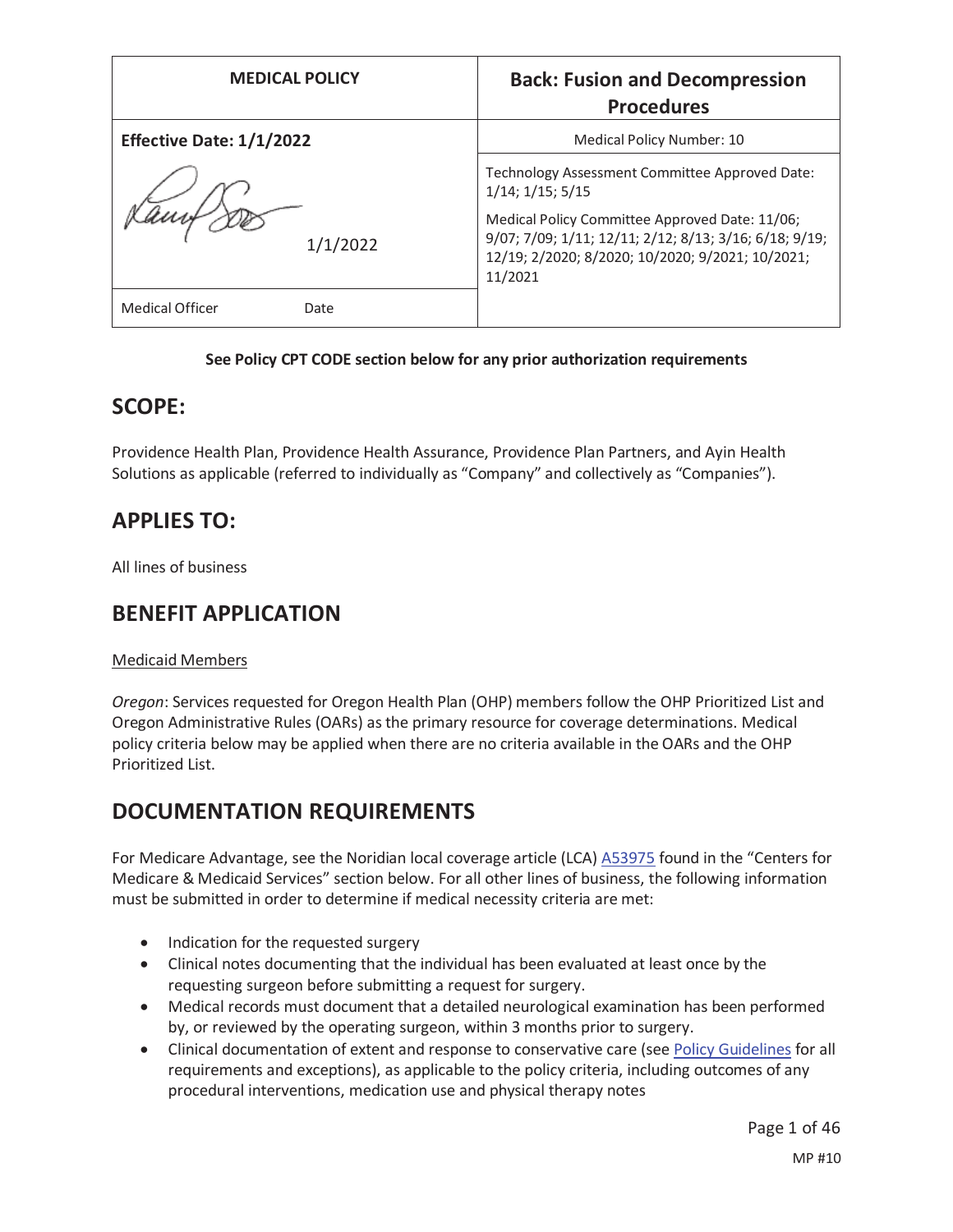- Evaluation and documentation of the extent and specifics of one or more of the functional impairments or disabilities
- Evaluation and appropriate management of associated cognitive, behavioral or addiction issues if and when present
- Copy of radiologist's report(s) for diagnostic imaging (MRIs, CTs, etc.) completed within the past 12 months or at the time of onset of symptoms
	- o Imaging must be performed and read by an independent radiologist
	- $\circ$  If discrepancies should arise in the interpretation of the imaging, the radiologist report will supersede

# **POLICY CRITERIA**

### **Notes:**

- Please refer to Medical Policy References for other medical policies addressing back procedures.
- x **Current and/or recent smokers** (i.e. within the past year) must have ceased smoking for at least 4 weeks prior to cervical, lumbar or thoracic fusion and must be willing to refrain from smoking after surgery for 3 months. To ensure compliance, laboratory testing will be required at Medical Director discretion. This requirement may be waived for patients with documented severe or rapidly progressive neurologic abnormalities.

### **Cervical**

- I. Cervical laminectomy, and/or anterior cervical discectomy with fusion, may be considered **medically necessary and covered** for individuals with herniated discs or other causes of spinal cord or nerve root compression (e.g. osteophytic spurring, ligamentous hypertrophy) when **all** of the following criteria are met (A.-F.):
	- A. **At least one** of the following criteria are met (1. or 2.):
		- 1. Patient meets both of the following (a. and b.):
			- a. Persistent, debilitating, neck or cervicobrachial radicular pain (see Policy Guidelines), secondary to spinal cord or nerve root compression; **and**
			- b. Documentation that age-appropriate activities of daily living are moderately or severely impacted (see Policy Guidelines); **or**
		- 2. Moderate to severe disability as measured by the Neck Disability Index (i.e. 15 points or higher on Neck Disability Index) (see Policy Guidelines for complete definition); **and**
	- B. Symptoms have failed to improve after conservative treatment (see Policy Guidelines for all requirements and exceptions), as part of pre-operative surgery planning unless there is intolerable radicular pain (see Policy Guidelines), significant motor dysfunction, or progressive neurologic changes; **and**
	- C. Medical records document that a detailed, physical examination (which includes a neurological exam) has been performed by, or reviewed by the operating surgeon, within 3 months prior to surgery; **and**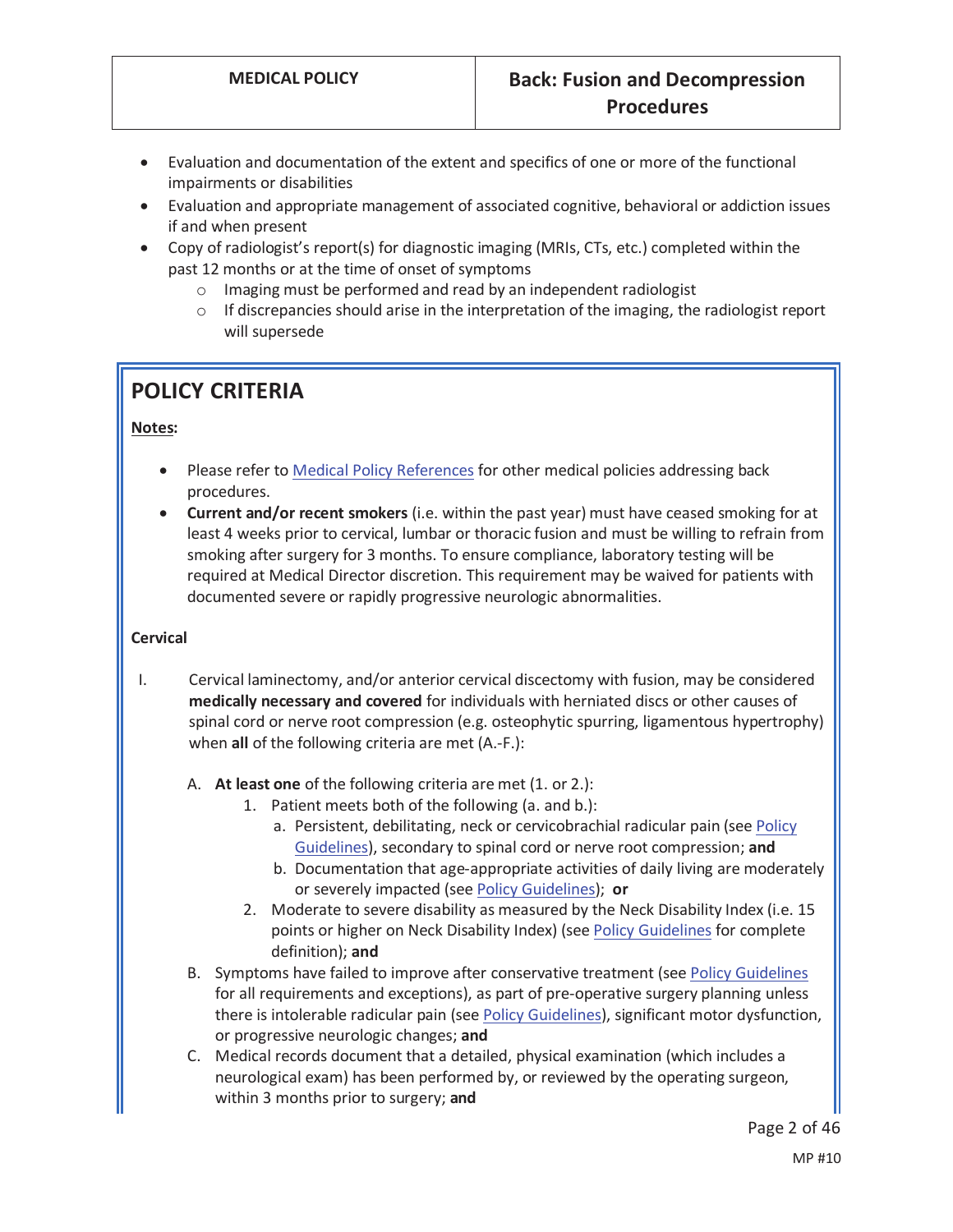- D. Physical and neurological abnormalities are well documented and suggestive of nerve root or spinal cord compression at the affected level (e.g., muscular weakness, sensory loss, radicular pain, hyperreflexia, reflex changes, myelopathy (see Policy Guidelines)); **and**
- E. All other reasonable sources of radicular pain have been formally evaluated and ruled out; **and**
- F. Imaging studies (e.g., CT or MRI) indicate central/lateral recess or foraminal stenosis (moderate to severe), or nerve root compression, or spinal cord compression at the level corresponding with clinical findings.

II. Cervical laminectomy/fusion may be considered **medically necessary and covered** for the treatment of spinal instability for **any** of the following (A.-M.) indications:

- A. Criterion I. A-F. above is met and **at least one** of the following is met (1.-4.):
	- 1. There is spinal instability**; or**
	- 2. The surgeon has documented that the therapeutic portion of the surgery will cause instability which requires fusion; **or**
	- 3. Iatrogenic spinal instability due to cervical facetectomy or corpectomy; **or**
	- 4. Cervical pseudarthrosis (non-union of prior fusion); **or**
- B. Cervical kyphosis causing spinal cord compression; **or**
- C. Spinal infection; **or**
- D. Acute spinal fracture and/or dislocation (associated with mechanical instability), locked facets, or displaced fracture fragment confirmed by imaging studies (e.g. CT or MRI); **or**
- E. Spinal cord compression after spinal fracture; **or**
- F. Spinal tumor resulting in spinal cord compression, vertebral fracture, or vertebral destruction; **or**
- G. Adjunct to excision of synovial cysts or arachnoid cysts and **all** of the following are met  $(1.-4.):$ 
	- 1. Causing spinal cord or nerve root compression with unremitting radicular pain; **and**
	- 2. Confirmed by imaging studies (e.g. CT or MRI); **and**
	- 3. Corresponding neurological deficit; **and**
	- 4. Symptoms have failed to respond to conservative treatment (see Policy Guidelines for all requirements and exceptions); **or**
- H. Epidural hematomas confirmed by imaging studies (e.g. CT or MRI); **or**
- I. Atlantoaxial (C1-C2) subluxation (e.g. associated with congenital anomaly, os odontoideum, or rheumatoid arthritis) noted as widening of the atlantodens interval greater than 3 mm confirmed by imaging studies (e.g. CT or MRI); **or**
- J. Basilar invagination of the odontoid process into the foramen magnum; **or**
- K. Subaxial (C2-T1) instability confirmed by imaging studies (e.g. CT or MRI) when **both** of the following are met (1. and 2.):
	- 1. Significant instability (sagittal plane translation of at least 3 mm on flexion and extension views or relative sagittal plane angulation greater than 11 degrees); **and**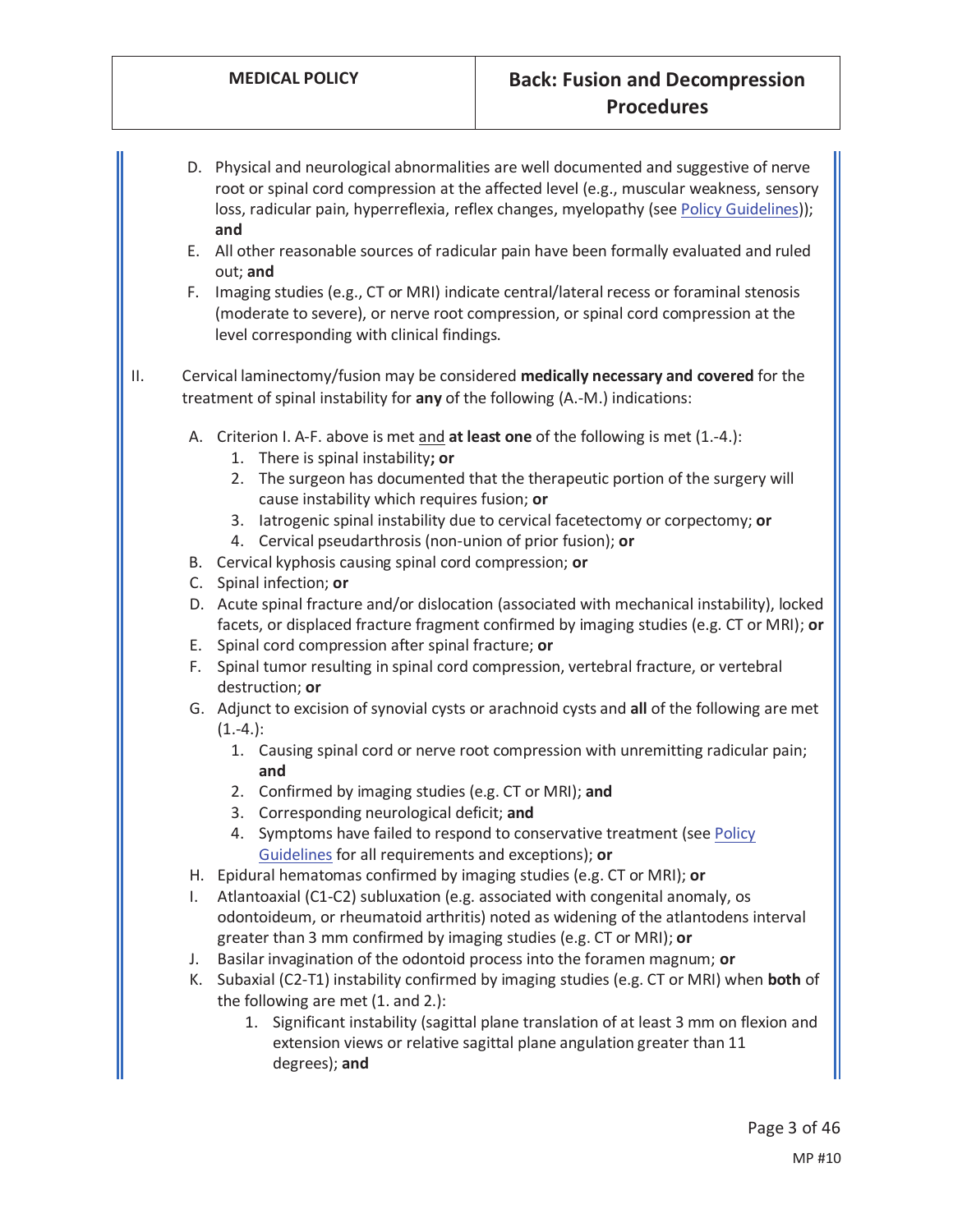- 2. Symptomatic unremitting radicular pain that has failed conservative management (see Policy Guidelines for all requirements and exceptions), unless there is evidence of cervical cord compression or other contraindications for conservative management; **or**
- L. Ossification of the posterior longitudinal ligament (three or more levels) with cord compression, confirmed by imaging studies; **or**
- M. Clinically significant deformity of the spine (kyphosis, head-drop syndrome, postlaminectomy deformity) that meets **at least one** of the following criteria (1.-3.):
	- 1. The deformity prohibits forward gaze; **or**
	- 2. The deformity is associated with severe, radicular neck pain, difficulty ambulating, and interference with activities of daily living (see Policy Guidelines); **or**
	- 3. Documented progression of the deformity.

### **Thoracic/Lumbar**

- III. Thoracic or lumbar laminectomy may be considered **medically necessary and covered** when **all** of the following criteria are met (A.-F.):
	- A. Persistent, debilitating, radicular pain (see Policy Guidelines) and **at least one** of the following criteria are met (1.-3.):
		- 1. Documented moderate to severe interference of radicular pain with ageappropriate activities of daily living (see Policy Guidelines); **or**
		- 2. Severe disability as measured by the Oswestry Disability Index (see Policy Guidelines); **or**
		- 3. Neurological exam abnormalities and symptoms that correlate with spinal cord or nerve root compression that has been identified on neurological imaging studies; **and**
	- B. Symptoms have failed to improve after 3 months of conservative treatment (see Policy Guidelines for all requirements and exceptions), as part of pre-operative surgery planning, including but not limited to physical therapy (unless there is intolerable radicular pain (see Policy Guidelines), significant motor dysfunction, or progressive neurologic changes); **and**
	- C. Medical records document that a detailed, physical examination (which includes a neurological exam) has been performed by, or reviewed by the operating surgeon, within 3 months prior to surgery; **and**
	- D. Physical and neurological abnormalities are well documented and suggestive of nerve root or spinal cord compression at the affected level (e.g., muscular weakness, sensory loss, radicular pain, hyperreflexia, reflex changes, myelopathy (see Policy Guidelines); **and**
	- E. Imaging studies (e.g., CT or MRI) indicate stenosis, or nerve root compression, or spinal cord compression at the level corresponding with above clinical findings; **and**
	- F. All other reasonable sources of radicular pain and/or neurological changes have been ruled out.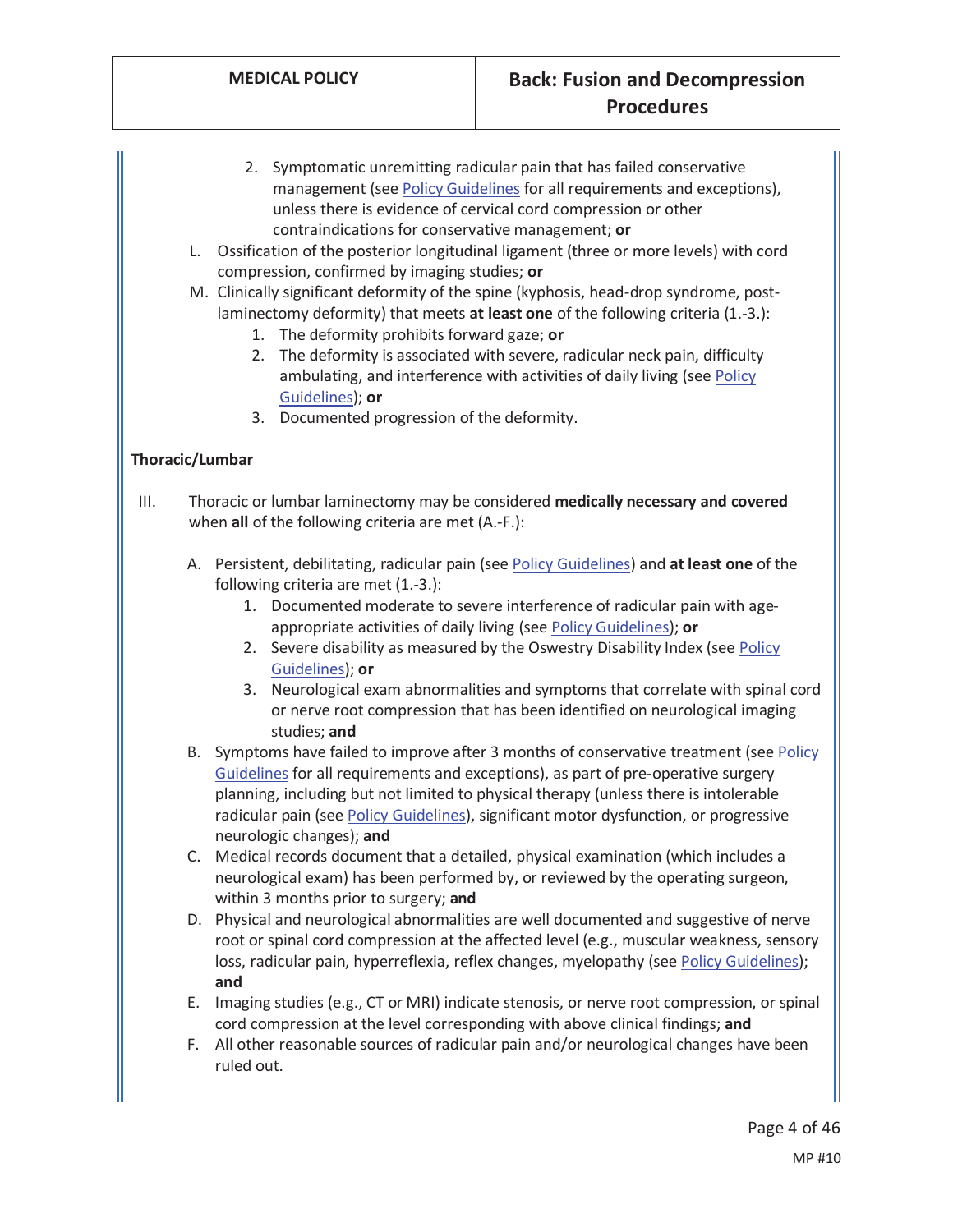| IV.                           | Thoracic or lumbar spinal fusion may be considered medically necessary and covered for<br>the treatment of spinal instability for any of the following indications (A.-I.):                                                                                                                                                                                                                                                                                                                                                                                                                                                                                                                                                        |  |
|-------------------------------|------------------------------------------------------------------------------------------------------------------------------------------------------------------------------------------------------------------------------------------------------------------------------------------------------------------------------------------------------------------------------------------------------------------------------------------------------------------------------------------------------------------------------------------------------------------------------------------------------------------------------------------------------------------------------------------------------------------------------------|--|
|                               | A. Criterion III. A-F. above is met and there is spinal instability documented by imaging; or<br>B. Scoliosis in skeletally immature adolescents when Cobb angle is greater than 40<br>degrees; or                                                                                                                                                                                                                                                                                                                                                                                                                                                                                                                                 |  |
|                               | C. Scoliosis in skeletally mature adults when all of the following (1.-3.) criteria are met:<br>1. Spinal instability with disabling radicular pain (see Policy Guidelines) that interferes<br>with age-appropriate activities of daily living (see Policy Guidelines); or<br>2. Severe disability as measured by the Oswestry Disability Index (see Policy<br>Guidelines); and<br>3. Symptoms have failed to improve after conservative treatment (see Policy<br>Guidelines for all requirements and exceptions) as part of surgery planning; or                                                                                                                                                                                  |  |
|                               | D. Kyphosis causing spinal cord compression which has failed 6 weeks of conservative                                                                                                                                                                                                                                                                                                                                                                                                                                                                                                                                                                                                                                               |  |
|                               | treatment (see Policy Guidelines for all requirements and exceptions); or<br>E. Spondylolisthesis with spinal instability when all of the following (1.-3.) criteria are met:<br>1. Grade II, III, IV, or V spondylolisthesis (see Policy Guidelines); and<br>2. Persistent, debilitating radicular back pain (see Policy Guidelines) that interferes<br>with age-appropriate activities of daily living (see Policy Guidelines) or severe<br>disability as measured by the Oswestry Disability Index (see Policy Guidelines); and<br>3. Symptoms have failed to improve after 3 months of conservative treatment (see<br>Policy Guidelines for all requirements and exceptions), as part of pre-operative<br>surgery planning; or |  |
|                               | F. Pseudarthrosis when at least 6 months have passed since time of fusion, unless<br>contraindicated; or                                                                                                                                                                                                                                                                                                                                                                                                                                                                                                                                                                                                                           |  |
|                               | G. Spinal infection; or                                                                                                                                                                                                                                                                                                                                                                                                                                                                                                                                                                                                                                                                                                            |  |
|                               | H. Spinal fracture and/or dislocation; or                                                                                                                                                                                                                                                                                                                                                                                                                                                                                                                                                                                                                                                                                          |  |
|                               | Spinal tumor or cyst resulting in spinal cord compression, vertebral fracture, or vertebral<br>I.<br>destruction.                                                                                                                                                                                                                                                                                                                                                                                                                                                                                                                                                                                                                  |  |
|                               | <b>Vertebral Corpectomy</b>                                                                                                                                                                                                                                                                                                                                                                                                                                                                                                                                                                                                                                                                                                        |  |
| V.                            | Corpectomy may be considered medically necessary and covered for treatment of at least<br>one of the following indications (A.-D.) when confirmed by imaging studies (e.g., CT or MRI):                                                                                                                                                                                                                                                                                                                                                                                                                                                                                                                                            |  |
|                               | A. Spinal tumor(s); or                                                                                                                                                                                                                                                                                                                                                                                                                                                                                                                                                                                                                                                                                                             |  |
|                               | B. Vertebral fractures; or                                                                                                                                                                                                                                                                                                                                                                                                                                                                                                                                                                                                                                                                                                         |  |
|                               | C. Symptomatic central spinal stenosis; or                                                                                                                                                                                                                                                                                                                                                                                                                                                                                                                                                                                                                                                                                         |  |
|                               | D. Retropulsed bone fragments.                                                                                                                                                                                                                                                                                                                                                                                                                                                                                                                                                                                                                                                                                                     |  |
| <b>Non-Covered Procedures</b> |                                                                                                                                                                                                                                                                                                                                                                                                                                                                                                                                                                                                                                                                                                                                    |  |
| VI.                           | Lumbar fusion for the treatment of facet syndrome is considered not medically necessary<br>and not covered.                                                                                                                                                                                                                                                                                                                                                                                                                                                                                                                                                                                                                        |  |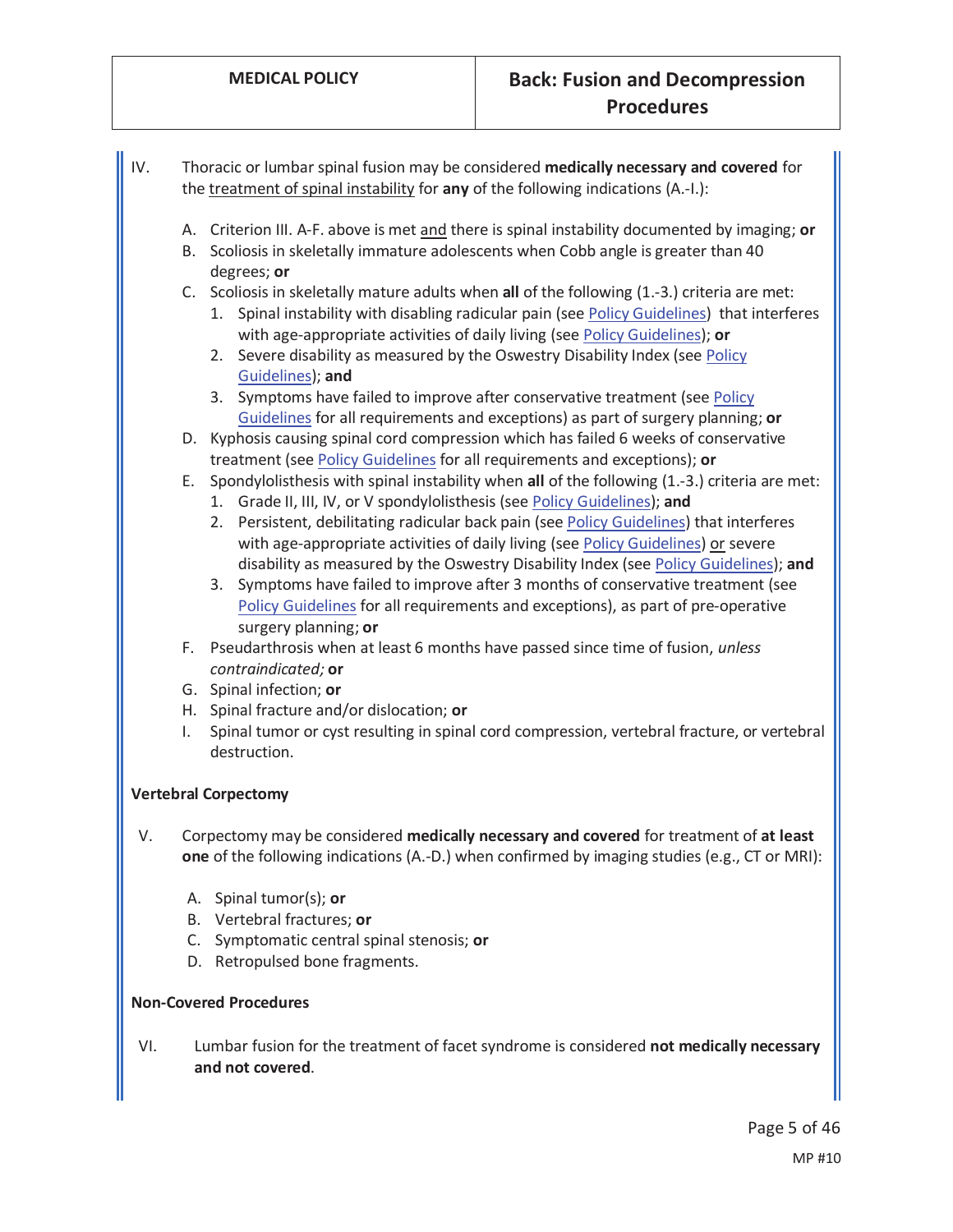- VII. Percutaneous or endoscopic spinal fusion or decompression procedures are considered **investigational and are not covered**, including but not limited to the following procedures (A.-I.)**:** 
	- A. Percutaneous endoscopic discectomy
	- B. Automated percutaneous discectomy and disc decompression
	- C. Percutaneous laser discectomy and disc decompression
	- D. Minimally invasive lumbar decompression (MILD procedure)\*
		- \* *note: MILD may be covered for Medicare lines of business when performed in an approved clinical trial. See Billing Guidelines below for details.\**
	- E. Microendoscopic discectomy (MED)
	- F. Endoscopic transforaminal lumbar interbody fusion
	- G. Axial lumbar interbody fusion (AxialLIF)
	- H. Annulus repair devices (e.g. Barricaid®)
	- I. Customized/personalized intervertebral cages

Link to Policy Summary

## **POLICY GUIDELINES**

#### Definitions

*Activities of daily living:* The activities of daily living (ADLs) is a term used to describe essential skills that are required to independently care for oneself.<sup>1</sup> Examples may include, but are not limited to, the following:

- Ambulating
- Feeding
- Dressing
- Personal hygiene
- Transportation and shopping
- Meal preparation
- Housecleaning and home maintenance

*Conservative treatments:* Conservative care must be recent (within the last year) and include all of the following, unless contraindicated by documentation indicating severe or rapidly progressive neurologic signs:

- Participation in a physical therapy program for the duration of conservative management (i.e. 3 months before surgery depending on the indication for surgery), including at least 3 physical therapy visits
- Oral analgesics (including anti-inflammatory medications, if not contraindicated) or participation in an interdisciplinary pain management program
- Oral corticosteroids (if not contraindicated)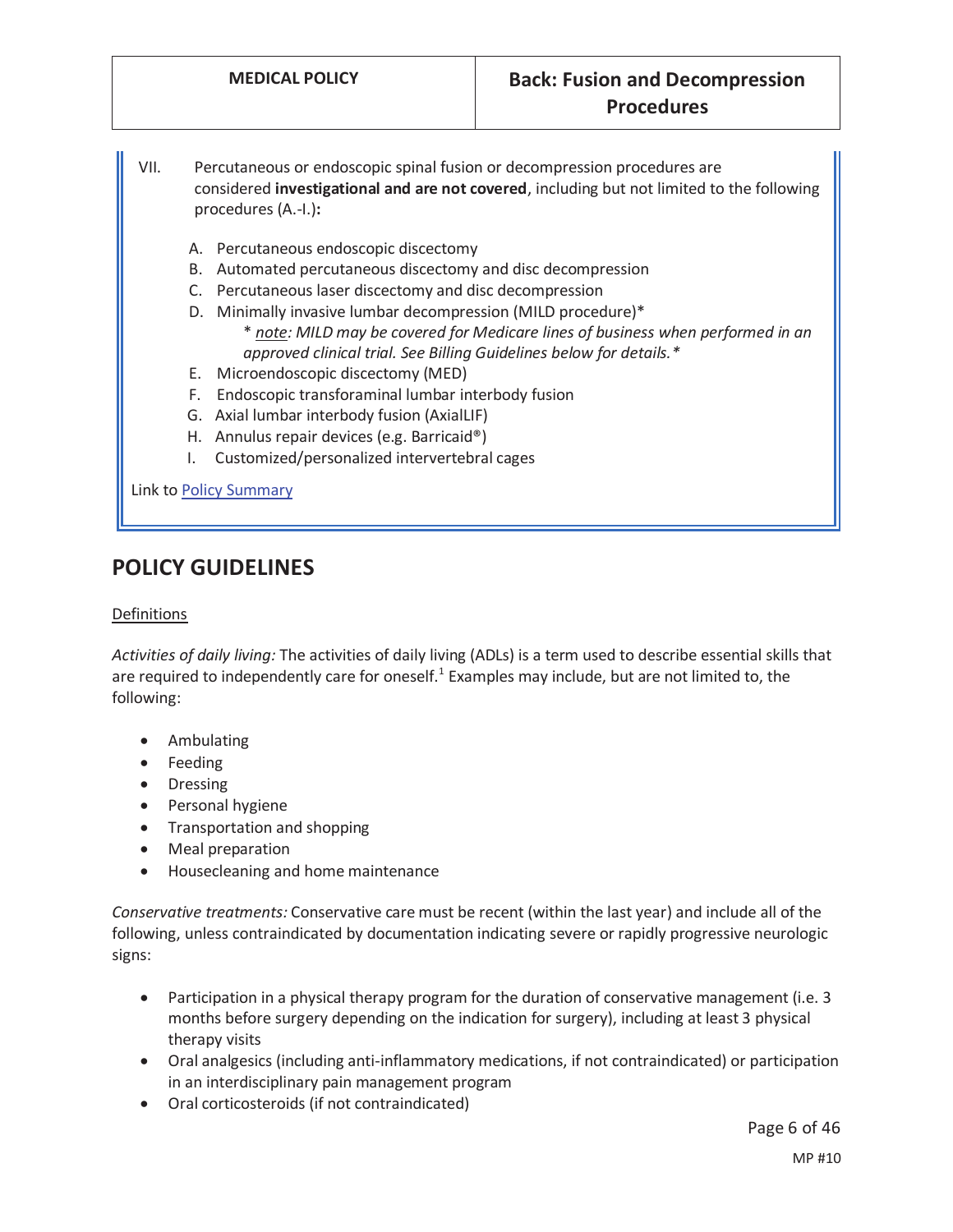Indications for which conservative care **may be waived** include the following:

- Spinal cord compression with corresponding neurological symptoms
- Stenosis causing cauda equina syndrome
- Stenosis causing myelopathy
- Stenosis causing neurogenic claudication
- Stenosis causing severe weakness (graded 4 minus or less on Medical Research Council (MRC) Scale\*)
- Severe stenosis associated with instability (dynamic excursion of greater than 1mm translation or greater than 5 degrees angulation at interspace)
- Progressive neurological deficit on serial examinations
- Discharge note from a physical therapist documenting lack of utility of further physical therapy

| ٠<br>I<br>٠ |  |
|-------------|--|
|             |  |

| <b>Medical Research Council (MRC) Scale</b> |                                                         |  |
|---------------------------------------------|---------------------------------------------------------|--|
| Grade                                       | Description                                             |  |
| 0                                           | No contraction                                          |  |
|                                             | Flicker or trace of contraction                         |  |
| $\mathcal{P}$                               | Active movement with gravity eliminated                 |  |
| 3                                           | Active movement against gravity                         |  |
| 4 minus                                     | Active movement against gravity and slight resistance   |  |
| 4                                           | Active movement against gravity and moderate resistance |  |
| 4 plus                                      | Active movement against gravity and strong resistance   |  |
|                                             | Normal power                                            |  |

*Low back pain:* Pain of musculoskeletal origin extending from the lowest rib to the gluteal fold, which may at times extend as somatic referred pain/non-radicular pain into the thigh (above the knee).<sup>2</sup>

*Myelopathy:* Myelopathy refers to any neurological deficit related to a spinal cord injury. Corresponding clinical symptoms may include, but are not limited to the following:

- Bowel or bladder incontinence;
- Clumsiness of the hands
- Frequent falls
- Urinary urgency

Corresponding objective neurological signs may include but are not limited to the following:

- Hoffman sign
- Hyperreflexia
- Increased tone or spasticity

*Neck Disability Index:* The Neck Disability Index (NDI) is a modification of the Oswestry Disability Index, and is used by clinicians and researchers to quantify neck pain.<sup>3</sup> Patients self-report scores across 10 categories, including pain intensity, personal care, lifting, reading, headaches, concentration, work,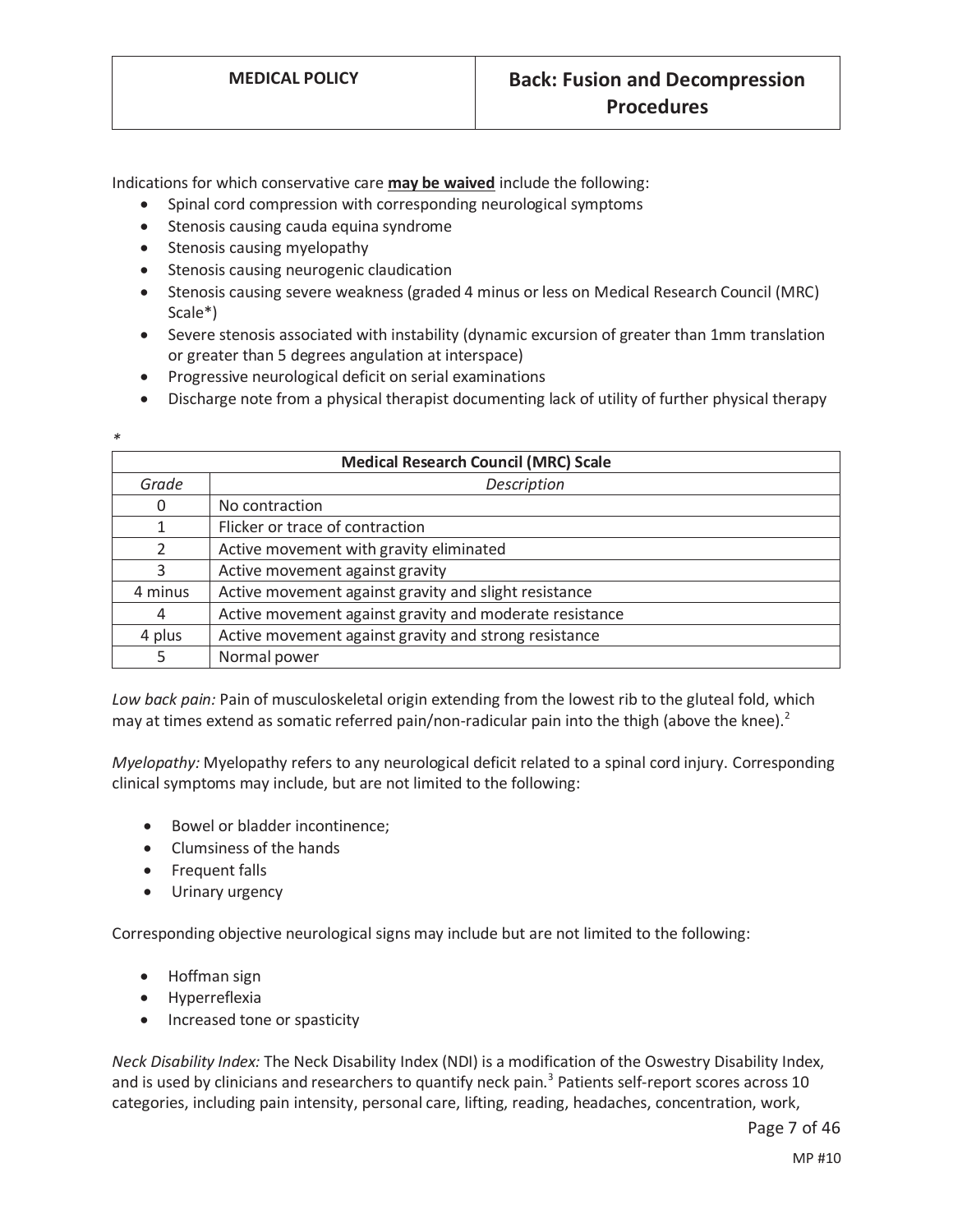driving, sleeping and recreation. Each section is scored on a 6-point scale ranging from 0 ("no pain") to 5 ("worst imaginable pain").

- **Scoring** 
	- o 0-4 points (0-8%) no disability,
	- $\circ$  5-14 points (10 28%) mild disability,
	- o 15-24 points (30-48% ) moderate disability,
	- o 25-34 points (50- 64%) severe disability,
	- o 35-50 points (70-100%) complete disability

*Persistent, debilitating pain:* Persistent, debilitating (or disabling) pain is defined as significant level of pain on a daily basis defined on a Visual Analog Scale as greater than "5" (moderate). The scale ranges from "0" (no pain) to "10" (as bad as it could be).

*Radiculopathy*: Dysfunction of a nerve root associated with pain, sensory impairment, weakness, or diminished deep tendon reflexes in a nerve root distribution.<sup>2</sup> Signs and symptoms of radiculopathy must be confirmed by imaging studies and may include any of the following:

- Pain that radiates into the distal portion of the extremities following the nerve root distribution for the proposed intervention
- Numbness and tingling in a dermatomal distribution
- Muscular weakness in a pattern associated with spinal nerve root compression
- Increased or abnormal reflexes corresponding to affected nerve root level
- Loss of sensation in a dermatomal pattern.

*Repeat fusion:* Repeat fusion may only be covered in the event that new symptoms have returned following resolution from prior surgery. Residual deficits from prior surgery will not be considered.

*Oswestry Disability Index:* The Oswestry Disability Index (ODI) is an index derived from the Oswestry Low Back Pain Questionnaire used by clinicians and researchers to quantify disability for low back pain.<sup>4</sup> The questionnaire contains ten topics concerning intensity of pain, lifting, ability to care for oneself, ability to walk, ability to sit, sexual function, ability to stand, social life, sleep quality, and ability to travel. Each question is scored by the patient on a scale of 0-5 (least amount of disability to most severe disability). Scores are then added and then doubled to obtain the index (range 0 to 100).

- $\bullet$  Scoring
	- o 0% –20%: Minimal disability
	- o 21%–40%: Moderate disability
	- o 41%–60%: Severe disability
	- o 61%–80%: Crippling back pain
	- $\circ$  81%–100%: Patients are either bed-bound or have an exaggeration of their symptoms

*Spondylolisthesis*: Myerding Grading System Percentage of Vertebral Slip Forward:

|  | Grade Percentage |  |  |  |
|--|------------------|--|--|--|
|--|------------------|--|--|--|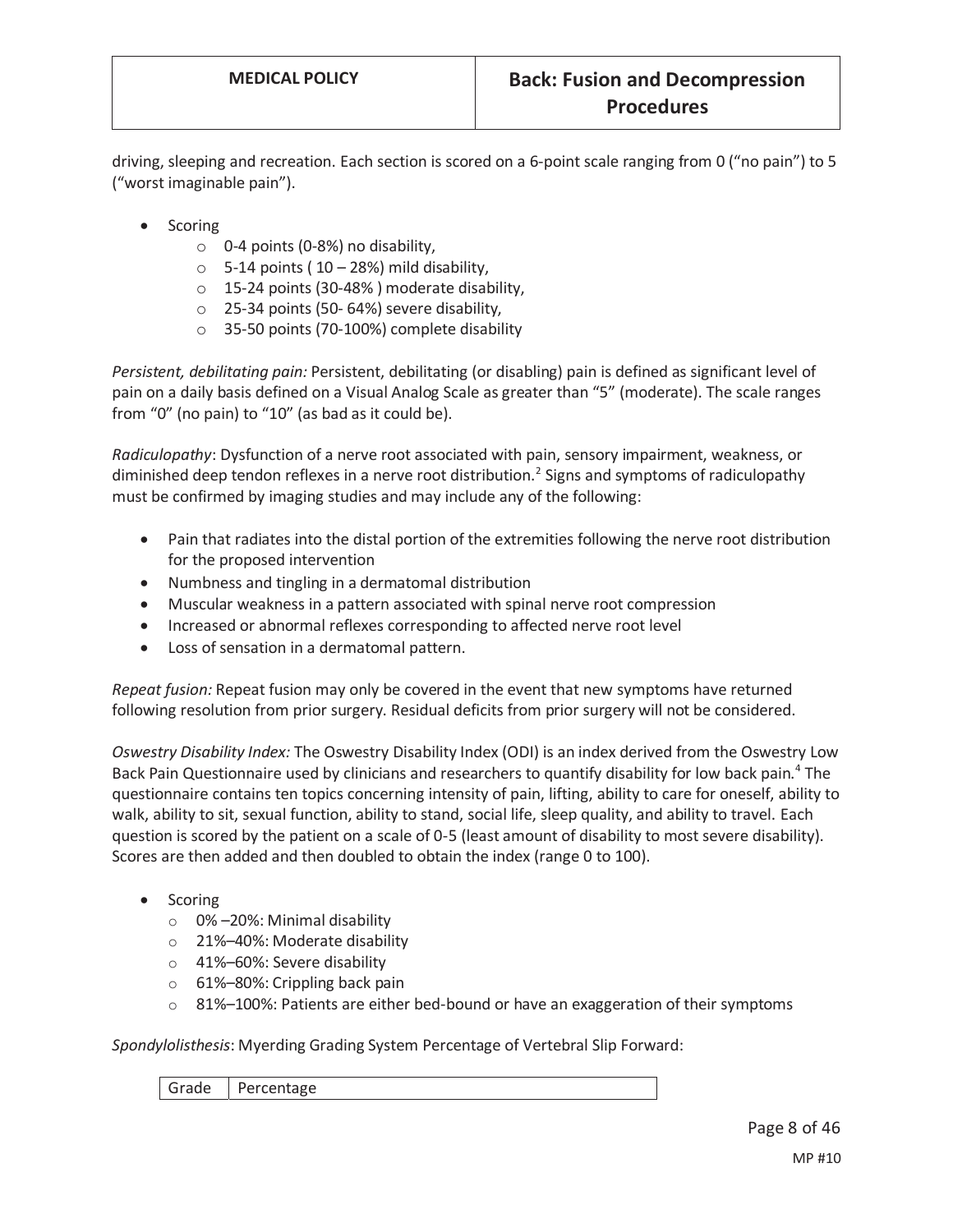|    | 25% of vertebral body has slipped forward        |
|----|--------------------------------------------------|
|    | 25% to 49% of vertebral body has slipped forward |
| Ш  | 50% to 74% of vertebral body has slipped forward |
| IV | 75% to 99% of vertebral body has slipped forward |
|    | Vertebral body has completely fallen off (i.e.   |
|    | spondyloptosis)                                  |

## **BILLING GUIDELINES**

- CPT code 22585 is an add-on code that may only be billed in conjunction with 22554, 22556, or 22558.
- Per the Billing Guidelines<sup>5</sup> of National Coverage Determination (NCD) for Percutaneous Image-Guided Lumbar Decompression for Lumbar Spinal Stenosis (150.13),<sup>6</sup> the MILD procedure (CPT code 0275T; HCPCS code G0276) may be considered medically necessary and covered only for Medicare patients currently enrolled in a clinical trial. The procedure must be billed with ICD-9 V70.7 (or ICD-10 Z00.6), Condition Code 30, Modifier Q0 and an 8-digit clinical trial identifier number listed on the CMS Coverage with Evidence Development website).

# **CPT CODES**

| <b>All Lines of Business</b> |                                                                                                                                                                                                                                                                         |  |
|------------------------------|-------------------------------------------------------------------------------------------------------------------------------------------------------------------------------------------------------------------------------------------------------------------------|--|
|                              | <b>Prior Authorization Required</b>                                                                                                                                                                                                                                     |  |
| 22532                        | Arthrodesis, lateral extracavitary technique, including minimal discectomy to prepare<br>interspace (other than for decompression); thoracic                                                                                                                            |  |
| 22533                        | Arthrodesis, lateral extracavitary technique, including minimal discectomy to prepare<br>interspace (other than for decompression); lumbar                                                                                                                              |  |
| 22534                        | Arthrodesis, lateral extracavitary technique, including minimal discectomy to prepare<br>interspace (other than for decompression); thoracic or lumbar, each additional vertebral<br>segment (List separately in addition to code for primary procedure)                |  |
| 22548                        | Arthrodesis, anterior transoral or extraoral technique, clivus-C1-C2 (atlas-axis), with or<br>without excision of odontoid process                                                                                                                                      |  |
| 22551                        | Arthrodesis, anterior interbody, including disc space preparation, discectomy,<br>osteophytectomy and decompression of spinal cord and/or nerve roots; cervical below<br>C <sub>2</sub>                                                                                 |  |
| 22552                        | Arthrodesis, anterior interbody, including disc space preparation, discectomy,<br>osteophytectomy and decompression of spinal cord and/or nerve roots; cervical below<br>C2, each additional interspace (List separately in addition to code for separate<br>procedure) |  |
| 22554                        | Arthrodesis, anterior interbody technique, including minimal discectomy to prepare<br>interspace (other than for decompression); cervical below C2                                                                                                                      |  |
| 22556                        | Arthrodesis, anterior interbody technique, including minimal discectomy to prepare<br>interspace (other than for decompression); thoracic                                                                                                                               |  |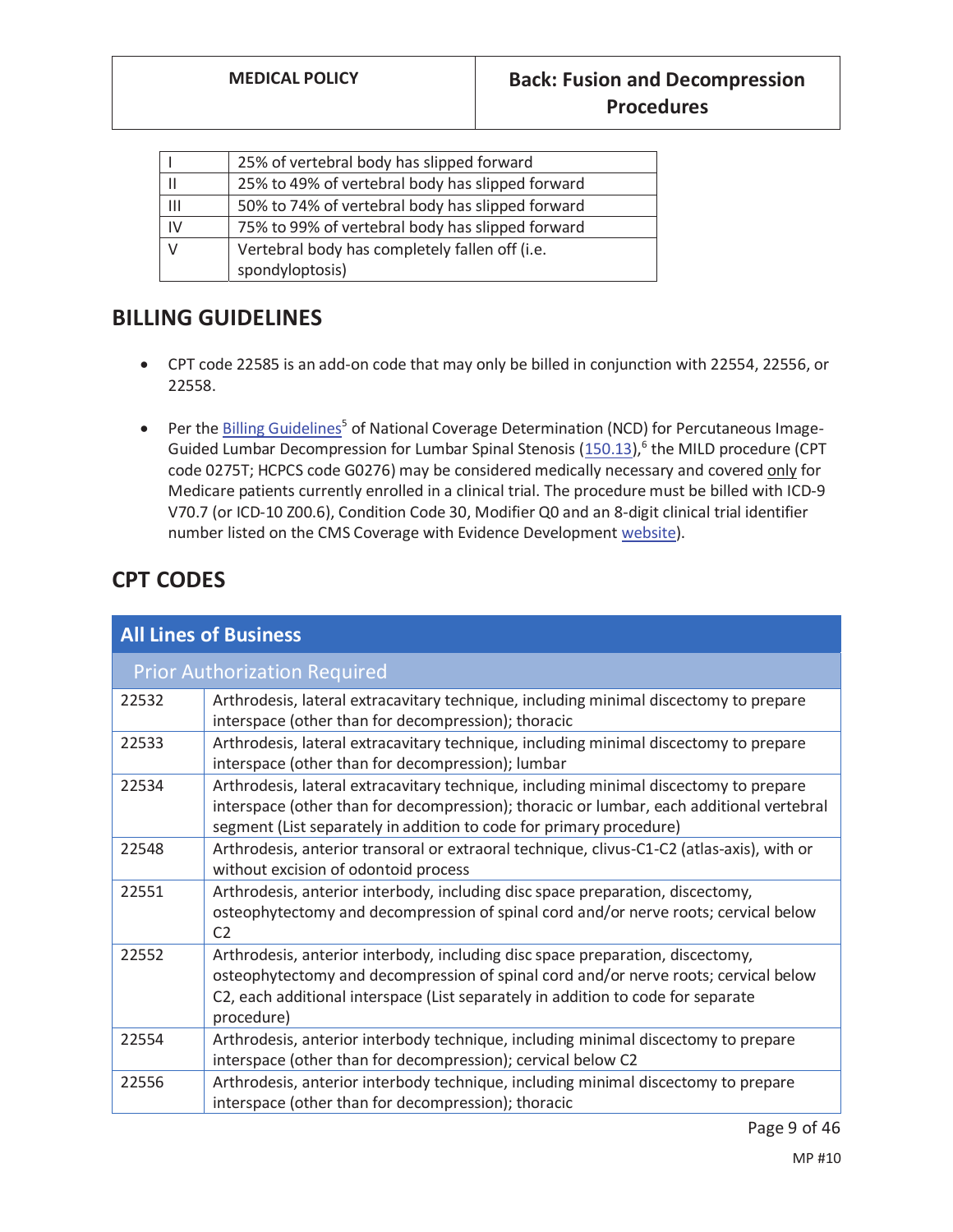| 22558 | Arthrodesis, anterior interbody technique, including minimal discectomy to prepare<br>interspace (other than for decompression); lumbar                                                                                                                                                                                                |
|-------|----------------------------------------------------------------------------------------------------------------------------------------------------------------------------------------------------------------------------------------------------------------------------------------------------------------------------------------|
| 22585 | Arthrodesis, anterior interbody technique, including minimal discectomy to prepare<br>interspace (other than for decompression); each additional interspace (List separately in<br>addition to code for primary procedure)                                                                                                             |
| 22586 | Arthrodesis, pre-sacral interbody technique, including disc space preparation,<br>discectomy, with posterior instrumentation, with image guidance, includes bone graft<br>when performed, L5-S1 interspace                                                                                                                             |
| 22610 | Arthrodesis, posterior or posterolateral technique, single interspace; thoracic (with<br>lateral transverse technique, when performed)                                                                                                                                                                                                 |
| 22612 | Arthrodesis, posterior or posterolateral technique, single interspace; lumbar (with lateral<br>transverse technique, when performed)                                                                                                                                                                                                   |
| 22614 | Arthrodesis, posterior or posterolateral technique, single interspace; each additional<br>interspace (List separately in addition to code for primary procedure)                                                                                                                                                                       |
| 22630 | Arthrodesis, posterior interbody technique, including laminectomy and/or discectomy to<br>prepare interspace (other than for decompression), single interspace; lumbar                                                                                                                                                                 |
| 22632 | Arthrodesis, posterior interbody technique, including laminectomy and/or discectomy to<br>prepare interspace (other than for decompression), single interspace; each additional<br>interspace (List separately in addition to code for primary procedure)                                                                              |
| 22633 | Arthrodesis, combined posterior or posterolateral technique with posterior interbody<br>technique including laminectomy and/or discectomy sufficient to prepare interspace<br>(other than for decompression), single interspace; lumbar                                                                                                |
| 22634 | Arthrodesis, combined posterior or posterolateral technique with posterior interbody<br>technique including laminectomy and/or discectomy sufficient to prepare interspace<br>(other than for decompression), single interspace; each additional interspace and<br>segment (List separately in addition to code for primary procedure) |
| 22800 | Arthrodesis, posterior, for spinal deformity, with or without cast; up to 6 vertebral<br>segments                                                                                                                                                                                                                                      |
| 22802 | Arthrodesis, posterior, for spinal deformity, with or without cast; 7 to 12 vertebral<br>segments                                                                                                                                                                                                                                      |
| 22804 | Arthrodesis, posterior, for spinal deformity, with or without cast; 13 or more vertebral<br>segments                                                                                                                                                                                                                                   |
| 22808 | Arthrodesis, anterior, for spinal deformity, with or without cast; 2 to 3 vertebral<br>segments                                                                                                                                                                                                                                        |
| 22810 | Arthrodesis, anterior, for spinal deformity, with or without cast; 4 to 7 vertebral<br>segments                                                                                                                                                                                                                                        |
| 22812 | Arthrodesis, anterior, for spinal deformity, with or without cast; 8 or more vertebral<br>segments                                                                                                                                                                                                                                     |
| 22818 | Kyphectomy, circumferential exposure of spine and resection of vertebral segment(s)<br>(including body and posterior elements); single or 2 segments                                                                                                                                                                                   |
| 22819 | Kyphectomy, circumferential exposure of spine and resection of vertebral segment(s)<br>(including body and posterior elements); 3 or more segments                                                                                                                                                                                     |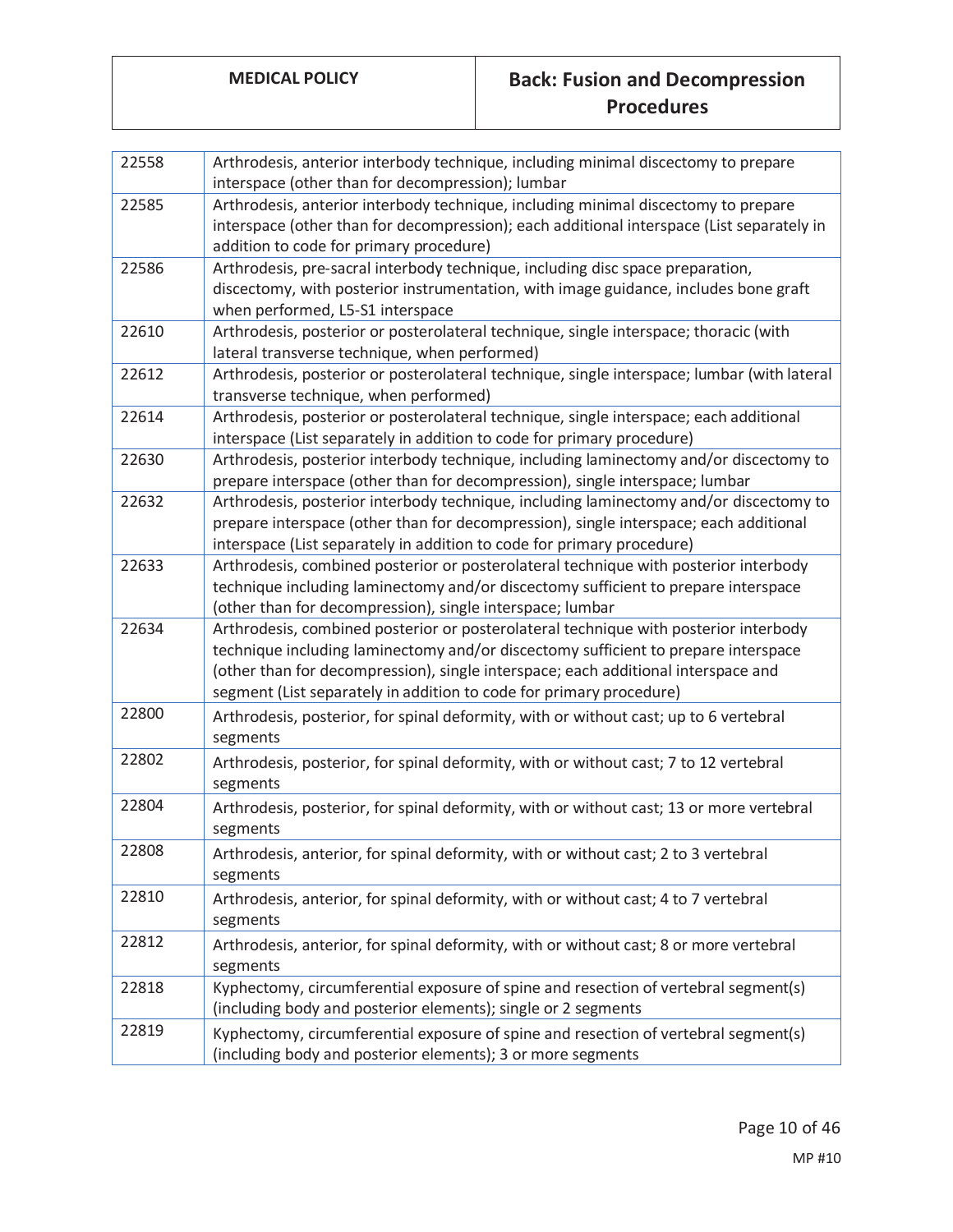| 22840 | Posterior non-segmental instrumentation (eg, Harrington rod technique, pedicle fixation<br>across 1 interspace, atlantoaxial transarticular screw fixation, sublaminar wiring at C1,<br>facet screw fixation) (List separately in addition to code for primary procedure)                                                                                                                                        |
|-------|------------------------------------------------------------------------------------------------------------------------------------------------------------------------------------------------------------------------------------------------------------------------------------------------------------------------------------------------------------------------------------------------------------------|
| 22841 | Internal spinal fixation by wiring of spinous processes (List separately in addition to code<br>for primary procedure)                                                                                                                                                                                                                                                                                           |
| 22842 | Posterior segmental instrumentation (eg, pedicle fixation, dual rods with multiple hooks<br>and sublaminar wires); 3 to 6 vertebral segments (List separately in addition to code for<br>primary procedure)                                                                                                                                                                                                      |
| 22843 | Posterior segmental instrumentation (eg, pedicle fixation, dual rods with multiple hooks<br>and sublaminar wires); 7 to 12 vertebral segments (List separately in addition to code for<br>primary procedure)                                                                                                                                                                                                     |
| 22844 | Posterior segmental instrumentation (eg, pedicle fixation, dual rods with multiple hooks<br>and sublaminar wires); 13 or more vertebral segments (List separately in addition to<br>code for primary procedure)                                                                                                                                                                                                  |
| 22845 | Anterior instrumentation; 2 to 3 vertebral segments (List separately in addition to code<br>for primary procedure)                                                                                                                                                                                                                                                                                               |
| 22846 | Anterior instrumentation; 4 to 7 vertebral segments (List separately in addition to code<br>for primary procedure)                                                                                                                                                                                                                                                                                               |
| 22847 | Anterior instrumentation; 8 or more vertebral segments (List separately in addition to<br>code for primary procedure)                                                                                                                                                                                                                                                                                            |
| 22848 | Pelvic fixation (attachment of caudal end of instrumentation to pelvic bony structures)<br>other than sacrum (List separately in addition to code for primary procedure)                                                                                                                                                                                                                                         |
| 22849 | Reinsertion of spinal fixation device                                                                                                                                                                                                                                                                                                                                                                            |
| 22852 | Removal of posterior segmental instrumentation                                                                                                                                                                                                                                                                                                                                                                   |
| 22853 | Insertion of interbody biomechanical device(s) (eg, synthetic cage, mesh) with integral<br>anterior instrumentation for device anchoring (eg, screws, flanges), when performed, to<br>intervertebral disc space in conjunction with interbody arthrodesis, each interspace (List<br>separately in addition to code for primary procedure)                                                                        |
| 22854 | Insertion of intervertebral biomechanical device(s) (eg, synthetic cage, mesh) with<br>integral anterior instrumentation for device anchoring (eg, screws, flanges), when<br>performed, to vertebral corpectomy(ies) (vertebral body resection, partial or complete)<br>defect, in conjunction with interbody arthrodesis, each contiguous defect (List<br>separately in addition to code for primary procedure) |
| 22855 | Removal of anterior instrumentation                                                                                                                                                                                                                                                                                                                                                                              |
| 22859 | Insertion of intervertebral biomechanical device(s) (eg, synthetic cage, mesh,<br>methylmethacrylate) to intervertebral disc space or vertebral body defect without<br>interbody arthrodesis, each contiguous defect (List separately in addition to code for<br>primary procedure)                                                                                                                              |
| 63001 | Laminectomy with exploration and/or decompression of spinal cord and/or cauda<br>equina, without facetectomy, foraminotomy or discectomy (eg, spinal stenosis), 1 or 2<br>vertebral segments; cervical                                                                                                                                                                                                           |
| 63003 | Laminectomy with exploration and/or decompression of spinal cord and/or cauda<br>equina, without facetectomy, foraminotomy or discectomy (eg, spinal stenosis), 1 or 2<br>vertebral segments; thoracic                                                                                                                                                                                                           |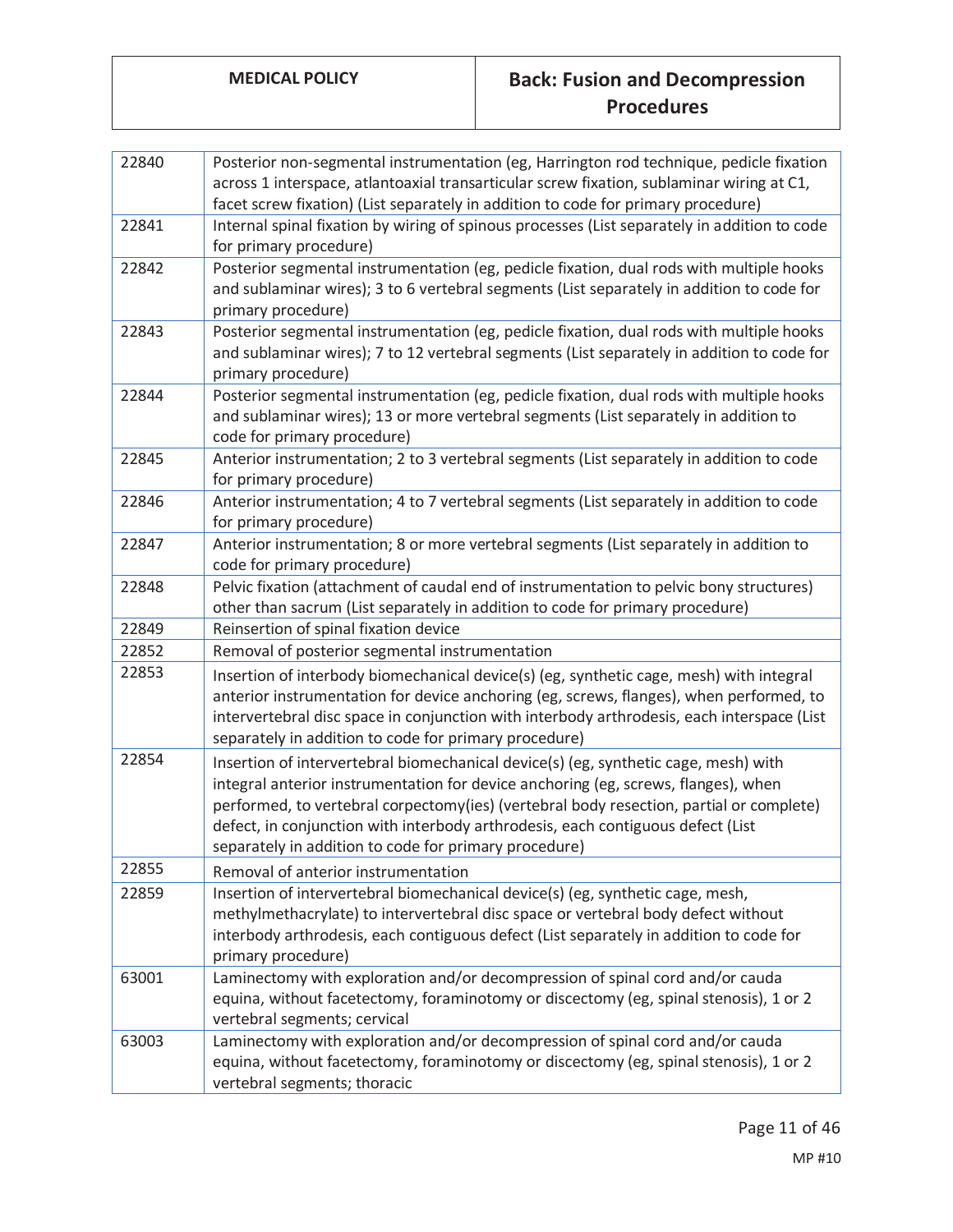| 63005 | Laminectomy with exploration and/or decompression of spinal cord and/or cauda<br>equina, without facetectomy, foraminotomy or discectomy (eg, spinal stenosis), 1 or 2<br>vertebral segments; lumbar, except for spondylolisthesis                                                                          |
|-------|-------------------------------------------------------------------------------------------------------------------------------------------------------------------------------------------------------------------------------------------------------------------------------------------------------------|
| 63011 | Laminectomy with exploration and/or decompression of spinal cord and/or cauda<br>equina, without facetectomy, foraminotomy or discectomy (eg, spinal stenosis), 1 or 2<br>vertebral segments; sacral                                                                                                        |
| 63012 | Laminectomy with removal of abnormal facets and/or pars inter-articularis with<br>decompression of cauda equina and nerve roots for spondylolisthesis, lumbar (Gill type<br>procedure)                                                                                                                      |
| 63015 | Laminectomy with exploration and/or decompression of spinal cord and/or cauda<br>equina, without facetectomy, foraminotomy or discectomy (eg, spinal stenosis), more<br>than 2 vertebral segments; cervical                                                                                                 |
| 63016 | Laminectomy with exploration and/or decompression of spinal cord and/or cauda<br>equina, without facetectomy, foraminotomy or discectomy (eg, spinal stenosis), more<br>than 2 vertebral segments; thoracic                                                                                                 |
| 63017 | Laminectomy with exploration and/or decompression of spinal cord and/or cauda<br>equina, without facetectomy, foraminotomy or discectomy (eg, spinal stenosis), more<br>than 2 vertebral segments; lumbar                                                                                                   |
| 63020 | Laminotomy (hemilaminectomy), with decompression of nerve root(s), including partial<br>facetectomy, foraminotomy and/or excision of herniated intervertebral disc; 1<br>interspace, cervical                                                                                                               |
| 63030 | Laminotomy (hemilaminectomy), with decompression of nerve root(s), including partial<br>facetectomy, foraminotomy and/or excision of herniated intervertebral disc; 1<br>interspace, lumbar                                                                                                                 |
| 63035 | Laminotomy (hemilaminectomy), with decompression of nerve root(s), including partial<br>facetectomy, foraminotomy and/or excision of herniated intervertebral disc; each<br>additional interspace, cervical or lumbar (List separately in addition to code for primary<br>procedure)                        |
| 63040 | Laminotomy (hemilaminectomy), with decompression of nerve root(s), including partial<br>facetectomy, foraminotomy and/or excision of herniated intervertebral disc,<br>reexploration, single interspace; cervical                                                                                           |
| 63042 | Laminotomy (hemilaminectomy), with decompression of nerve root(s), including partial<br>facetectomy, foraminotomy and/or excision of herniated intervertebral disc,<br>reexploration, single interspace; lumbar                                                                                             |
| 63043 | Laminotomy (hemilaminectomy), with decompression of nerve root(s), including partial<br>facetectomy, foraminotomy and/or excision of herniated intervertebral disc,<br>reexploration, single interspace; each additional cervical interspace (List separately in<br>addition to code for primary procedure) |
| 63044 | Laminotomy (hemilaminectomy), with decompression of nerve root(s), including partial<br>facetectomy, foraminotomy and/or excision of herniated intervertebral disc,<br>reexploration, single interspace; each additional lumbar interspace (List separately in<br>addition to code for primary procedure)   |
| 63045 | Laminectomy, facetectomy and foraminotomy (unilateral or bilateral with<br>decompression of spinal cord, cauda equina and/or nerve root[s], [eg, spinal or lateral<br>recess stenosis]), single vertebral segment; cervical                                                                                 |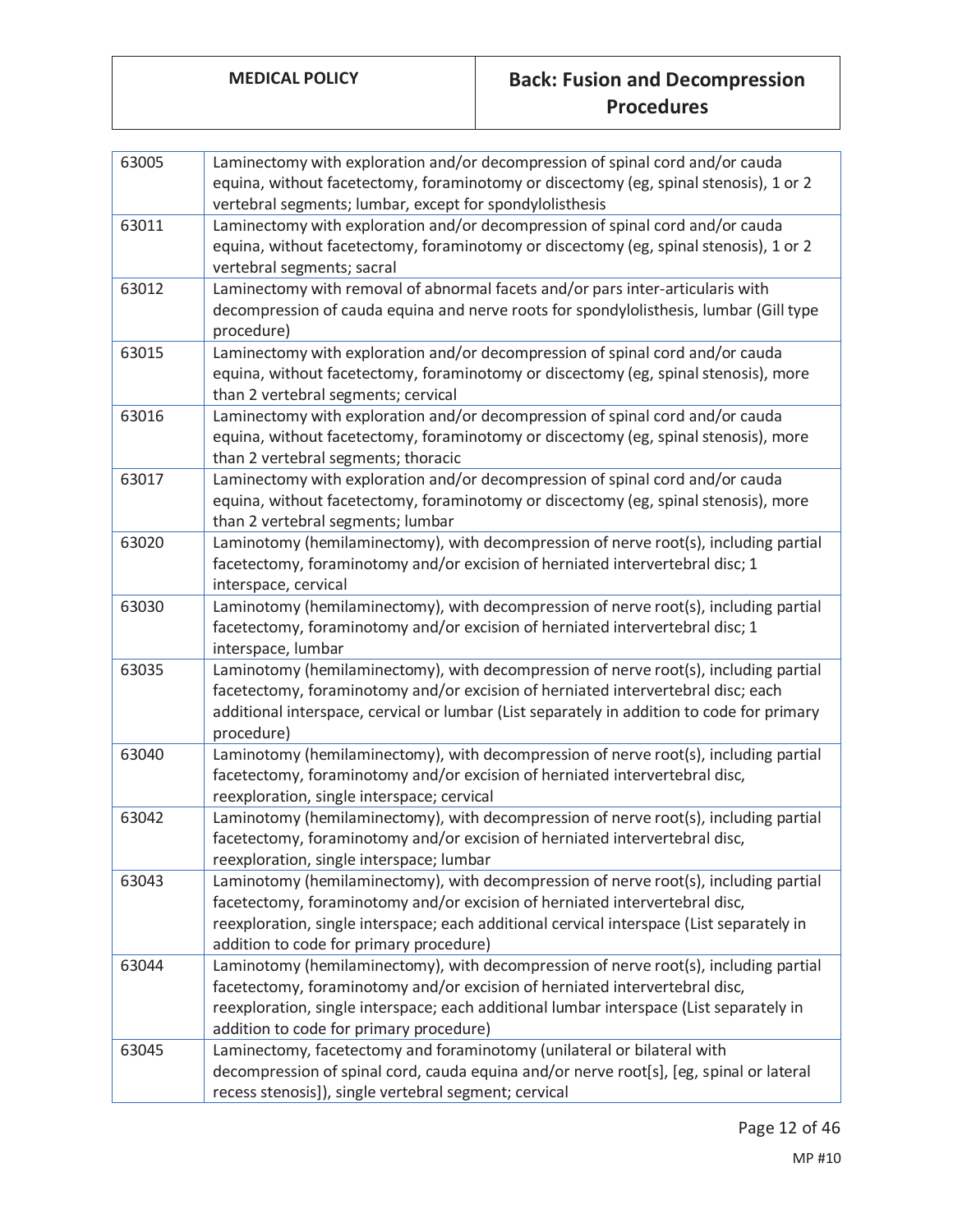| 63046 | Laminectomy, facetectomy and foraminotomy (unilateral or bilateral with<br>decompression of spinal cord, cauda equina and/or nerve root[s], [eg, spinal or lateral |
|-------|--------------------------------------------------------------------------------------------------------------------------------------------------------------------|
|       | recess stenosis]), single vertebral segment; thoracic                                                                                                              |
| 63047 | Laminectomy, facetectomy and foraminotomy (unilateral or bilateral with                                                                                            |
|       | decompression of spinal cord, cauda equina and/or nerve root[s], [eg, spinal or lateral                                                                            |
|       | recess stenosis]), single vertebral segment; lumbar                                                                                                                |
| 63048 | Laminectomy, facetectomy and foraminotomy (unilateral or bilateral with                                                                                            |
|       | decompression of spinal cord, cauda equina and/or nerve root[s], [eg, spinal or lateral                                                                            |
|       | recess stenosis]), single vertebral segment; each additional vertebral segment, cervical,                                                                          |
|       | thoracic, or lumbar (List separately in addition to code for primary procedure)                                                                                    |
| 63050 | Laminoplasty, cervical, with decompression of the spinal cord, 2 or more vertebral                                                                                 |
|       | segments                                                                                                                                                           |
| 63051 | Laminoplasty, cervical, with decompression of the spinal cord, 2 or more vertebral                                                                                 |
|       | segments; with reconstruction of the posterior bony elements (including the application                                                                            |
|       | of bridging bone graft and non-segmental fixation devices [eg, wire, suture, mini-plates],                                                                         |
|       | when performed)                                                                                                                                                    |
| 63052 | Laminectomy, facetectomy, or foraminotomy (unilateral or bilateral with decompression                                                                              |
|       | of spinal cord, cauda equina and/or nerve root[s] [eg, spinal or lateral recess stenosis]),                                                                        |
|       | during posterior interbody arthrodesis, lumbar; single vertebral segment (List separately                                                                          |
|       | in addition to code for primary procedure)                                                                                                                         |
| 63053 | Laminectomy, facetectomy, or foraminotomy (unilateral or bilateral with decompression                                                                              |
|       | of spinal cord, cauda equina and/or nerve root[s] [eg, spinal or lateral recess stenosis]),                                                                        |
|       | during posterior interbody arthrodesis, lumbar; each additional segment (List separately                                                                           |
|       | in addition to code for primary procedure)                                                                                                                         |
| 63055 | Transpedicular approach with decompression of spinal cord, equina and/or nerve root(s)                                                                             |
|       | (eg, herniated intervertebral disc), single segment; thoracic                                                                                                      |
| 63056 | Transpedicular approach with decompression of spinal cord, equina and/or nerve root(s)                                                                             |
|       | (eg, herniated intervertebral disc), single segment; lumbar (including transfacet, or                                                                              |
|       | lateral extraforaminal approach) (eg, far lateral herniated intervertebral disc)                                                                                   |
| 63057 | Transpedicular approach with decompression of spinal cord, equina and/or nerve root(s)                                                                             |
|       | (eg, herniated intervertebral disc), single segment; each additional segment, thoracic or                                                                          |
|       | lumbar (List separately in addition to code for primary procedure)                                                                                                 |
| 63064 | Costovertebral approach with decompression of spinal cord or nerve root(s) (eg,                                                                                    |
|       | herniated intervertebral disc), thoracic; single segment                                                                                                           |
| 63066 | Costovertebral approach with decompression of spinal cord or nerve root(s) (eg,                                                                                    |
|       | herniated intervertebral disc), thoracic; each additional segment (List separately in                                                                              |
|       | addition to code for primary procedure)                                                                                                                            |
| 63075 | Discectomy, anterior, with decompression of spinal cord and/or nerve root(s), including                                                                            |
|       | osteophytectomy; cervical, single interspace                                                                                                                       |
| 63076 | Discectomy, anterior, with decompression of spinal cord and/or nerve root(s), including                                                                            |
|       | osteophytectomy; cervical, each additional interspace (List separately in addition to code                                                                         |
|       | for primary procedure)                                                                                                                                             |
| 63077 | Discectomy, anterior, with decompression of spinal cord and/or nerve root(s), including                                                                            |
|       | osteophytectomy; thoracic, single interspace                                                                                                                       |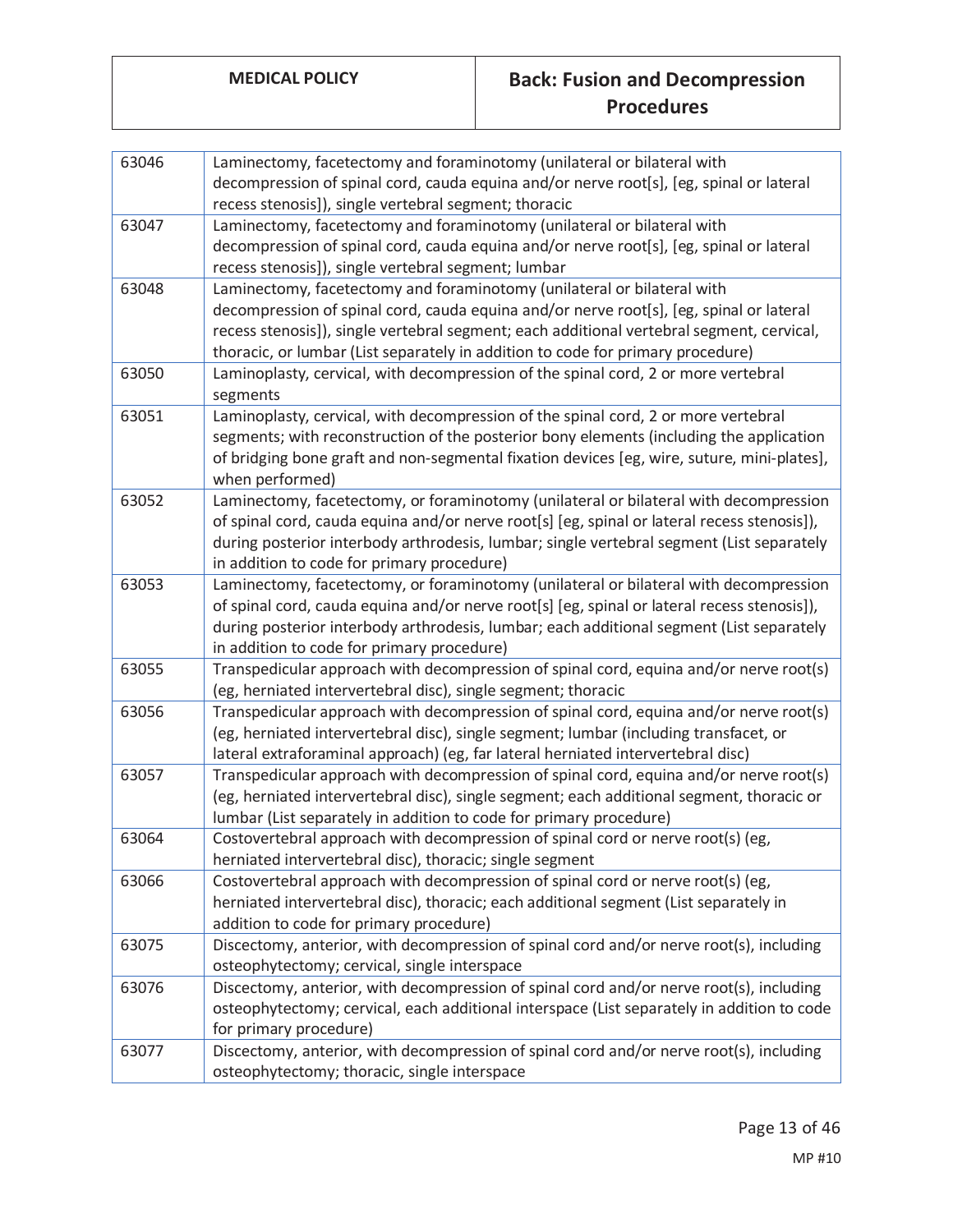| 63078          | Discectomy, anterior, with decompression of spinal cord and/or nerve root(s), including<br>osteophytectomy; thoracic, each additional interspace (List separately in addition to<br>code for primary procedure)                                                                                                             |
|----------------|-----------------------------------------------------------------------------------------------------------------------------------------------------------------------------------------------------------------------------------------------------------------------------------------------------------------------------|
| 63081          | Vertebral corpectomy (vertebral body resection), partial or complete, anterior approach<br>with decompression of spinal cord and/or nerve root(s); cervical, single segment                                                                                                                                                 |
| 63082          | Vertebral corpectomy (vertebral body resection), partial or complete, anterior approach<br>with decompression of spinal cord and/or nerve root(s); cervical, each additional<br>segment (List separately in addition to code for primary procedure)                                                                         |
| 63085          | Vertebral corpectomy (vertebral body resection), partial or complete, transthoracic<br>approach with decompression of spinal cord and/or nerve root(s); thoracic, single<br>segment                                                                                                                                         |
| 63086          | Vertebral corpectomy (vertebral body resection), partial or complete, transthoracic<br>approach with decompression of spinal cord and/or nerve root(s); thoracic, each<br>additional segment (List separately in addition to code for primary procedure)                                                                    |
| 63087          | Vertebral corpectomy (vertebral body resection), partial or complete, combined<br>thoracolumbar approach with decompression of spinal cord, cauda equina or nerve<br>root(s), lower thoracic or lumbar; single segment                                                                                                      |
| 63088          | Vertebral corpectomy (vertebral body resection), partial or complete, combined<br>thoracolumbar approach with decompression of spinal cord, cauda equina or nerve<br>root(s), lower thoracic or lumbar; each additional segment (List separately in addition to<br>code for primary procedure)                              |
| 63090          | Vertebral corpectomy (vertebral body resection), partial or complete, transperitoneal or<br>retroperitoneal approach with decompression of spinal cord, cauda equina or nerve<br>root(s), lower thoracic, lumbar, or sacral; single segment                                                                                 |
| 63091          | Vertebral corpectomy (vertebral body resection), partial or complete, transperitoneal or<br>retroperitoneal approach with decompression of spinal cord, cauda equina or nerve<br>root(s), lower thoracic, lumbar, or sacral; each additional segment (List separately in<br>addition to code for primary procedure)         |
| 63101          | Vertebral corpectomy (vertebral body resection), partial or complete, lateral<br>extracavitary approach with decompression of spinal cord and/or nerve root(s) (eg, for<br>tumor or retropulsed bone fragments); thoracic, single segment                                                                                   |
| 63102          | Vertebral corpectomy (vertebral body resection), partial or complete, lateral<br>extracavitary approach with decompression of spinal cord and/or nerve root(s) (eg, for<br>tumor or retropulsed bone fragments); lumbar, single segment                                                                                     |
| 63103          | Vertebral corpectomy (vertebral body resection), partial or complete, lateral<br>extracavitary approach with decompression of spinal cord and/or nerve root(s) (eg, for<br>tumor or retropulsed bone fragments); thoracic or lumbar, each additional segment (List<br>separately in addition to code for primary procedure) |
| 63170          | Laminectomy with myelotomy (eg, Bischof or DREZ type), cervical, thoracic, or<br>thoracolumbar                                                                                                                                                                                                                              |
| 63265<br>63266 | Laminectomy for excision or evacuation of intraspinal lesion other than neoplasm,<br>extradural; cervical<br>Laminectomy for excision or evacuation of intraspinal lesion other than neoplasm,<br>extradural; thoracic                                                                                                      |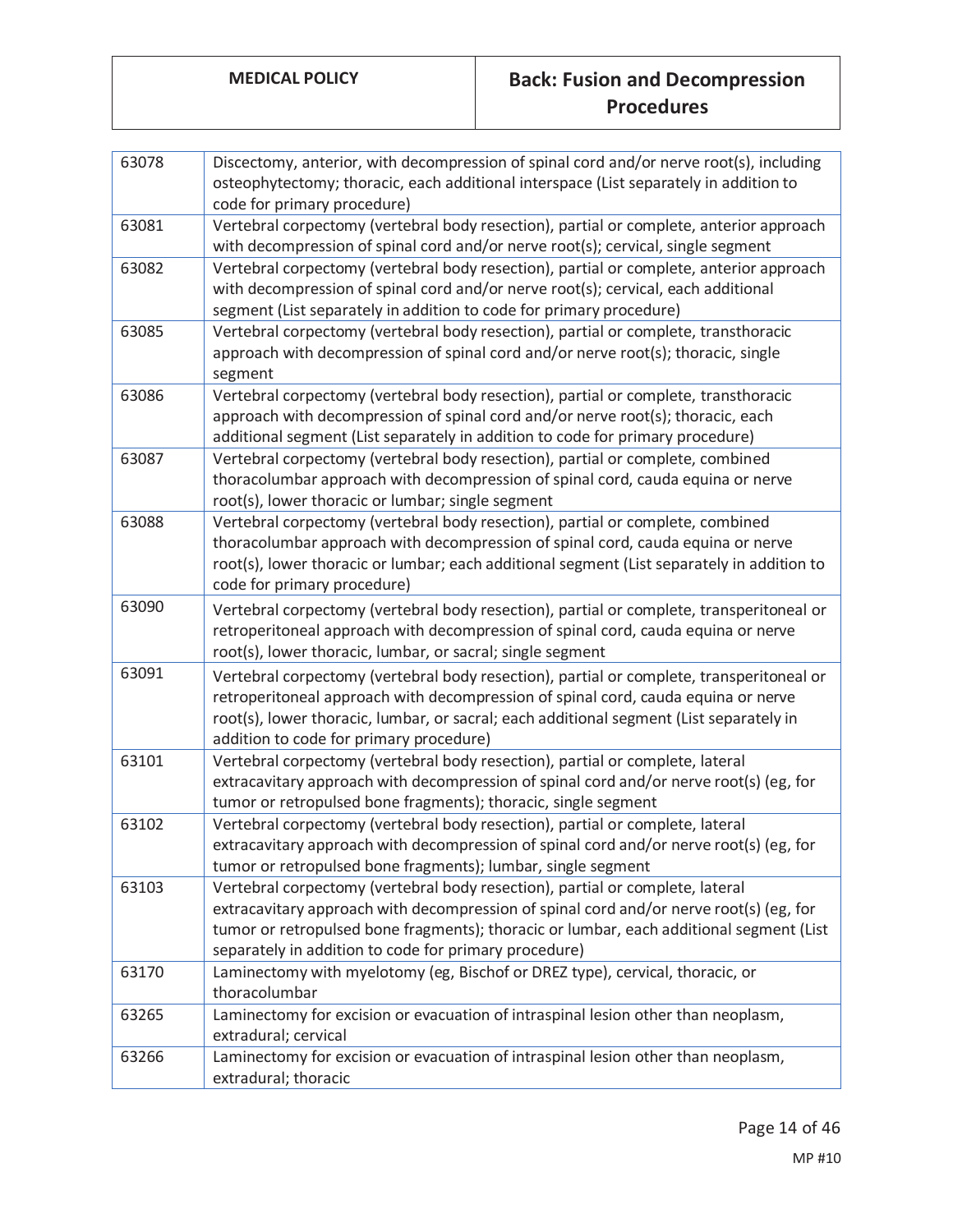| 63267                                                                                                                                                                                                                                                                                                                           | Laminectomy for excision or evacuation of intraspinal lesion other than neoplasm,<br>extradural; lumbar                                                                                                                                                                                                                                                                           |  |  |
|---------------------------------------------------------------------------------------------------------------------------------------------------------------------------------------------------------------------------------------------------------------------------------------------------------------------------------|-----------------------------------------------------------------------------------------------------------------------------------------------------------------------------------------------------------------------------------------------------------------------------------------------------------------------------------------------------------------------------------|--|--|
| C9757                                                                                                                                                                                                                                                                                                                           | Laminotomy (hemilaminectomy), with decompression of nerve root(s), including partial<br>facetectomy, foraminotomy and excision of herniated intervertebral disc, and repair of<br>annular defect with implantation of bone anchored annular closure device, including<br>annular defect measurement, alignment and sizing assessment, and image guidance; 1<br>interspace, lumbar |  |  |
| Prior Authorization Required (Medicare Only)                                                                                                                                                                                                                                                                                    |                                                                                                                                                                                                                                                                                                                                                                                   |  |  |
| 0274T                                                                                                                                                                                                                                                                                                                           | Percutaneous laminotomy/laminectomy (interlaminar approach) for decompression of<br>neural elements, (with or without ligamentous resection, discectomy, facetectomy<br>and/or foraminotomy), any method, under indirect image guidance (eg, fluoroscopic,<br>CT), single or multiple levels, unilateral or bilateral; cervical or thoracic                                       |  |  |
| 62287                                                                                                                                                                                                                                                                                                                           | Decompression procedure, percutaneous, of nucleus pulposus of intervertebral disc, any<br>method utilizing needle based technique to remove disc material under fluoroscopic<br>imaging or other form of indirect visualization, with discography and/or epidural<br>injection(s) at the treated level(s), when performed, single or multiple levels, lumbar                      |  |  |
| 62380                                                                                                                                                                                                                                                                                                                           | Endoscopic decompression of spinal cord, nerve root(s), including laminotomy, partial<br>facetectomy, foraminotomy, discectomy and/or excision of herniated intervertebral disc,<br>1 interspace, lumbar                                                                                                                                                                          |  |  |
| S2348                                                                                                                                                                                                                                                                                                                           | Percutaneous laminotomy/laminectomy (interlaminar approach) for decompression of<br>neural elements, (with or without ligamentous resection, discectomy, facetectomy<br>and/or foraminotomy), any method, under indirect image guidance (eg, fluoroscopic,<br>CT), single or multiple levels, unilateral or bilateral; lumbar                                                     |  |  |
| C2614                                                                                                                                                                                                                                                                                                                           | Probe, percutaneous lumbar discectomy                                                                                                                                                                                                                                                                                                                                             |  |  |
| C1831                                                                                                                                                                                                                                                                                                                           | Personalized, anterior and lateral interbody cage (implantable)                                                                                                                                                                                                                                                                                                                   |  |  |
|                                                                                                                                                                                                                                                                                                                                 | No Prior Authorization Required (Medicare Only)                                                                                                                                                                                                                                                                                                                                   |  |  |
| Note: The following codes are covered only for Medicare patients currently enrolled in a clinical<br>trial. The procedure must be billed with ICD-9 V70.7 (or ICD-10 Z00.6), Condition Code 30, Modifier<br>Q0 and an 8-digit clinical trial identifier number listed on the CMS Coverage with Evidence<br>Development website) |                                                                                                                                                                                                                                                                                                                                                                                   |  |  |
| 0275T                                                                                                                                                                                                                                                                                                                           | Percutaneous laminotomy/laminectomy (interlaminar approach) for decompression of<br>neural elements, (with or without ligamentous resection, discectomy, facetectomy<br>and/or foraminotomy), any method, under indirect image guidance (eg, fluoroscopic,<br>CT), single or multiple levels, unilateral or bilateral; lumbar                                                     |  |  |
| G0276                                                                                                                                                                                                                                                                                                                           | Blinded procedure for lumbar stenosis, percutaneous image-guided lumbar<br>decompression (PILD) or placebo-control, performed in an approved coverage with<br>evidence development (CED) clinical trial                                                                                                                                                                           |  |  |
| Not Covered (All Lines of Business Except Medicare)                                                                                                                                                                                                                                                                             |                                                                                                                                                                                                                                                                                                                                                                                   |  |  |
| 0274T                                                                                                                                                                                                                                                                                                                           | Percutaneous laminotomy/laminectomy (interlaminar approach) for decompression of<br>neural elements, (with or without ligamentous resection, discectomy, facetectomy<br>and/or foraminotomy), any method, under indirect image guidance (eg, fluoroscopic,<br>CT), single or multiple levels, unilateral or bilateral; cervical or thoracic                                       |  |  |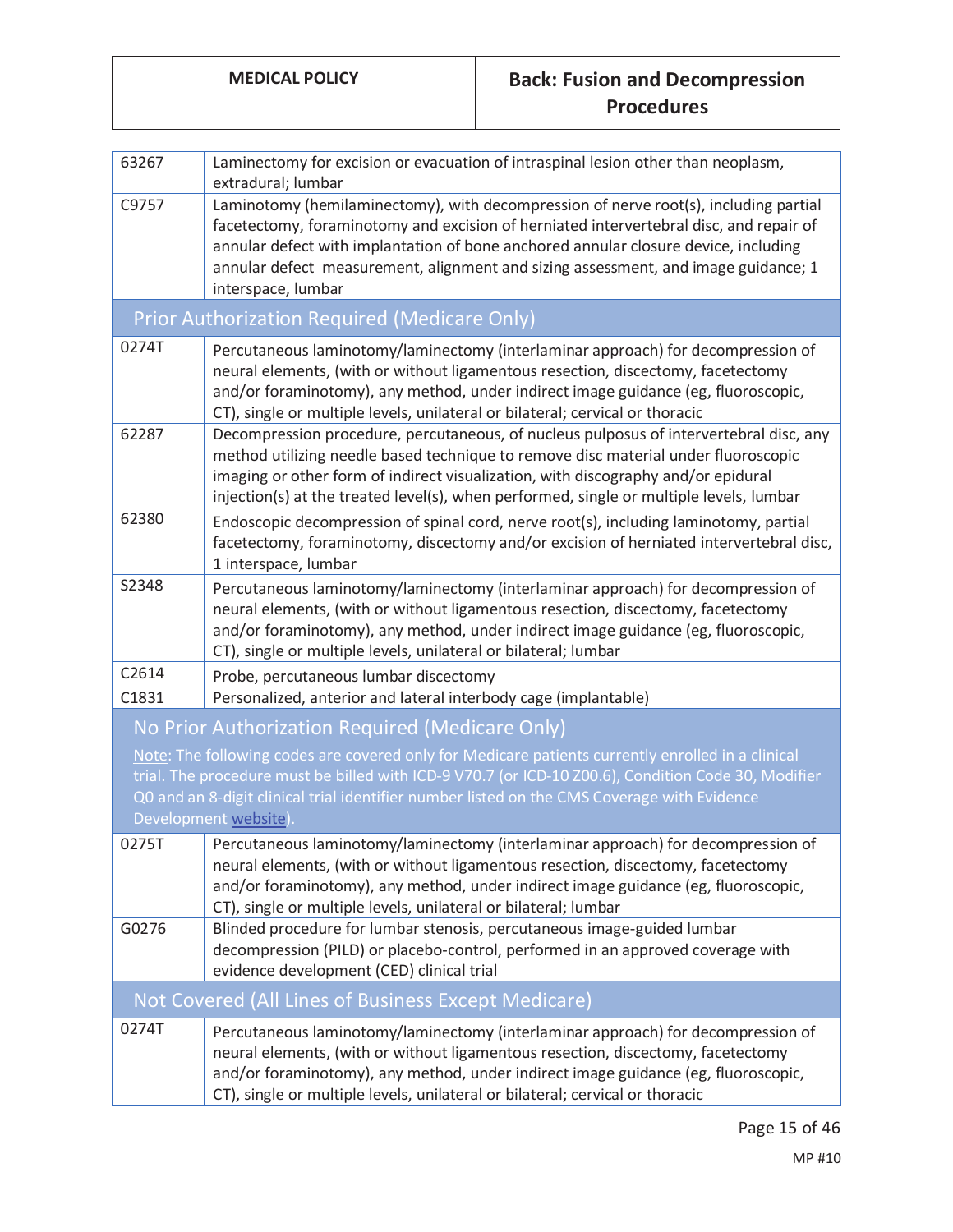| 62287                                                                                         | Decompression procedure, percutaneous, of nucleus pulposus of intervertebral disc, any<br>method utilizing needle based technique to remove disc material under fluoroscopic<br>imaging or other form of indirect visualization, with discography and/or epidural<br>injection(s) at the treated level(s), when performed, single or multiple levels, lumbar |  |
|-----------------------------------------------------------------------------------------------|--------------------------------------------------------------------------------------------------------------------------------------------------------------------------------------------------------------------------------------------------------------------------------------------------------------------------------------------------------------|--|
| 62380                                                                                         | Endoscopic decompression of spinal cord, nerve root(s), including laminotomy, partial<br>facetectomy, foraminotomy, discectomy and/or excision of herniated intervertebral disc,<br>1 interspace, lumbar                                                                                                                                                     |  |
| S2348                                                                                         | Percutaneous laminotomy/laminectomy (interlaminar approach) for decompression of<br>neural elements, (with or without ligamentous resection, discectomy, facetectomy<br>and/or foraminotomy), any method, under indirect image guidance (eg, fluoroscopic,<br>CT), single or multiple levels, unilateral or bilateral; lumbar                                |  |
| C2614                                                                                         | Probe, percutaneous lumbar discectomy                                                                                                                                                                                                                                                                                                                        |  |
| C <sub>1831</sub>                                                                             | Personalized, anterior and lateral interbody cage (implantable)                                                                                                                                                                                                                                                                                              |  |
| <b>Unlisted Codes</b>                                                                         |                                                                                                                                                                                                                                                                                                                                                              |  |
| All unlisted codes will be reviewed for medical necessity, correct coding, and pricing at the |                                                                                                                                                                                                                                                                                                                                                              |  |
| claim level. If an unlisted code is billed related to services addressed in this policy then  |                                                                                                                                                                                                                                                                                                                                                              |  |
| prior-authorization is required.                                                              |                                                                                                                                                                                                                                                                                                                                                              |  |
| 22899                                                                                         | Unlisted procedure, spine                                                                                                                                                                                                                                                                                                                                    |  |

# **DESCRIPTION**

#### **Indications**

| <b>Atlantoaxial Subluxation</b> | Atlantoaxial subluxation refers to the misalignment of the first and 2 <sup>nd</sup> |
|---------------------------------|--------------------------------------------------------------------------------------|
|                                 | cervical vertebrae, as a result of either a bony or ligamentous                      |
|                                 | abnormality.                                                                         |
|                                 | Facet syndrome refers to pain stemming from the level of the posterior               |
| <b>Facet Syndrome</b>           | facet joints of the spine.                                                           |
| Kyphosis                        | Kyphosis refers to a condition in which the normal inward curve (lordosis)           |
|                                 | of the spine reverses, causing an abnormal forward curve (kyphosis).                 |
| Pseudarthrosis                  | Pseudarthrosis refers to the failure of spinal fusion, in which bone                 |
|                                 | formation between fused vertebrae is insufficient to stabilize movement,             |
|                                 | resulting in continued pain and/or disability.                                       |
| <b>Scoliosis</b>                | Scoliosis is a musculoskeletal disorder in which the spine exhibits                  |
|                                 | abnormal lateral curvature of more than 10 degrees in the coronal plane.             |
| latrogenic or                   | Flat-back syndrome refers to the loss of normal curvature in the lower               |
| Degenerative Flat-back          | spine and may either be iatrogenic - caused by previous medical                      |
| Syndrome                        | treatment – or degenerative. The loss of lumbar lordosis may cause                   |
|                                 | chronic pain and make standing upright difficult.                                    |

## **Medically Necessary Procedures**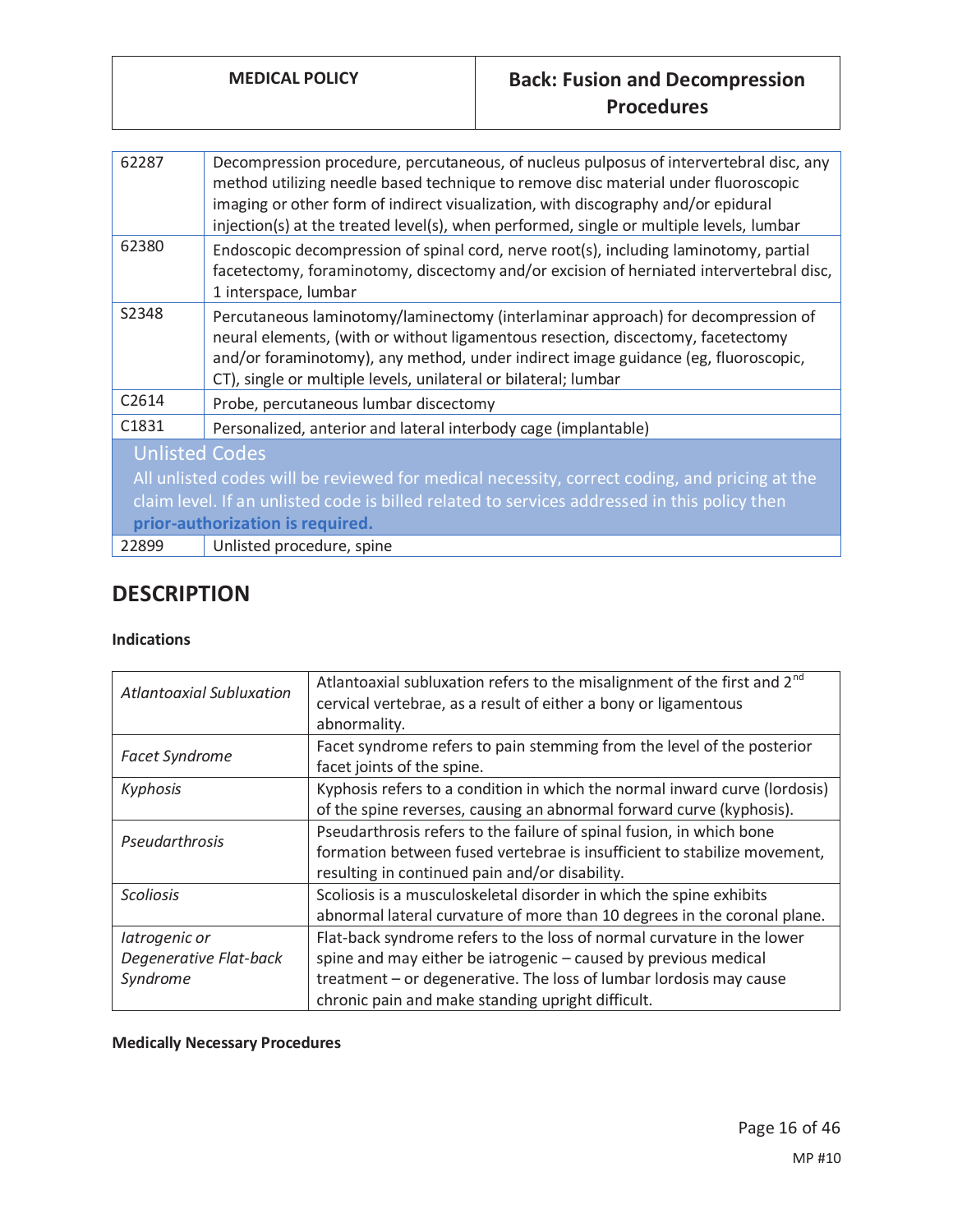| <b>Spinal Fusion</b> | Spinal fusion is surgical procedure in which two or more vertebrae are                |
|----------------------|---------------------------------------------------------------------------------------|
|                      | fused together into a single structure, so as to eliminate painful motion             |
|                      | and restore spinal stability. During the procedure, bone graft is inserted            |
|                      | between the two vertebrae to help the bones heal together.                            |
| Laminectomy          | According to Hayes, "laminectomy involves complete removal of the                     |
|                      | lamina and may also include removal of some of the facet joint and                    |
|                      | ligaments. Laminectomy creates an opening through which                               |
|                      | compressed nerves can be relieved, or decompressed, and/or through                    |
|                      | which a surgeon can remove herniated disc or manipulate other                         |
|                      | nervous system structures that might be causing pain. An orthopedic                   |
|                      | surgeon or neurosurgeon typically performs laminectomies and may                      |
|                      | choose to perform the procedure as a single-stage surgery or in                       |
|                      | multiple stages."7                                                                    |
| Laminoplasty         | Laminoplasty is a surgical procedure which removes pressure from the                  |
|                      | spinal cord. The lamina is surgically thinned out on one side, and a hole is          |
|                      | drilled on the lamina's other side. This creates a "door hinge" on one side           |
|                      | of the lamina, which metal plates then fix into an "open" position. This              |
|                      | opening enlarges the spinal canal, allowing the spinal cord to move away              |
|                      | from the blockages compressing it, thereby relieving pain.                            |
| Laminotomy           | According to Hayes, "laminotomy refers to partial removal of the                      |
|                      | lamina-a thin, bony layer that covers the back side of a vertebra and                 |
|                      | protects the spinal canal and the spinal cord. Unlike laminectomy,                    |
|                      | laminotomy preserves the midline structures and involves partial removal              |
|                      | of the lamina, and may also involve some ligament removal. Since                      |
|                      | laminotomy preserves the natural support of the lamina,                               |
|                      |                                                                                       |
|                      | it is hypothesized that, compared with laminectomy, it may lower the                  |
|                      | incidence of complications, including postoperative spinal instability." <sup>8</sup> |
| Foraminotomy         | Foraminotomy is a surgical procedure in which blockages (e.g. bone, disc,             |
|                      | scar tissue) that narrow the spinal column or intervertebral foramen are              |
|                      | removed, thereby relieving pressure compressed nerves.                                |
| Facetectomy          | Facetectomy is a surgical procedure in which one or both of the facet                 |
|                      | joints on a set of vertebrae are removed, relieving pressure on a spinal              |
|                      | nerve root.                                                                           |
| Discectomy           | Discectomy involves the surgical removal of the part of the disc that is              |
|                      | pressing on nerves or the spinal cord, causing pain. Microdiscetomy is a              |
|                      | discectomy in which the surgeon also uses that uses an external                       |
|                      | operating microscope or headlight loupe.                                              |
| Corpectomy           | Corpectomy refers to the removal of damaged vertebrae and                             |
|                      | intervertebral discs that compress the spinal cord and spinal nerves.                 |
|                      | Because an implant is inserted to fill the space left behind by the                   |
|                      | removed vertebrae, spinal fusion is often performed during the same                   |
|                      | procedure.                                                                            |

### **Non-Covered Procedures**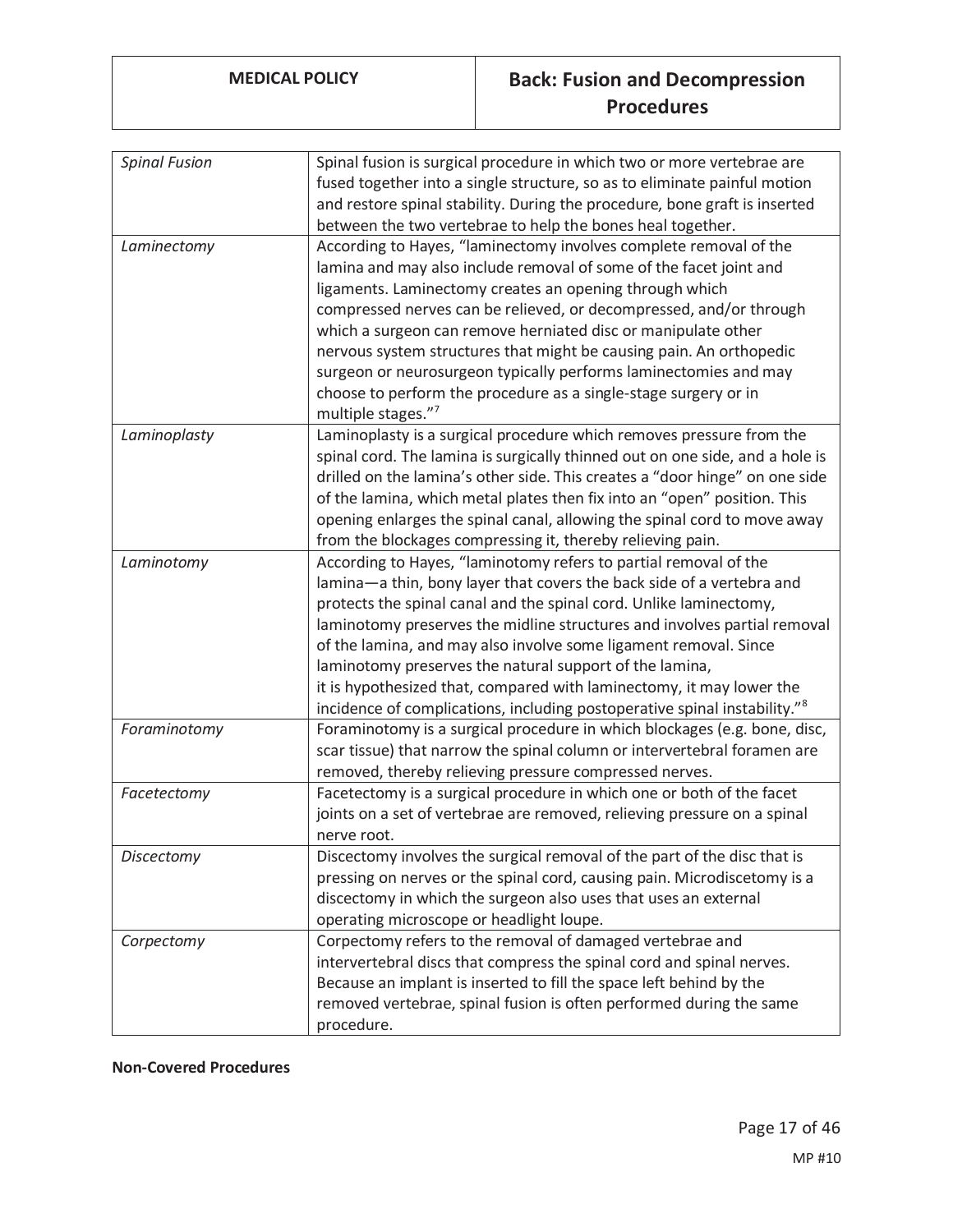#### *Percutaneous/Endoscopic Decompression Procedures*

According to Hayes, "percutaneous disc decompression (PDD) describes a variety of minimally invasive surgical procedures that are used as an alternative to open surgical methods for the treatment of herniated cervical intervertebral discs. The goal of PDD is to remove or destroy herniated disc material that may be pressing on nerve roots and thereby causing pain and other symptoms."<sup>9</sup> Examples of percutaneous/endoscopic decompression procedures include percutaneous endoscopic discectomy, automated percutaneous discectomy, percutaneous laser discectomy, minimally invasive lumbar decompression (MILD), and microendoscopic discectomy (MED).

### *Axial Lumbar Interbody Fusion (AxiaLIF)*

AxiaLIF is a minimally invasive fusion procedure that uses titanium alloy implantable devices and instrumentation to independently distract the L5-S1 or L4-S1 vertebral bodies, while also providing anterior stabilization of the spine during spinal fusion.<sup>10</sup> A small incision is made on the buttock and a tube is inserted to reach the spine; thus, the surgical site is not directly visualized. Following removal of the damaged disc, bone graft is used to fill the space between vertebrae. The graft and vertebrae are then fixed into place with a threaded rod.

### *Annulus Repair Devices (e.g. Barricaid®)*

Annulus repair devices are intended to reduce reherniation and reoperation after primary lumbar discectomy procedures (microdiscectomy). Devices are designed to close the annular hole with a polyester fabric, while a titanium bone anchor secures the device in vertebral bone.<sup>11</sup>

## **REVIEW OF EVIDENCE**

A review of the ECRI, Hayes, Cochrane, and PubMed databases was conducted regarding the use of cervical, thoracic and lumbar fusion and decompression procedures. Below is a summary of the available evidence identified through August 2021.

#### Spinal Fusion

#### **Cervical/Thoracic**

#### *Systematic Reviews*

In 2019, Youssef and colleagues conducted a systematic review and meta-analysis evaluating the safety and efficacy of posterior cervical fusion (PCF) and decompression.<sup>12</sup> Independent investigators systematically searched the literature through July 2018, identified eligible studies, assessed study quality, extracted data and pooled results. In total, 31 articles were included for qualitative review and meta-analysis (n=1,238; range 7-166). Follow-up ranged from 1 year to 6 years. Outcomes of interest included patient-reported outcomes of pain and disability, and rates of fusion, revision, and complications or adverse events. Subgroup analyses were also performed on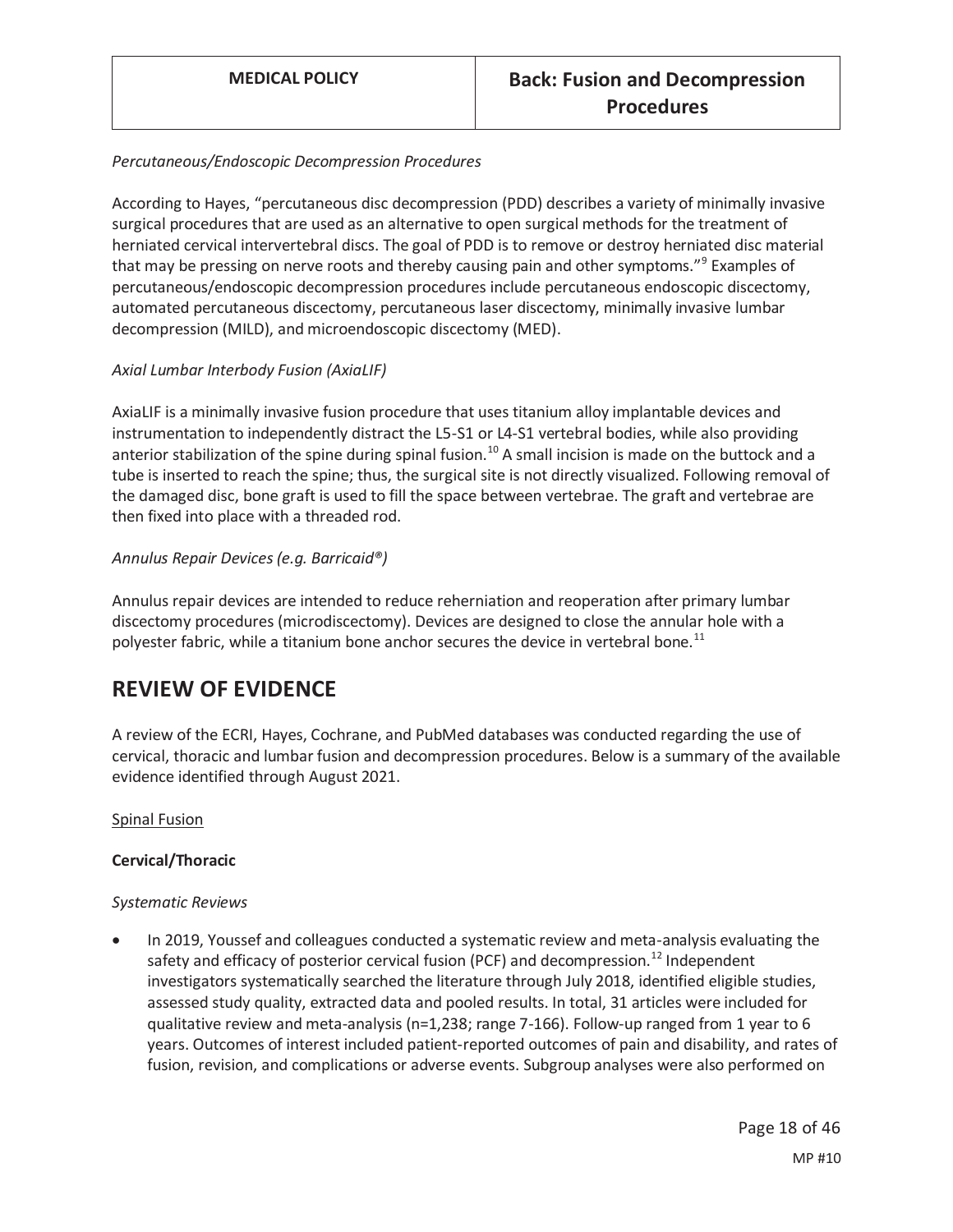patients with only myelopathy or radiculopathy (or both) and only myelopathy or ossification of the posterior longitudinal ligament (or both).

Improvements were reported across all patient-reported outcomes (visual analog scales for arm pain and neck pain, Neck Disability Index, Japanese Orthopaedic Association (JOA) score, modified JOA score, and Nurick pain scale). Pooled outcome rates with all surgical indications were 98.25% for successful fusion, 1.09% for revision, and 9.02% for complications or adverse events. Commonly reported complications or adverse events included axial pain, C5 palsy, transient neurological worsening, and wound infection. Low rates of revision and of complications and adverse events were also reported. Study limitations included the preponderance of retrospective studies included for review (21 of 31), and moderate to high heterogeneity for almost all variables. Investigators concluded that while additional studies evaluating PCF with decompression are needed, the procedure should nonetheless be considered as a surgical option in selected patients.

In 2013, the Washington State Health Care Authority conducted a systematic review evaluating the comparative clinical effectiveness and comparative value of spinal fusion and its alternatives in patients with cervical degenerative disc disease (DDD).<sup>13</sup> Outcomes of interest included measures of pain, function, health-related quality of life and employment status. Information was also obtained on standardized or study-specific measures of "treatment success" or "successful clinical outcome." In total, 21 studies were included for review – 7 comparative cohort studies (n=929) and 14 RCTs (n=1,209), 13 of which focused on patients with symptoms and radiographic evidence of cervical radiculopathy. Samples sizes ranged from 10 to 50 patients per treatment arm. Investigators ultimately conferred a "comparable" rating for spinal fusion versus conservative management of radiculopathic symptoms. On the basis of 1 RCT and 1 comparative cohort study, spinal fusion appeared to provide faster relief than conservative treatment in the short term, although no differences in outcome were observed by 12 months after intervention. Investigators also found that the rate of harm complications from cervical fusion were significantly greater than those from conservative care. Despite these findings, investigators concluded in its "coverage recommendation" that cervical spinal fusion for degenerative disc disease should be covered for patients with signs and symptoms of radiculopathy, provided imaging shows corresponding nerve root compression and failure of conservative (non-operative) care.<sup>14</sup>

#### *Nonrandomized studies*

Three retrospective reviews assessed the safety and efficacy of thoracic fusion for the treatment of adolescent idiopathic scoliosis.<sup>15-17</sup> The combined sample size across the three studies was 271. Followup varied from 5 years to 32 years. Each review concluded that patients receiving thoracic fusion experienced improvements in functional outcomes and quality of life.

#### **Lumbar**

In 2018, Harris and colleagues conducted a review of systematic reviews evaluating the safety and efficacy of lumbar spinal fusion.<sup>18</sup> Independent investigators systematically searched the literature, identified eligible systematic reviews, assessed study quality and extracted data. In total, 60 systematic reviews were included for review. Systematic reviews assessed low back pain and degenerative disc disease, degenerative scoliosis, lumbar spine stenosis, spondylolisthesis, trauma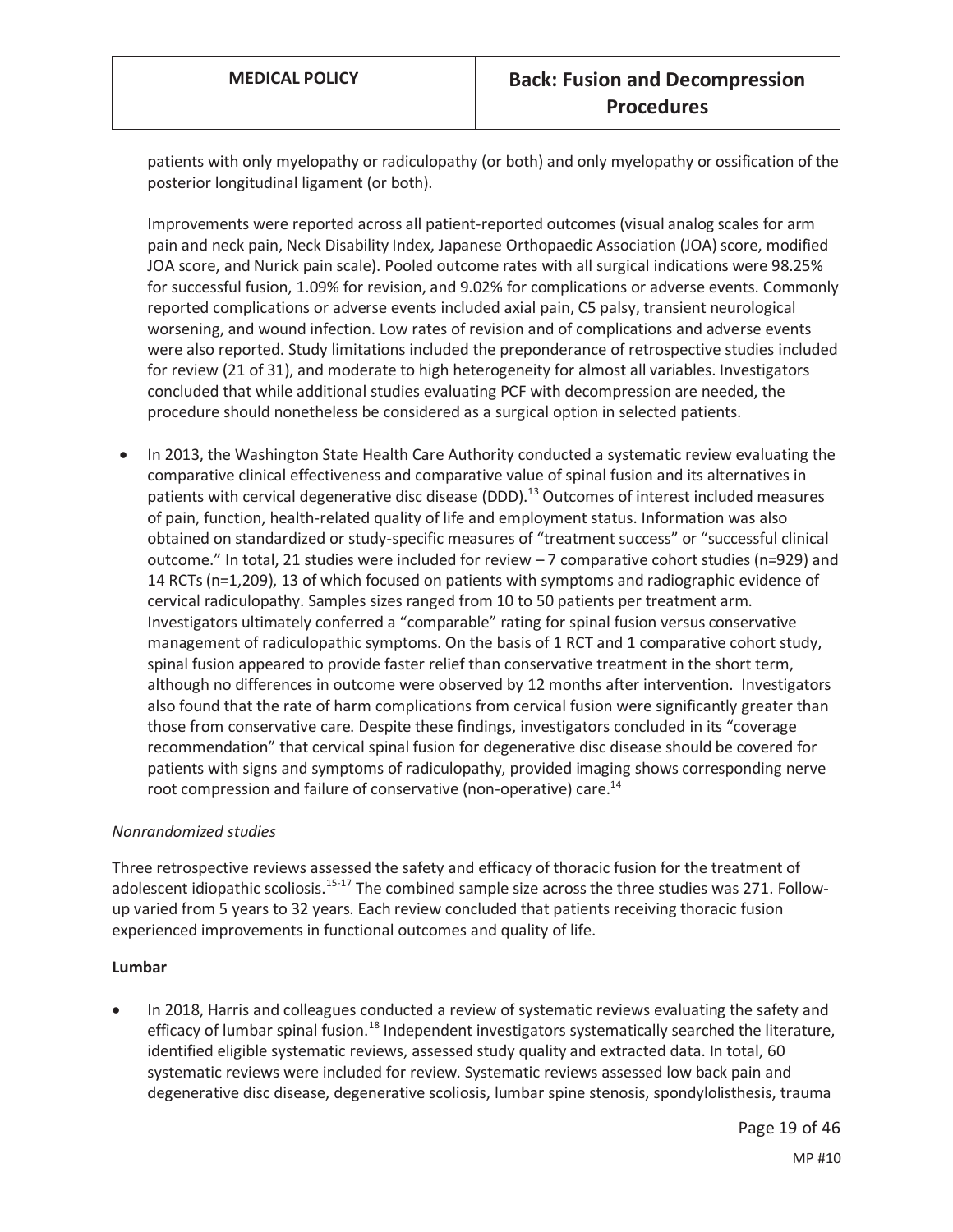and metastatic tumors of the spine. Investigators concluded that systematic reviews were uniformly of low quality, and that the risk of bias of RCTs in the reviews was generally high. Investigators concluded that available evidence does not support a clinical benefit from spine fusion compared to non-operative treatment or stabilization without fusion for thoracolumbar burst fractures. Similarly, benefits of spinal fusion compared to non-fusion compared to nonoperative treatment for isthmic spondylolisthesis were unclear. Despite calling for additional evidence to better establish the efficacy of spine fusion surgery for the treatment of any indication, investigators acknowledged that fusion surgeries would likely continue to be guided by expert clinical opinion based on low-quality evidence.

- In 2017, Yavin and colleagues conducted a systematic review and meta-analysis evaluating the safety and efficacy of lumbar fusion for the treatment of degenerative disease.<sup>19</sup> Independent investigators systematically searched the literature through June 2016, identified eligible studies, assessed study quality, extracted data and pooled results. Primary outcomes of interest included disability, pain and patient satisfaction following fusion, reoperation rates, mortality, compications and incidence of pseudarthrosis. In total, 70 publications describing 65 individual studies were included for review assessing outcomes in a total of 302,620 patients (19 RCTs, 16 prospective cohort studies, 15 retrospective cohort studies, and 15 registry studies). Disability, pain, and patient satisfaction following fusion, decompression-alone, or nonoperative care were dependent on surgical indications and study methodology. Relative to decompression-alone, the risk of reoperation following fusion was increased for spinal stenosis (RR 1.17, 95% CI 1.06-1.28) and decreased for spondylolisthesis (RR 0.75, 95% CI 0.68-0.83). Among patients with spinal stenosis, complications were more frequent following fusion (RR 1.87, 95% CI 1.18-2.96). Mortality was not significantly associated with any treatment modality. Positive clinical change was greatest in patients undergoing fusion for spondylolisthesis whereas complications and the risk of reoperation limited the benefit of fusion for spinal stenosis. Limitations included significant heterogeneity among the studies included, such that the patients combined in the meta-analysis represent truly different populations. Investigators concluded that "the relative safety and efficacy of fusion for chronic low back pain suggests careful patient selection is required."<sup>19</sup>
- In 2016, Cochrane conducted a systematic review and meta-analysis evaluating the safety and efficacy of various surgical options for the treatment of lumbar spinal stenosis.<sup>20</sup> Independent investigators systematically searched the literature through June 2016, identified eligible studies, assessed study quality, extracted data and pooled results. Primary outcomes of interest included pain intensity, physical function or disability status, quality of life, and recovery. In total, 24 RCTs were included for review (n=2,352), 5 of which compared the effects of fusion in addition to decompression surgery. None of the included trials compared surgery with no treatment, placebo or sham surgery. The quality of evidence varied from "very low quality" to "high quality." Results showed no significant differences in pain relief at long-term (MD -0.29, 95% CI -7.32 to 6.74). No between-group differences in disability reduction in the long-term were identified (MD 3.26, 95% CI -6.12 to 12.63). While patients who received only decompression had significantly less perioperative blood loss and required shorter operations, there was no difference in the number of reoperations compared with patients treated with decompression plus fusion. Investigators concluded that decompression plus fusion and interspinous process spacers have not been shown to be superior to conventional decompression alone. Investigators called for additional, higher quality studies to confirm the validity of results.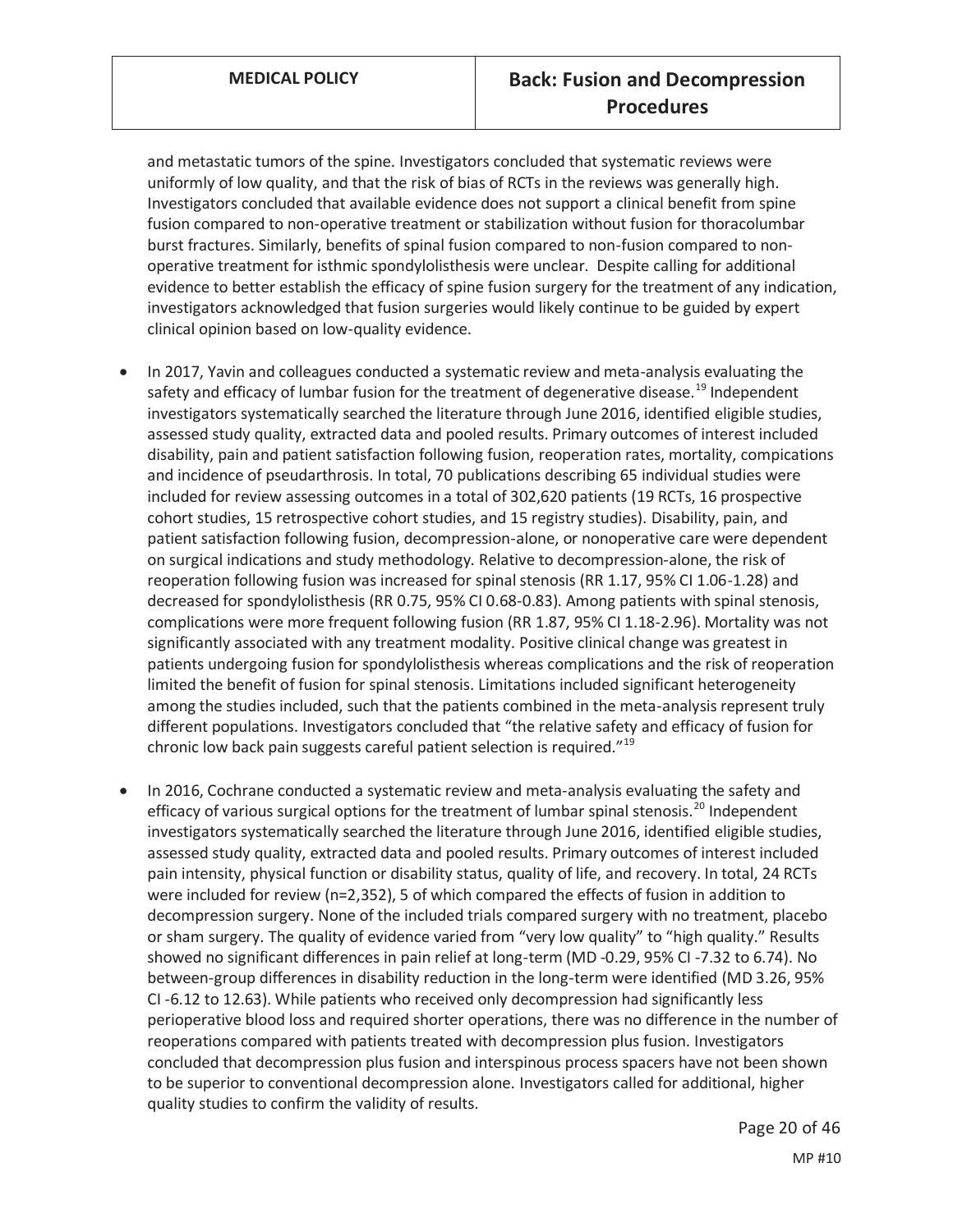#### Laminectomy

#### **Cervical/Thoracic**

No prospective studies were identified examining cervical or thoracic laminectomy.

#### **Lumbar**

• In 2015, Cochrane conducted a systematic review evaluating the efficacy of posterior decompression techniques compared with conventional laminectomy for the treatment of lumbar stenosis.21 Independent investigators systematically searched the literature through June 2014, identified eligible studies, assessed study quality and extracted data. The review searched for prospective controlled studies comparing conventional facet-preserving laminectomy versus a posterior decompressive technique that avoids removal of posterior midline structures or a technique involving only partial resection of the vertebral arch. Studies describing techniques of decompression by means of interspinous process devices or concomitant (instrumented) fusion procedures were excluded.

In total, 10 RCTs were included for review (n=733), in which three different posterior decompression techniques compared to conventional laminectomy. Three studies compared unilateral laminotomy for bilateral decompression versus conventional laminectomy; four studies compared bilateral laminotomy versus conventional laminectomy (one study included three treatment groups and compared unilateral and bilateral laminotomy vs conventional laminectomy); four studies compared a split spinous process laminotomy versus conventional laminectomy. Evidence, ranging in quality from "very low" to "low," suggested that different techniques of posterior decompression and conventional laminectomy have similar effects on functional disability and leg pain. Perceived recovery was better among patients who underwent bilateral laminotomy compared with conventional laminectomy. Investigators concluded that additional, higher-quality research with long-term follow-up is necessary to establish the safety and efficacy of alternative techniques compared to conventional laminectomy, especially laminotomy compared to laminectomy.

#### Cervical/Thoracic Laminoplasty

Several recent systematic reviews evaluated the safety and efficacy of cervical laminoplasty compared to either laminectomy or anterior decompression and fusion.<sup>22-25</sup> Studies reported mixed results most outcomes assessed, including Japanese Orthopedic Association scores, mean blood loss, complication rates and reoperation rates. Patients receiving anterior decompression and fusion achieved superior neurological improvement compared to laminoplasty patients according to three of the four systematic reviews. Investigators from three of the four systematic reviews called for additional studies to better establish the efficacy and patient selection criteria of laminoplasty.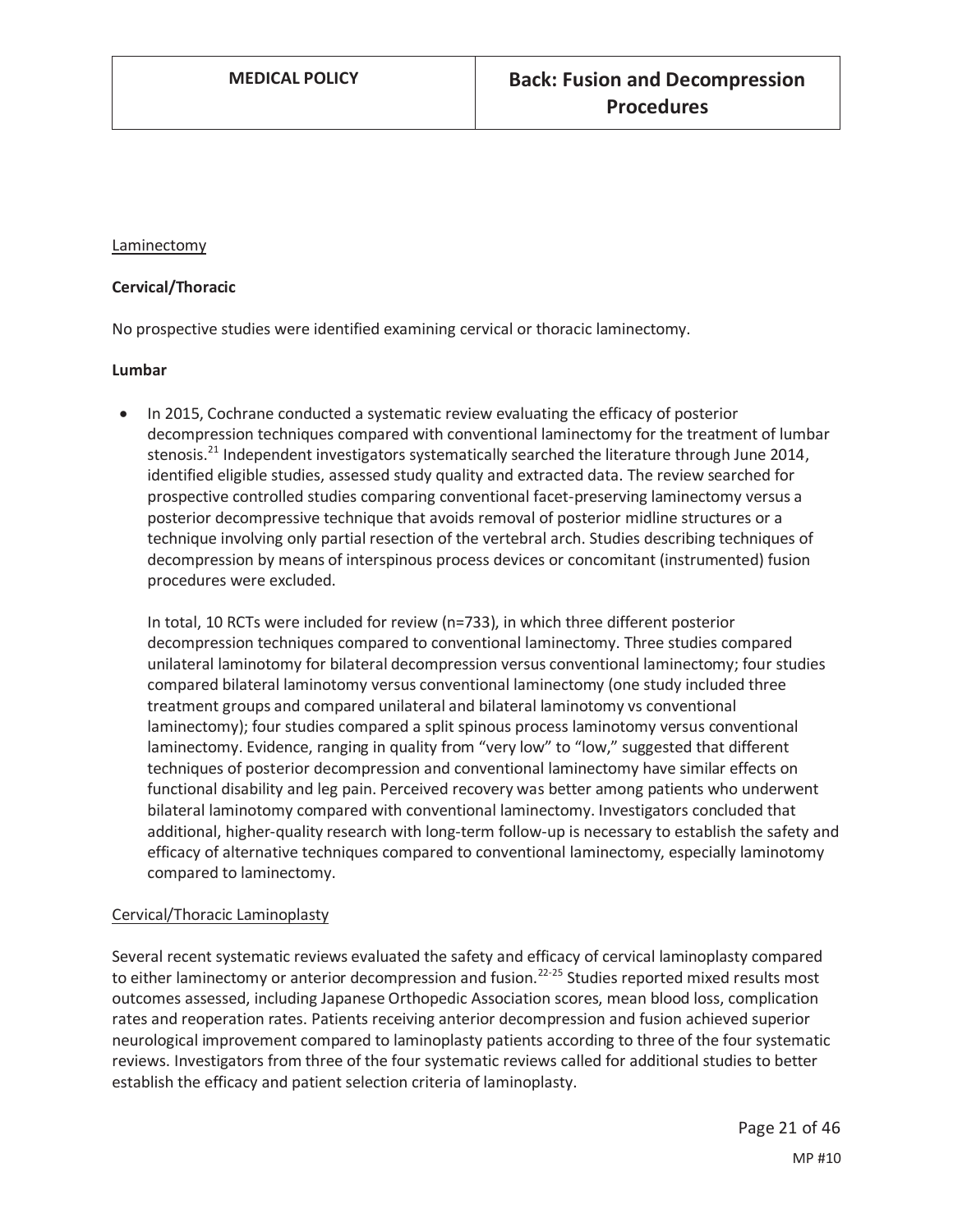#### Lumbar Laminotomy

In 2017 (updated 2019; archived 2020), Hayes conducted an evidence review of laminotomy for the treatment of lumbar spinal stenosis.<sup>8</sup> Having searched the literature through March 2017, Hayes included 6 clinical studies for review (n = 120 to 1,531). The body of evidence was assessed as ranging in quality from "very poor" to "poor." Primary outcomes of interest included pain, disability and safety. Across 2 fair-quality RCTs, laminotomy was associated with significantly greater reductions in pain compared to laminectomy (*p*<0.05). In a large registry study, laminotomy and laminectomy were significantly less effective at reducing pain than laminectomy plus instrumented fusion. Pain relief was maintained at 12 months' post-surgery. Across 6 studies, laminotomy was found to improve disability in patients with lumbar spinal stenosis. Results indicated that there were significant improvements from baseline in the laminotomy and laminectomy groups, although with no significant differences in disability or walking distance between these groups. Additionally, laminotomy was either comparable or superior to laminectomy with regard to safety outcomes (i.e. overall complication rates, surgical complication rates, necessity for re-intervention/reoperation, occurrence of dural tears, and spinal instability in the post-operative follow-up period. Results' validity was limited by small sample sizes, a lack of statistical significance, a lack of prospective, randomized studies, potential for confounding by cointerventions (e.g. fusion, discectomy, foraminotomy) and inadequate follow-up. Hayes ultimately assigned a "C" rating (potential but unproven benefit) for laminotomy for the treatment of lumbar spinal stenosis in adult patients who have failed conservative treatments. Investigators called for additional studies with long-term follow-up to better establish the safety and efficacy of laminotomy.

#### Cervical/Thoracic Foraminotomy

Several recent systematic reviews compared the safety and efficacy of open foraminotomy to either minimally-invasive foraminotomy or cervical discectomy and fusion.<sup>26-31</sup>Results across the studies indicated comparable efficacy between all three techniques, regarding rates of clinical success, complication, pain and disability.

#### Lumbar Facetectomy

Several recent clinical trials (2 prospective, 1 retrospective) evaluated the safety and efficacy of facetectomy, one as part of an interbody fusion<sup>32</sup> procedure and two without fusion.<sup>33,34</sup> Though prospective studies were limited by small sample sizes (n=161) and inadequate follow-up (≤ 2 years), both studies reported significant improvements in patients' pain and disability scores at short-term follow-up. Patients assessed in the retrospective surgeon series (n=222) experienced mixed efficacy at long-term follow-up.<sup>34</sup>

#### Discectomy

#### **Cervical/Thoracic**

#### *Systematic Reviews*

No recent systematic reviews were identified addressing the safety and/or efficacy of cervical or thoracic discectomy.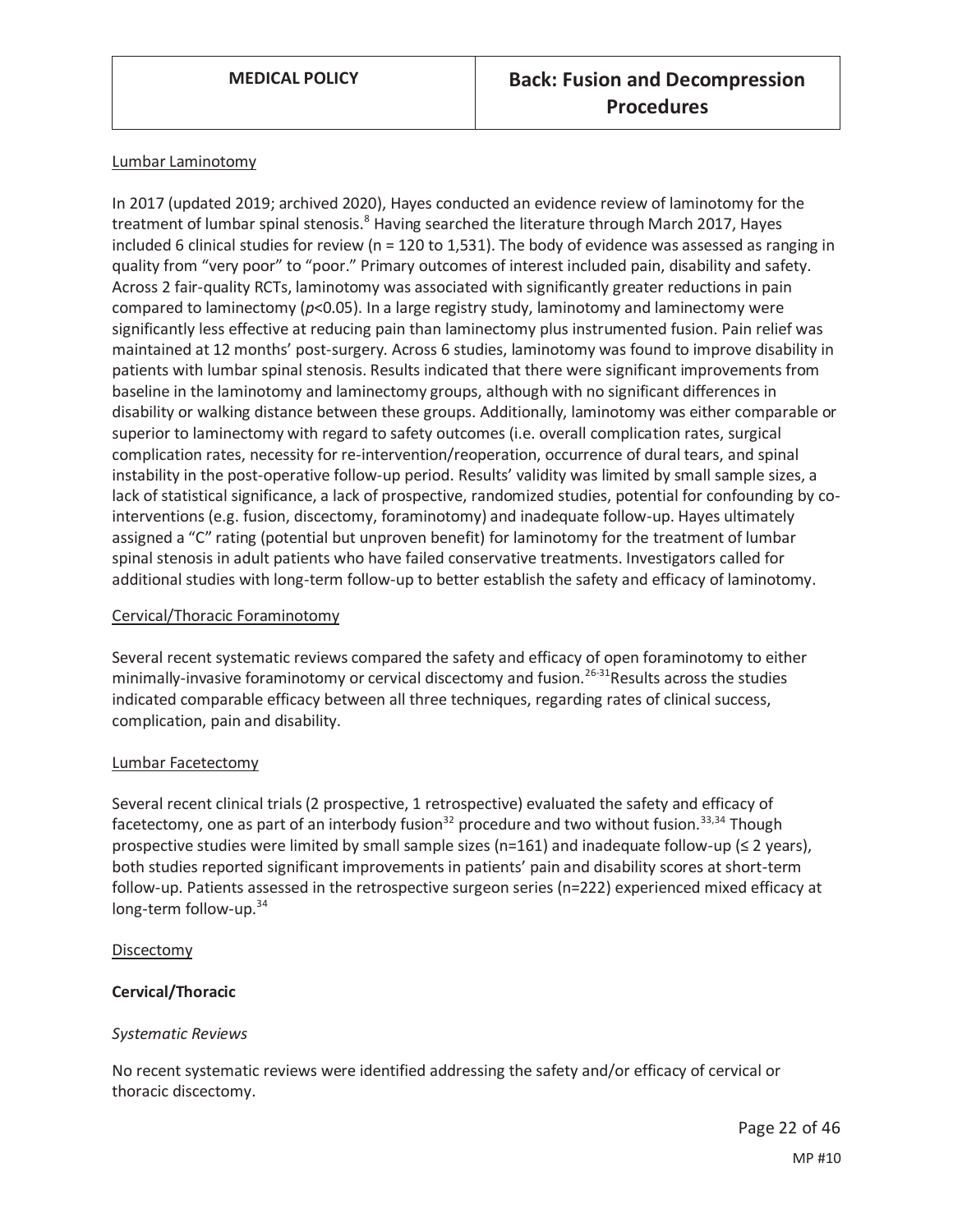#### *Nonrandomized Studies*

Searches identified several small, retrospective studies evaluating the efficacy of thoracic discectomy.<sup>35-</sup> <sup>37</sup> Studies' combined sample size was 35; and follow-up ranged from 6 months to 24 months. Studies reported improvements in pain and functionality outcomes. Results' validity was undermined by extremely small sample sizes and the lack of large, prospective studies.

#### **Lumbar**

- In 2019, Arts and colleagues conducted a systematic review and meta-analysis comparing the safety and efficacy of various treatments for lumbar disc herniation.<sup>38</sup> Independent investigators systematically searched the literature through May 2018, identified eligible studies, assessed study quality, extracted data and pooled results. In total, 14 comparative studies were included for discectomy (8 RCTs), all of which evaluated lumbar discectomy as part of at least one treatment arm (n=3,947). Results indicated that lumbar discectomy was more effective than continued conservative care in improving leg pain (mean difference: -10, *p* < 0.001), back pain (MD -7, *p = 0.02*) and disability, although the latter not significantly (MD -5,  $p = 0.09$ ). Lumbar discectomy with boneanchored annular closure was more effective than LD in reducing risk of reherniation (OR: 0.38, *p*  <0.001) and reoperation (OR: 0.33, *p* <0.001). Limitations included heterogeneity of outcomes among studies, which confounded data interpretation and was not explained in subgroup analysis. Investigators concluded that lumbar discectomy is more effective than continued conservative care in the treatment of lumbar disc herniation.
- In 2019, Tanavalee and colleagues conducted a systematic review and meta-analysis comparing repeat discectomy versus fusion for the treatment of recurrent lumbar disc herniation.<sup>39</sup> Independent investigators systematically searched the literature through X, identified eligible studies, assessed study quality, extracted data and pooled results. In total, 4 studies were included for review. The combined sample size ranged was 376 (range: 37 to 188). Average follow-up time was 40.3 months. The primary outcome of interest were rates of reoperation between repeat discectomy and fusion treatment. Secondary outcomes included clinical improvement, operative time, blood loss, complications and postoperative hospital stay between repeat discectomy and fusion treatment. While meta-analysis showed that re-operations were higher among patients receiving discectomy (9.09%) compared to those receiving fusion (2.00%), this difference was not statistically significant. Moreover, operative time and post-operative stay were significantly less in the discectomy group. Limitations included a lack of randomized and prospective studies available for analysis, high heterogeneity, small sample sizes and inadequate follow-up. Investigators concluded that no difference in re-operation rates between the two surgical treatments was found, with both treatment techniques yielding equal improvement and complication rates.
- In 2018, the Washington State Health Care Authority conducted a systematic review evaluating the safety and efficacy of various surgeries for the treatment of lumbar radiculopathy/sciatica.<sup>40</sup> Independent investigators systematically searched the literature through November 2017, identified eligible studies, assessed study quality and extracted data. Studies included for review evaluated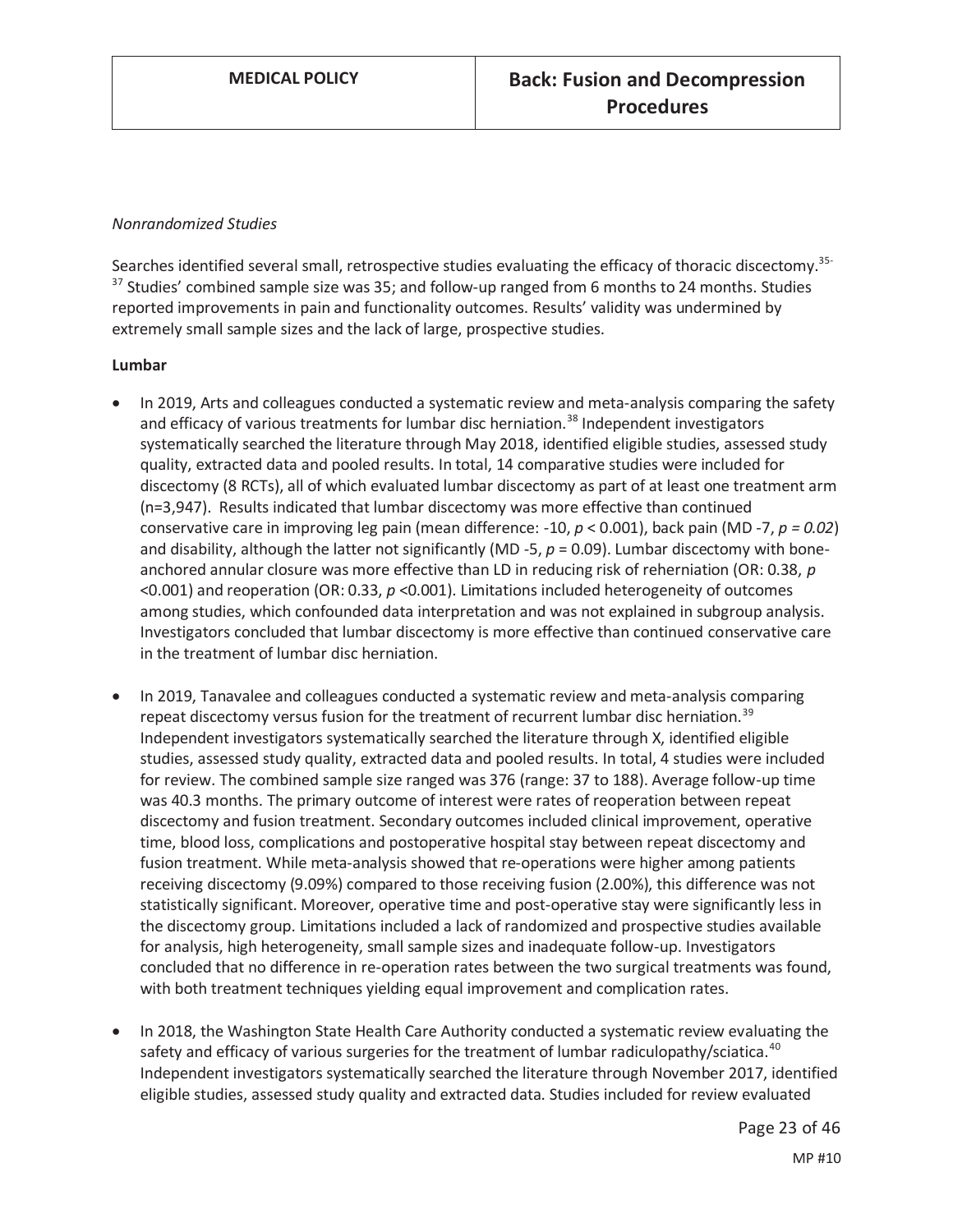surgery for radiculopathy (primarily discectomy or microdiscectomy) to nonsurgical interventions, or that compared alternative surgical procedures (e.g. minimally-invasive procedures) compared with open procedures. Primary outcomes of interest included efficacy outcomes (pain, function and disability, quality of life, neurological symptoms, return to work), safety outcomes (mortality, surgical morbidity, reoperations, persistent opioid us), or cost analyses. In total, 25 RCTs were included for review, 1 of which was assessed as low risk of bias, 12 moderate risk of bias, and 12 high risk of bias. Among these, 7 RCTs compared microdiscectomy or discectomy to nonsurgical interventions (n=1,158).

Results indicate that discectomy and microdiscectomy surgery reduced leg pain by 6 to 26 points more than nonsurgical interventions as measured on a 0 to 100-point visual analog scale of pain at up to 26 weeks' follow-up. These differences disappeared, however, at 1-year follow-up and beyond. Results were mixed for functioning and disability, and surgery and nonsurgical interventions produced similar improvements in quality of life, neurologic symptoms, and return to work. Three RCTs (n=282) compared microdiscectomy to discectomy and reported similar improvements in pain at 26-week follow-up. Four high quality clinical practice guidelines were also identified that generally agreed in recommending discectomy or microdiscectomy (and related decompressive procedures) as acceptable treatment for radiculopathy based on evidence that it improves outcomes in the short- to medium-term. Limitations included small sample sizes, inadequate followup imprecise effect estimates and high risk of bias in the majority of RCTs included for review, including extensive participant crossover, lack of participant and outcome assessor blinding, and inadequate randomization and allocation concealment. Despite the low quality of evidence, investigators concluded that surgery improves pain and function at short-term follow-up but not at 1-year or longer. All surgeries (i.e. minimally-invasive surgery, discectomy and microdiscectomy) were found to be generally comparable with respect to efficacy and surgical morbidity.

In its "final findings and decisions" coverage recommendation, investigators recommended open discectomy or microdiscectomy with or without endoscopy (lumbar laminectomy, laminotomy, discectomy, foraminotomy) for patients with lumbar radiculopathy who have failed 6 weeks' conservative care.<sup>41</sup>

In 2014, Cochrane conducted a systematic review evaluating the safety and efficacy of minimally invasive discectomy (MID) versus microdiscectomy/open discectomy (MD/OD) for the treatment of lumbar disc herniation.<sup>42</sup> Independent investigators systematically searched the literature through November 2013, identified eligible studies, assessed study quality and extracted data. In total, 11 studies were included for review (n=1,172), 7 of which were assessed as having a high overall risk of bias. Primary outcomes of interest included pain measure by visual analog score (VAS), neurological deficit of lower extremity and functional outcomes.

Low-quality evidence indicated the MD/OD patients experienced reduced VAS-assessed leg pain and low back pain compared to MID patients, at follow-up ranging from 6 months to 2 years, although differences were too small to be clinically meaningful. Additionally, no differences were identified between MID techniques and MD/OD on other primary outcomes related to disability at 6-months and beyond (MD: 0.84, 95% CI -0.21 to 1.88) or in the likelihood of returning to work (OR: 2.07, 95% CI 0.18 to 24.15) and persistence of motor and sensory neurological deficits. MID patients were less likely to experience surgical site infections compared to MD/OD patients, but more likely to be re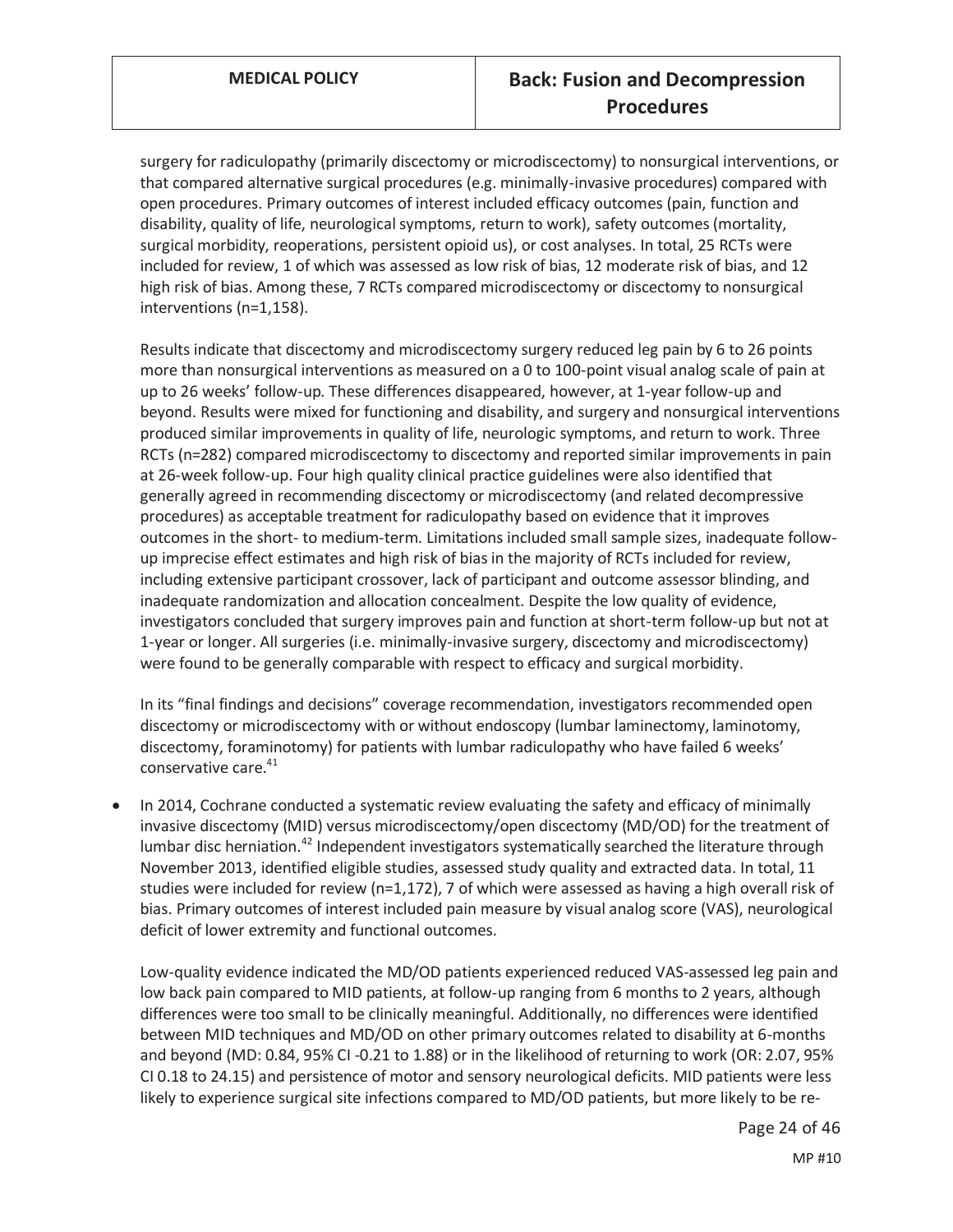hospitalization for recurrent disc herniation. No statistically significant differences were reported in the rate of procedural complications, surgical re-intervention, dural tears, or length of hospital stay.

Limitations include the low level of evidence across outcomes, the small number of trials, and a high degree of heterogeneity a for lower back pain ( $I^2$  = 35% at 6 months, 90% at 1 year, 65% at 2 years), although there was no/little heterogeneity for other outcomes. Investigators concluded that additional, high-quality research was necessary to define appropriate indications for MID as an alternative to standard MD/OD for the treatment of lumbar disc herniation.

#### *Nonrandomized Studies*

- In 2021, Austevoll and colleagues conducted a an open-label, multicenter, noninferiority trial involving patients with symptomatic lumbar stenosis that had not responded to conservative management and who had single-level spondylolisthesis of 3 mm or more.<sup>43</sup> The primary outcome was a reduction of at least 30% in the score on the Oswestry Disability Index (ODI; range, 0 to 100, with higher scores indicating more impairment) during the 2 years after surgery, with a noninferiority margin of −15 percentage points. The mean change from baseline to 2 years in the ODI score was −20.6 in the decompression-alone group and −21.3 in the fusion group In the modified intention-to-treat analysis, 95 of 133 patients (71.4%) in the decompression-alone group and 94 of 129 patients (72.9%) in the fusion group had a reduction of at least 30% in the ODI score, showing the noninferiority of decompression alone. Authors concluded that decompression alone was noninferior to decompression with instrumented fusion over a period of 2 years. Limitations included the study's lack of blinding and lack of established patient selection criteria.
- In 2020, Austevoll and colleagues comparative effectiveness study evaluating microdecompression alone versus decompression plus instrumented fusion in lumbar degenerative spondylolisthesis.<sup>44</sup> In total, 1376 patients at 35 Norwegian orthopedic and neurosurgical departments underwent surgery for lumbar spinal stenosis with degenerative spondylolisthesis without scoliosis. After excluding patients undergoing laminectomy alone, fusion without instrumentation, or surgery in more than 2 levels and those with a former operation at the index level, 794 patients were included in the analyses, regardless of missing or incomplete follow-up data, before propensity score matching. The proportion of patients with improvement in the Oswestry Disability Index of at least 30% was 150 of 219 (68%) in the microdecompression group and 155 of 215 (72%) in the instrumentation group. Microdecompression alone was associated with shorter operation time and shorter hospital stay. Authors concluded that microdecompression alone was noninferior to that of decompression with instrumented fusion. Limitations included the study's short follow-up (i.e. 1 year), nonrandomized design, and heterogenous treatment parameters.

#### Cervical/Thoracic Corpectomy

Two recent systematic reviews and meta-analyses compared the safety and efficacy of cervical corpectomy for the treatment of cervical myelopathy.<sup>45,46</sup> One review, comparing corpectomy to laminoplasty, found no significant differences between groups in Japanese Orthopedic Association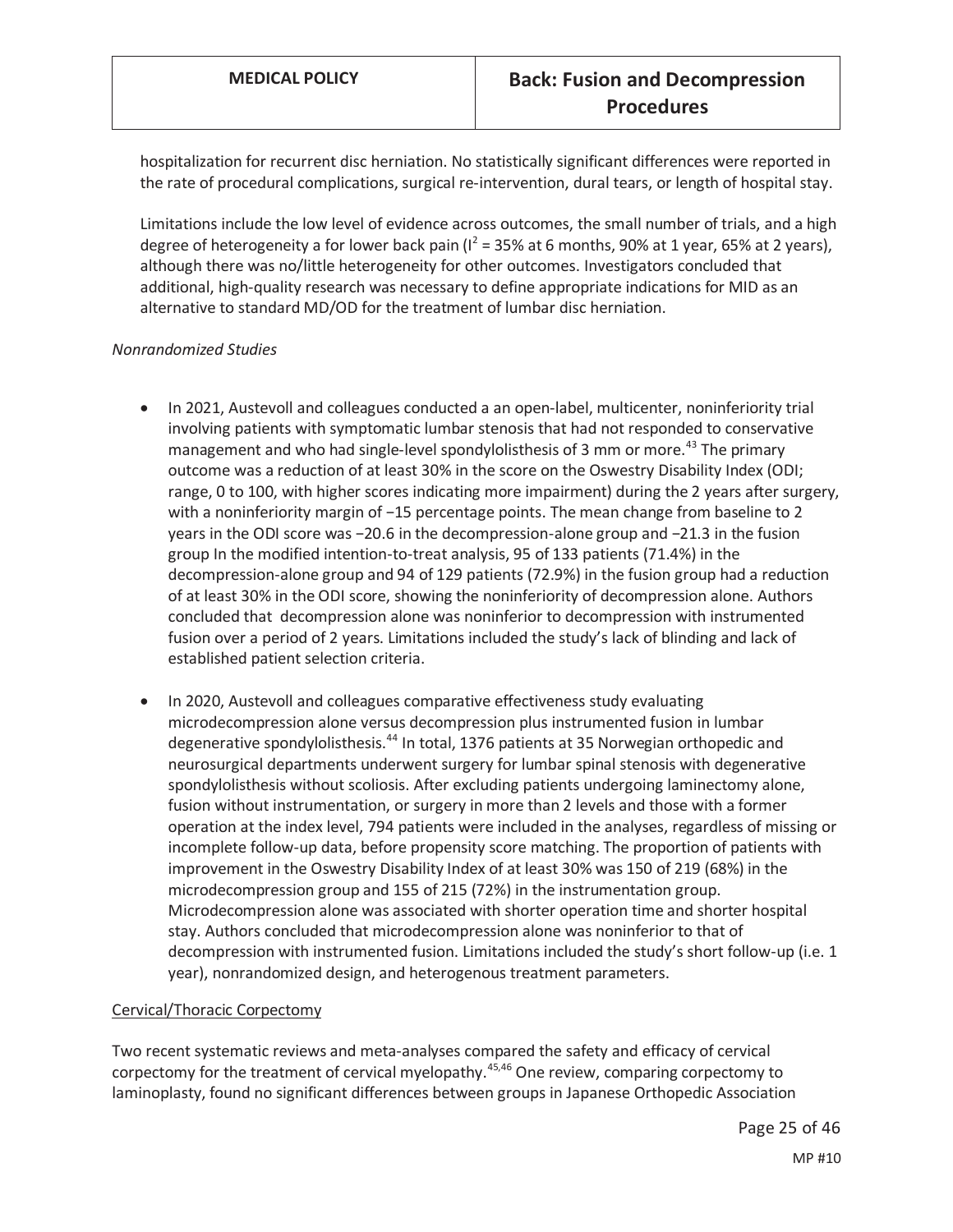scores and laminoplasty, although laminoplasty patients experienced a significantly lower reoperation rate, operation time and blood loss.<sup>46</sup> In contrast, corpectomy patients experienced a comparably better post-operative JOA scores and a higher neurological recovery rate. Investigators called for additional, large RCTs with long-term follow-up to better establish both procedures' safety and efficacy. A second systematic review and meta-analysis compared the efficacy of various surgical constructs used in cervical corpectomy and fusion.<sup>45</sup> Investigators concluded that while each construct has varying benefits and shortcomings, corpectomy with fusion in general is a safe and effective procedure for the treatment of cervical myelopathy or ossified posterior longitudinal ligament.

#### Percutaneous/Endoscopic Decompression Procedures

### **Cervical/Thoracic**

In 2014 (updated 2018; archived 2019), Hayes conducted an evidence review assessing the safety and efficacy of percutaneous disc decompression (PDD) for the treatment of cervical disc herniation (CDH).<sup>9</sup> Searching the literature through March 2018, investigators identified eligible studies, assessed study quality and extracted data. Sample sizes ranged from 17 to 176 patients. Follow-up ranged from 4 weeks to 5 years with considerable variation across studies. Outcomes of interest included patient-rated pain and disability scores, and clinician-rated clinical improvement. In total, 14 studies were included for review (9 retrospectives, 3 prospective and 2 RCTs). Results from evidence assessed as being of "very low" quality indicated that, compared to patients receiving conservative care, PDD patients experienced significant reductions in pain (average reduction of 75.5%) and disability (66% average improvement from baseline), consistent clinical improvement (85% average improvement from baseline) and no significant complications. Evidence was insufficient to establish definitive patient selection criteria. Despite positive results, Hayes ultimately assigned a "D2" rating (insufficient evidence) for PDD in the treatment of CDH. Limitations included a lack of prospective and controlled studies with large sample sizes. Investigators called for additional, high-quality studies comparing PDD to established treatments for CDH (e.g. discectomy). Hayes also assigned a "D1" rating (no proven benefit) for PDD for the treatment of CDH in patients with a sequestered or free disc fragment, vertebral disease (e.g., degenerative spinal stenosis, spondylolisthesis, or spondylitis), and previous surgical treatment of the disc.

#### **Lumbar**

#### Percutaneous Endoscopic Discectomy

#### *Systematic Reviews*

In 2018, the Washington State Health Care Authority conducted a systematic review evaluating the safety and efficacy of various surgeries for the treatment of lumbar radiculopathy/sciatica.<sup>40</sup> Independent investigators systematically searched the literature through November 2017, identified eligible studies, assessed study quality and extracted results. In total, 25 RCT's were included for review, of which 13 (n=1,288) compared various minimally-invasive surgeries to microdiscectomy or discectomy. Follow-up ranged from 12 weeks to 2 years. Evidence ranging in quality from "very low" to "low" indicated that minimally-invasive surgeries and discectomy procedures produced similar improvements in patients' pain, function/disability, quality of life and neurologic symptoms. Surgical

> Page 26 of 46 MP #10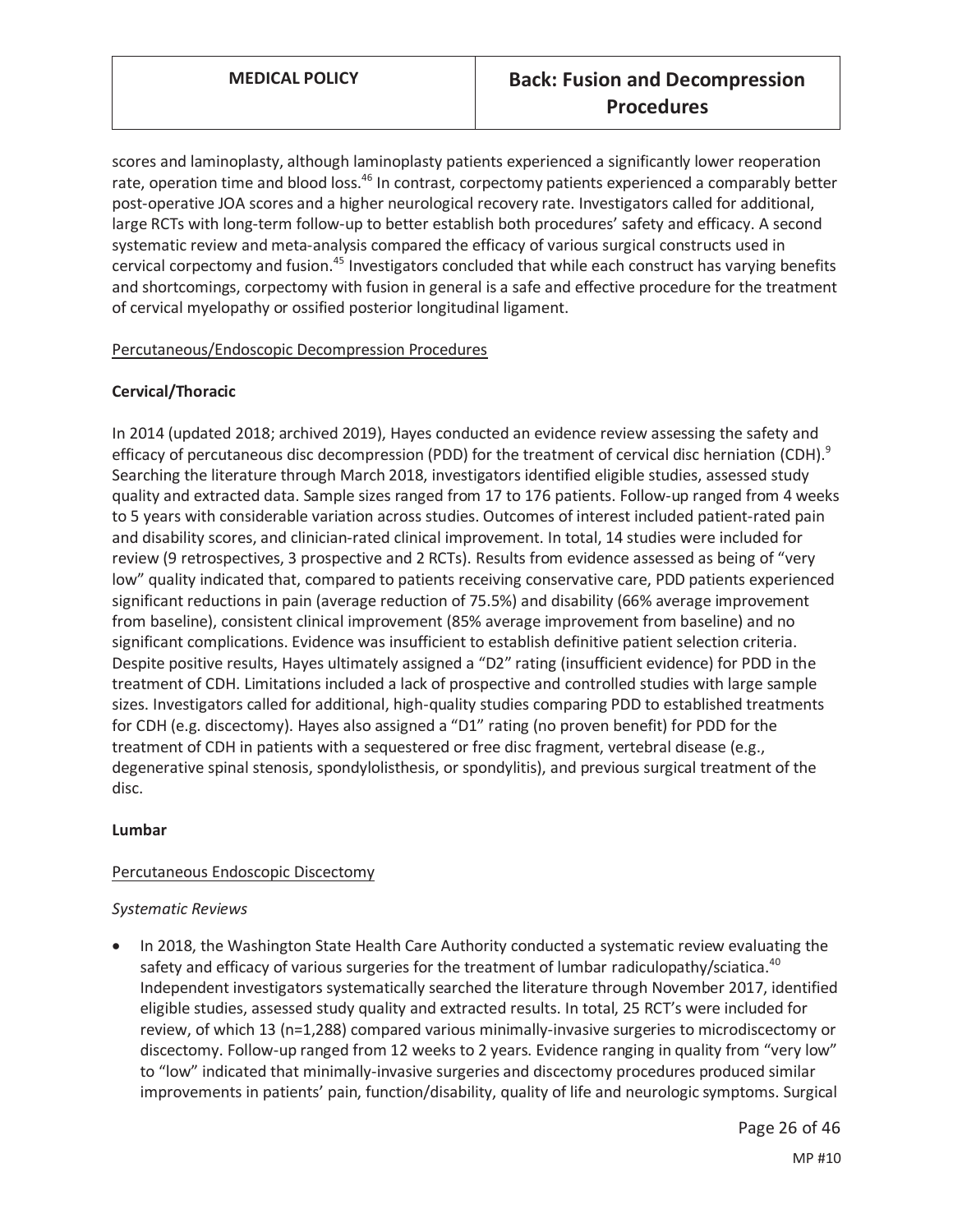morbidity and reoperation rates between groups were also comparable. Patients undergoing minimally invasive surgeries returned to work 4 to 15 weeks sooner than patients receiving discectomy, however, numerous limitations undermine the validity of this finding. Given the lack of high-quality evidence with long-term follow-up, investigators concluded that "minimally invasive procedures that do not include laminectomy, laminotomy, or foraminotomy including but not limited to energy ablation techniques. Automated percutaneous lumbar discectomy, percutaneous laser, nucleoplasty, etc. are not covered."<sup>41</sup>

In 2017 (archived 2019), Hayes conducted an evidence review evaluating the safety and efficacy of percutaneous endoscopic lumbar discectomy (PELD) for the treatment of primary lumbar disc herniation (LDH).<sup>47,48</sup> Searching the literature through January 2019, Hayes identified 8 clinical studies for review (1 RCT, 1 prospective cohort study, 4 retrospective cohort study, 2 comparative registry-analyses). Sample sizes ranged from 20 to 15,817. Follow-up ranged from 6 months to 11 years, with all studies conducted in either China and Korea. Outcomes of interest included treatment success, pain, disability, quality of life, recurrence and reoperation, safety and patient selection criteria. Hayes assessed the overall body of evidence as "low-quality."

Results indicated that PELD performed similarly to other surgical alternatives in adults with LDH that has failed conservative management. Patients undergoing PELD experienced statistically significant improvements in pain, disability, and quality life. Treatment success rates ranged from 85% to 97%, defined as patient-reported MacNab criteria of excellent or good results. Visual analog scores for back and leg pain also demonstrated clinically significant improvements ranging from 43% to 76%. Clinically relevant improvement in disability was noted in PELD patients (30.1% - 93%), with no significant differences in comparison with microendoscopic discectomy (MED) or open lumbar microdiscectomy (OLM). Reoperation rates in patients undergoing PELD ranged from 3% to 12% at up to 5-year follow-up. Recurrence rates ranged from 3.1% to 6.4% in patients treated with PELD, with no great difference between treatment groups. Complication rates ranged from 0% to 12.5% in patients with PELD, with complications including dural tear, dysesthesia, discitis, bowel violation, headache during and after procedure, nerve numbness, and symptomatic pseudocyst. Patient selection criteria had also not been clearly identified.

Limitations across included studies included observational study designs, retrospective data collection, and a high potential for selection bias. Hayes ultimately assigned a "C" rating (potential but unproven benefit) for PELD as a primary surgical intervention for the treatment of LDH that is refractory to conservative medical management. Consistent results from low-quality evidence demonstrates that PELD is efficacious comparable to other surgical treatments, although substantial uncertainty remains regarding appropriate patient-selection criteria.

In 2017 (updated 2019; archived 2020), Hayes conducted an evidence review evaluating the safety and efficacy of percutaneous endoscopic lumbar discectomy (PELD) for the treatment of recurrent lumbar disc herniation (rLDH).<sup>49</sup> Searching the literature through January 2019, Hayes identified 6 clinical studies for review (1 nonrandomized controlled trial; 3 retrospective cohort studies; 2 retrospective pretest/posttest studies). Sample sizes ranged from 41-401 patients. Follow-up ranged from 1-4 years, with all studies conducted in either China or Korea. Hayes assess the overall body of evidence as "low-quality."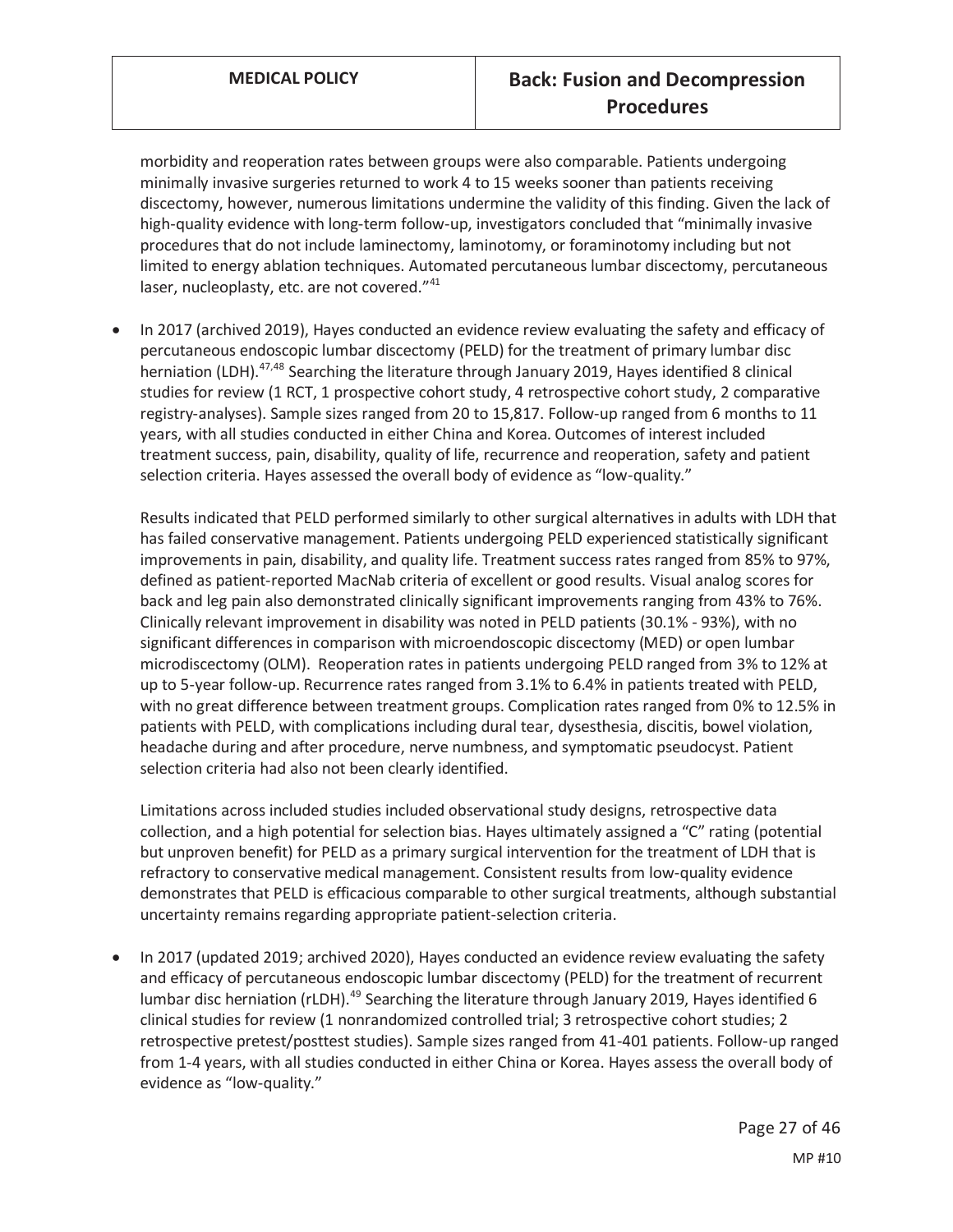Results indicated that PELD may be inferior to comparable treatments for reducing back pain, but comparably higher rates of recurrence. No significant difference was noted between PELD and other treatments for a majority of key outcomes, including leg pain, treatment success, disability, quality of life or associated complications. Results assessing back pain were mixed, and no definitive patient selection criteria were identified. Limitations across studies included a lack of prospective and randomized trials, retrospective data collection, small sample sizes, undefined endpoints and inadequate follow up. Hayes ultimately assigned a "D1" rating ("no proven benefit" for the use of PELD for the treatment of rLDH, given consistent findings from low-quality evidence of inferior outcomes for PELD patients comparable to other procedures.

Three recent systematic reviews compared the safety and efficacy of endoscopic discectomy compared to open discectomy for the treatment of lumbar disc herniation.<sup>50-53</sup> Each systematic review concluded that full- and microendoscopic discectomy were at least as effective as open discectomy, with either comparable or superior outcomes of back and leg pain, disability, estimated blood loss, and complication rates. Each systematic review concluded by calling for additional, large RCTs to further validate findings.

### *Randomized Controlled Trials*

In 2017, Gibson and colleagues conducted a randomized controlled trial comparing the efficacy of endoscopic discectomy (ED) to microdiscectomy for the treatment of single level lumbar prolapse and radiculopathy.<sup>54</sup> In total, 143 patients were randomized to receive either TED or microdiscectomy. Outcomes of interest were disability, visual analogue scores of back and leg pain and quality of life. Patients were assessed at 3, 12 and 24-months' follow-up. Patients in both groups experienced significant improvements from baseline, with comparable improvements in each patient-reported outcome. While TED patients' risk of revision was slightly higher for ED patients, side leg pain and length of hospital stays were significantly lower in the ED group at 2-years' follow-up. While ED may be a comparably effective to microdiscectomy, the validity of findings' was nonetheless limited by the study's small sample size, lack of blinding and lack of long-term follow-up.

#### Automated Percutaneous Discectomy and Disc Decompression

In 2019 (archived 2020), Hayes conducted a "search and summary" of the available literature evaluating the safety and efficacy of automated percutaneous lumbar discectomy (APD).<sup>55</sup> Searching the literature through January 2019, Hayes identified 2 articles for review and found conflicting findings presented in the abstracts. As a result, Hayes judged the evidence to be insufficient to conclude that APD conferred a health benefit for patients with lumbar disc disease.

#### Percutaneous Laser Discectomy and Disc Decompression

In 2018 (updated 2021), Hayes conducted an evidence review evaluating the safety and efficacy of percutaneous laser disc decompression (PLDD) for lumbar disc herniation (LDH).<sup>48</sup> Searching the literature through March 2019, Hayes identified 5 studies eligible for review (1 RCT and 4 retrospective comparative studies). Sample sizes ranged from 61 to 100 patients; follow-up ranged from posttreatment to 2 years. Outcomes of interest were pain, MacNab criteria, disability and quality of life. For these outcomes, PLDD was associate with similar efficacy compared to alternative treatments (i.e.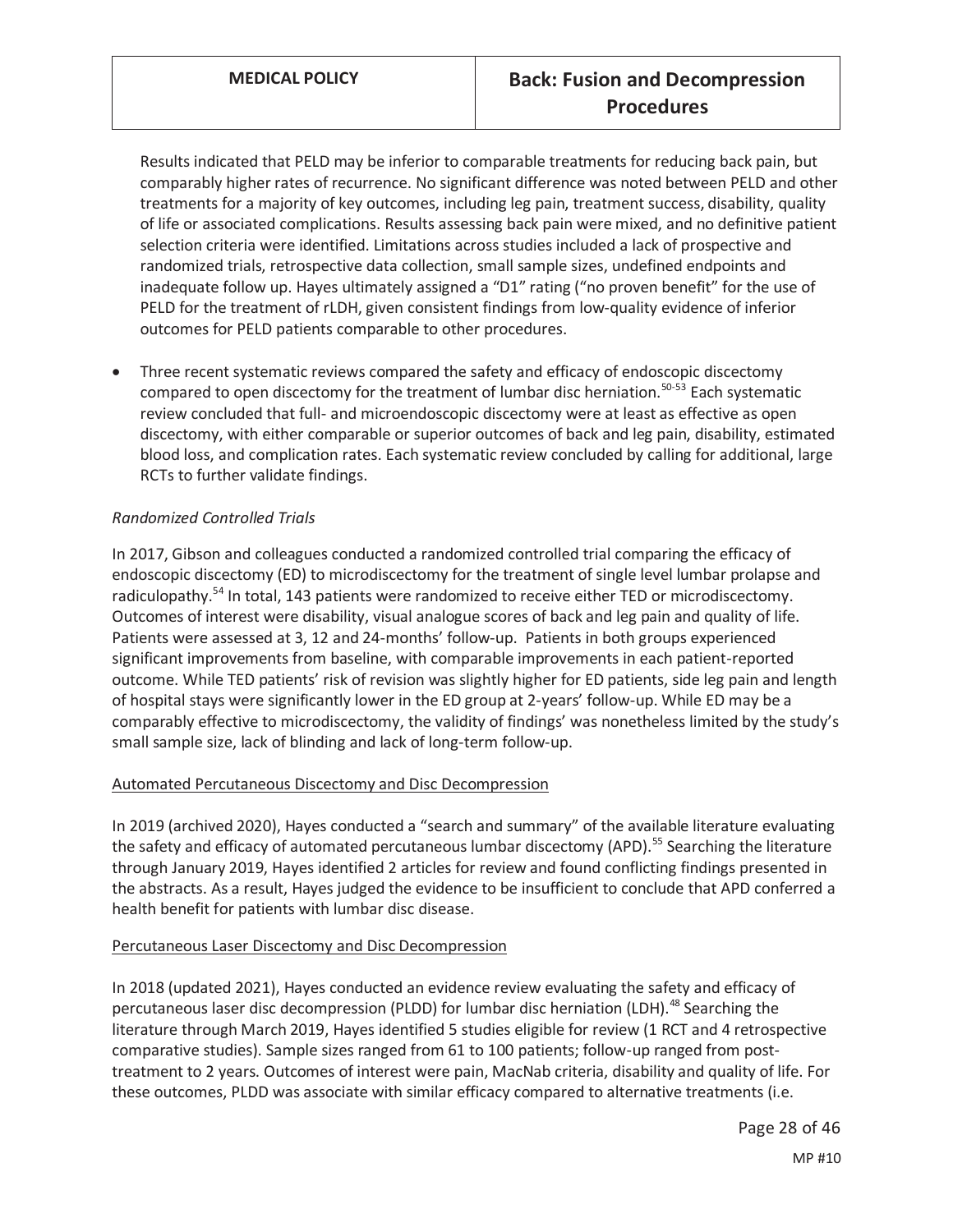microdiscectomy, or radiofrequency ablation). Across studies, PLDD patients experienced a mean of 50% to 80.5% pain relief with follow-up of up to 2 years. Four of 5 studies included information related to safety and adverse events, finding that complication rates ranged from 0% to 5.5% for PLDD group and from 0% to 10.5% for control groups.

While PLDD may be associated with clinical improvements comparable to alternative treatments at up to 2 years, Hayes assessed the overall body of evidence as "very low quality." As such, Hayes concluded that evidence was insufficient to support definitive conclusions regarding PLDD's safety and efficacy. Limitations included the small number of studies, retrospective study design, heterogeneity, small sample sizes and the lack of power analyses. Hayes ultimately assigned a "D2" rating (insufficient evidence) for PLDD for the treatment of lumbar disc herniation refractory to conservative treatment; and called for additional, large and randomized studies to better establish PLDD's safety and comparative efficacy.

#### Minimally Invasive Decompression (MILD)

#### *Systematic Reviews*

- In 2019 (updated 2021), Hayes conducted an evidence review evaluating the safety and efficacy of minimally invasive lumbar decompression (MILD) device kit for treatment of lumbar spinal stenosis.<sup>56</sup> Searching the literature through March 2019, Hayes identified 6 studies for review (1 RCT, 3 pretest/posttest prospective studies, 1 retrospective database study). Sample sizes ranged from 38 to 302; follow-up ranged from 3 months to 2 years. Primary outcomes of interest included pain, disability, patient satisfaction, quality of life, mediation use, retreatment, procedural outcomes and complications. Across 2 studies, MILD patients experienced significantly superior outcomes relative to both baseline, as well outcomes experienced by patients receiving epidural steroid injections. Hayes assessed the overall body of evidence as "low-quality," due to a lack of comparisons between MILD with other minimally invasive surgical techniques. Other limitations included small sample sizes, inadequate follow-up, a lack of blinding, high attrition, missing data and heterogeneity across patient groups' baseline characteristics. Hayes ultimately assigned a "C" rating (potential but unproven benefit) for use of MILD in patients with lumbar spinal stenosis and neurogenic claudication due to hypertrophied ligamentum flavum. Investigators called for additional studies to clarify patient selection criteria.
- In 2011 (updated 2021), ECRI conducted a systematic review of the evidence to evaluate the mild® Device Kit for treating lumbar spinal stenosis.<sup>57</sup> Independent reviewers identified relevant evidence, extracted data, and assessed quality. A total of three systematic reviews, one randomized controlled trial, and two nonrandomized studies were selected for review.

The three systematic reviews evaluated pain and functional status up to one year compared to baseline. The RCT (miDAS ENCORE trial, n=301) compared mild to epidural steroid injections and reported pain and functional status at 1-year follow-up. The nonrandomized studies (n=178) evaluated pain and functional status in patients treated with mild or laminectomy up to 59 months. The findings suggest that the mild procedure improves pain and functional outcomes for up to one year. Additionally, the one RCT found that mild is superior to epidural steroid injections at one-year follow-up.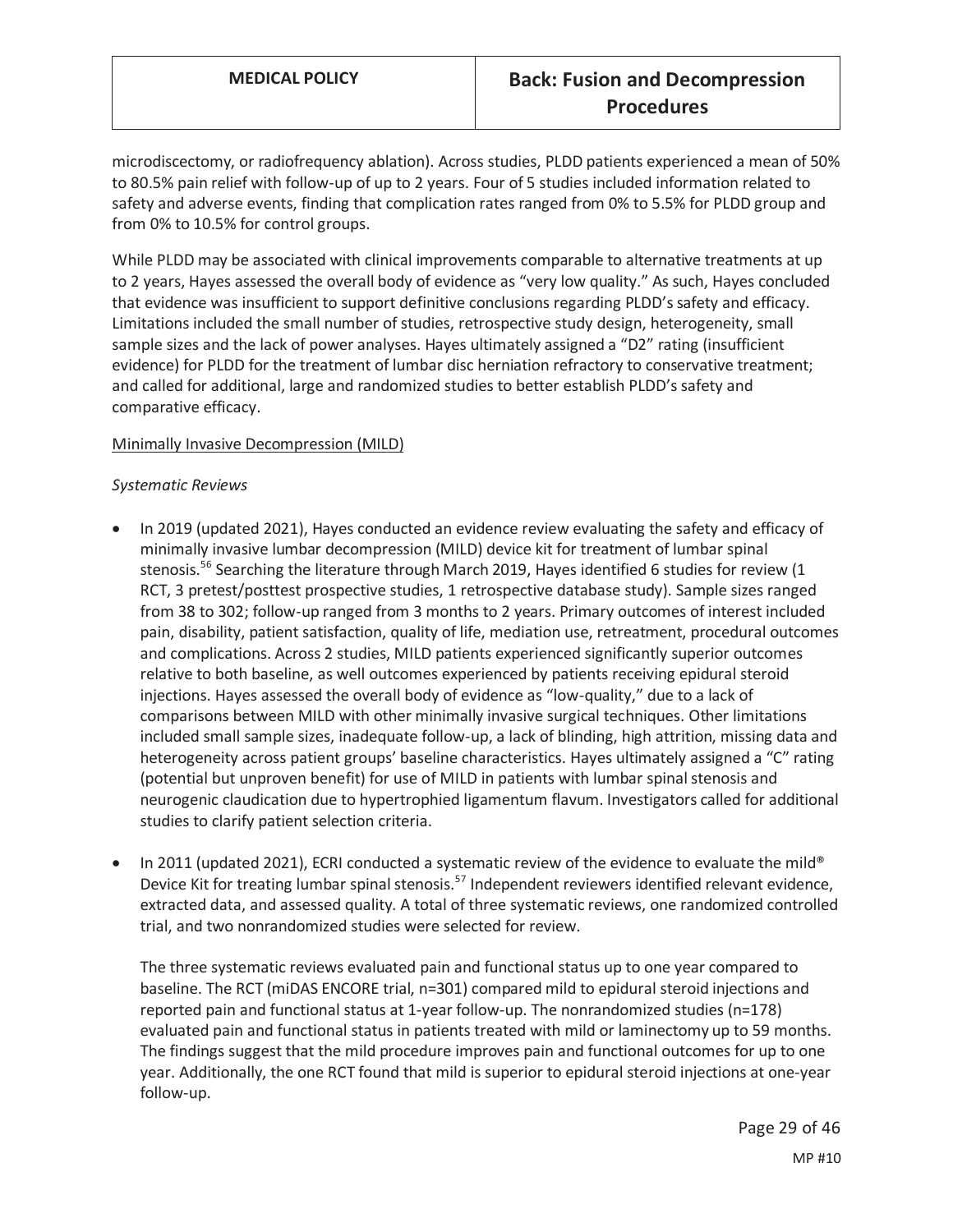Limitations in the MiDAS ENCORE RCT included a lack of blinding, assesses subjective outcomes, and only 66% of patients completed 24-month follow-up. Nonrandomized comparative studies are at high risk of bias from lack of controls and randomization."<sup>57</sup> Investigators concluded that while evidence supporting the mild® system is "somewhat favorable" that "(a)dditional RCTs are needed to verify findings and assess *mild*'s effectiveness compared with other decompression procedures."<sup>57</sup>

### *Nonrandomized Studies*

In 2020, Mekhail and colleagues published a retrospective longitudinal observational cohort study, assessing the durability of the mild® system among 75 patients.<sup>58</sup> Patients reports significant pain relief and reduction of opioid medication at 12-month follow-up. Limitations included the study's small sample size, lack of long-term follow-up for all outcomes of interest, retrospective design and author conflicts of interest with the device manufacturer.

#### Microendoscopic Discectomy

#### *Systematic Reviews*

Three recent systematic reviews compared the safety and efficacy of endoscopic discectomy compared to open discectomy for the treatment of lumbar disc herniation.<sup>50-52</sup> Each systematic review concluded that full- and microendoscopic discectomy were at least as effective as open discectomy, with either comparable or superior outcomes of back and leg pain, disability, estimated blood loss, and complication rates. Each systematic review concluded by calling for additional, large RCTs to further validate findings.

#### *Randomized Controlled Trials*

Four recent randomized controlled trials evaluated the safety and efficacy of microendoscopic discectomy relative to either endoscopic discectomy or open discectomy, for the treatment of lumbar disc herniation.<sup>59-62</sup> Results across studies were mixed, with microendoscopic patients experiencing treatment success at rates comparable to other treatment groups. Nonetheless, studies were limited by small sample sizes of individual studies (n = 32 to 185), a lack of blinding and patient selection criteria.

#### **Lumbar Interbody Fusion Procedures**

#### AxiaLIF

In 2015 (updated 2020), ECRI conducted an evidence review of AxiaLIF (lumbar interbody fusion) Plus System for the treatment of patients with lumbar degenerative disc disease (DDD).<sup>10</sup> ECRI systematically searched relevant databases through October 2018, identified eligible studies, assessed quality and extracted data. In total 2 studies (1 systematic review (n=700) and 1 case series (n=23)) were included for review.

The systematic review pooled results from 15 uncontrolled, largely retrospective case series conducted by authors with conflict of interests. These studies evaluated the fusion rate of L5-S1 and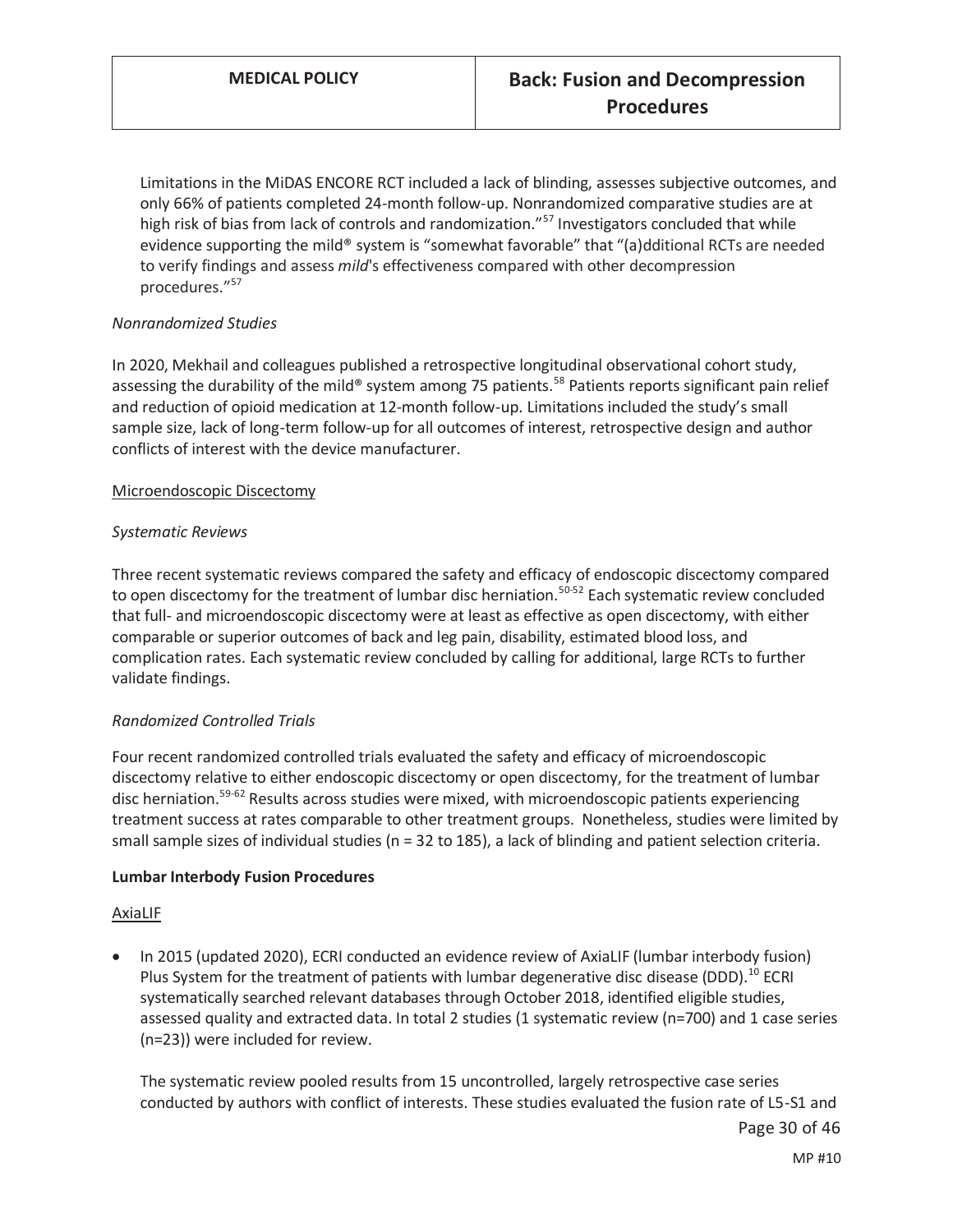the safety profile of axial interbody arthrodesis. Study authors reported overall pseudoarthrosis rates at L5-S1 at 6.9% and the rate of all other complications at 12.9%. However, deformity studies reported significantly higher complications rate (46.3%) and prospectively collected data demonstrated significantly high complication and revision rates (36.8% and 22.6% respectively.) Investigators concluded that axial interbody fusion performed at the lumbosacral junction is associated with a high fusion rate (93.15%) and an acceptable complication rate (12.90%). Given the systematic review's limitations, study investigators concluded that the actual fusion rate may be lower and the complication rate may be higher than results indicate.

ECRI assessed results to be at high risk of bias due to studies' retrospective design, lack of comparator groups, lack of blinding, lack of randomization and financial conflicts of interests among study investigators. ECRI concluded that multicenter RCTs remained necessary to establish AxiaLIF's efficacy compared to other interbody fusion surgical approaches in patients requiring 1- and 2-level lumbar fusion. However, no current ongoing studies meeting these design parameters were identified.

In 2018, Anand and colleagues evaluated the fate of the lumbosacral junction in axial lumbar interbody fusion (ALIF) versus AxiaLIF patients in terms of clinical and radiographic outcomes.<sup>63</sup> Adults with spinal deformities were separated into two groups – AxiaLIF (n=56) and ALIF (n=38). Follow-up was 2 years. ALIF patients experienced significant improvements compared to AxiaLIF patients in segmental lordosis, sagittal vertical alignment, lumbar lordosis (LL), pelvic incidence-LL mismatch, AxiaLIF patients experience significantly higher rates of pseudarthrosis, major complications ad revision surgery rates. Investigators concluded that ALIF should privilege ALIF over AxiaLIF for fusion at L5-S1 distal to a long-segment construct, but called for additional studies to further elucidate differences between the two surgical techniques.

#### **Annular Repair Devices (e.g. Barricaid®)**

In 2021, Hayes conducted a systematic review assessing the safety and efficacy of annular closure for prevention of lumbar disc reherniation.<sup>64</sup> In total, 9 eligible studies (reported in 21 publications) for included for review, including 2 RCTs. Outcomes of interest included back pain, leg pain, disability scores, quality of life scores, reoperation rate, reherniation rate and complication rates. Follow-up ranged from 1 to 5 years. Sample sizes across studies ranged from 30 to 276 patients. Across the studies, annular closure consistently led to statistically significant improvement of patient symptoms and disability. Comparative analyses of patients treated with stand-alone LD or with annular closure found mixed results for VAS-back pain, VAS-leg pain, and ODI scores, generally finding no between-group statistical differences between the intervention groups, but occasionally concluding that annular closure led to statistically superior results. Results suggested that adjunct annular closure may improve patient outcomes compared with LD/sequestrectomy. Comparative studies generally found mixed results for efficacy outcomes, with some studies concluding annular closure was favored over LD/sequestrectomy, but other studies finding no statistically significant differences between treatment groups. Safety outcomes also appeared to favor annular closure, although the safety data were too sparse to draw reliable conclusions.

Authors assessed the overall quality of evidence as "low." The body of evidence was primarily limited by inconsistency in the findings of the comparative analyses, variability in reporting of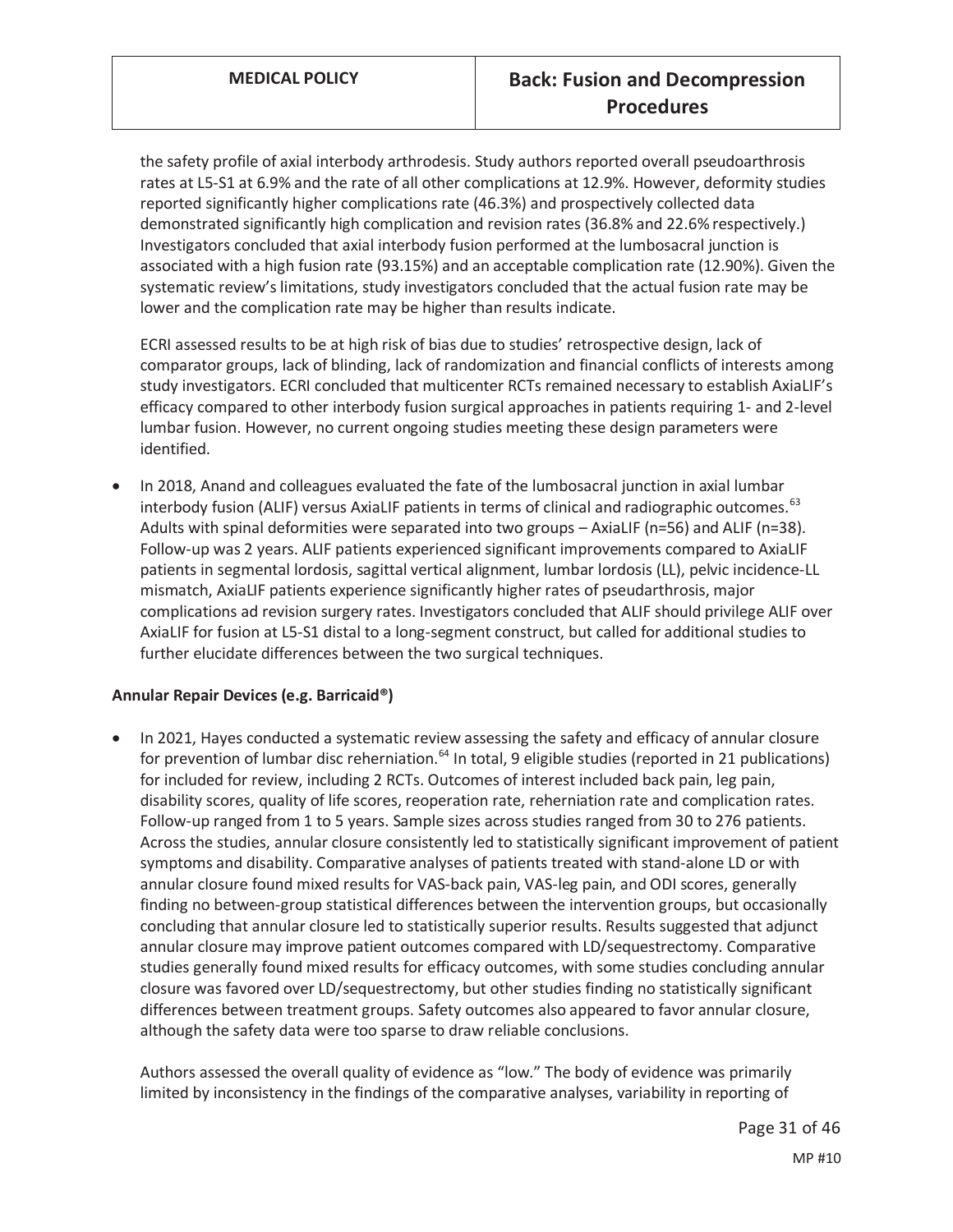recurrence outcomes, sparse safety data, and poor quality study designs. Limitations of the individual studies included retrospective and/or observational study design, use of historical controls, small sample sizes or lack of power analyses, and insufficient follow-up time to determine the long-term outcomes.

Investigators assigned a "C" rating (potential but unproven benefit) for use of annular closure device (ACD) implantation as an adjunct procedure to lumbar discectomy (LD) to close sizable annular defects (usually ≥ 6 mm) with the goal of reducing the risk of recurrent lumbar disc herniation (LDH) in adult patients with LDH refractory to conservative treatment. Investigators concluded that "larger, well-designed studies, including RCTs, with a focus on safety data and long-term outcomes needed to determine the efficacy and safety of annular closure with greater reliability and precision."<sup>64</sup>

- In 2020, Miller and colleagues conducted an expert review with meta-analysis of randomized and nonrandomized controlled studies assessing the safety and efficacy of Barricaid annular closure in patients at high risk for lumbar disc reherniation.<sup>65</sup> Independent investigators systematically searched the literature through October 2019, identified eligible studies, assessed study quality, extracted data and pooled results. In total, 4 controlled studies were included for review and included in the meta-analysis, assessing a total of 801 patients - 381 treated with lumbar discectomy and the Barricaid device and 420 treated with lumbar discectomy only. Follow-up duration was 2 years in 3 studies and 4 years in one study. Meta-analysis reported a 55% reduced reherniation rate among Barricaid patients compared to lumbar discectomy at 2-year follow-up. Reoperation risk was reported to be 48% lower among Barricaid patients compared to patients without the device. Limitations include authorial financial conflicts of interest, a lack of long-term follow-up, and the inclusion of 2 nonrandomized and unblinded studies for meta-analysis. Moreover, none of the included studies were conducted the United States.
- In 2020, ECRI conducted an evidence review of the Barricaid Annular Closure Device for preventing recurrent vertebral disc herniation after lumbar discectomy.<sup>11</sup> In total, 1 systematic review and 2 publications of 1 RCT were included for review. <sup>65-67</sup> The systematic review with meta-analysis examined 2 RCTS and 2 nonrandomized comparison studies (n=801) comparing limited lumbar discectomy using the Barricaid device to limited lumbar discectomy alone and reported reherniation risk and reoperation risk at 2 years. Additional publications of an RCT (n = 550) assessed 3-year data on serious adverse events; and reoperation rates at 4-year follow-up (i.e., for reherniation and/or leg and back pain). One prospective, multicenter, nonrandomized study (Parker et al. 2016; n = 76) compared lumbar discectomy with Barricaid ACD to lumbar discectomy without Barricaid ACD and reported reherniation at 2 years and pain and disability at 1 year.

The systematic review reported 55% lower reherniation rates at 2-year follow-up in patients receiving lumbar discectomy and Barricaid ACD than in patients receiving lumbar discectomy without the Barricaid ACD. The reoperation risk was reported as 48% lower with than without the Barricaid ACD. At 4-year follow-up, 1 of the RCTs in the meta-analysis reported reoperation risk at 14.4% in patients receiving Barricaid ACD procedure and 21.1% in those that did not receive the device (p = 0.03). At 3 year follow-up, 1 RCT in the meta-analysis reported that serious AEs related to the device or procedure occurred in 10.7% of the Barricaid ACD group and in 18.7% of controls. Investigators concluded that evidence supporting the safety and efficacy of Barricaid was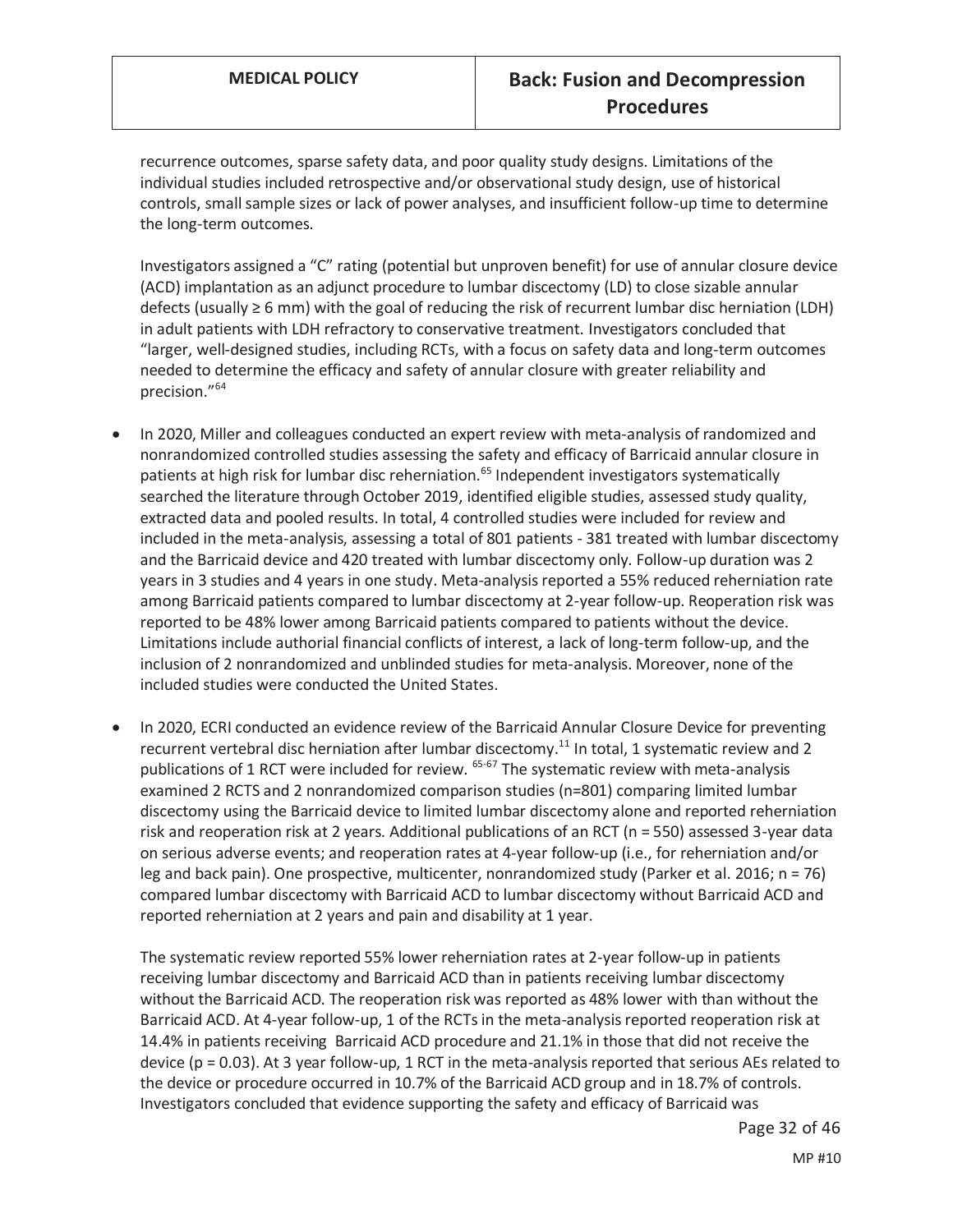"somewhat favorable." Limitations included the lack of long-term follow-up, lack of blinding, lack of randomization, the lack of studies conducted in the United States, and manufacturer conflicts of interest.

### **Effects of Smoking on Cervical Fusion**

#### *Systematic Reviews*

In 2016, Jackson et al. conducted a systematic review of the literature to assess the effects of smoking and smoking cessation on spine surgery.<sup>68</sup> Independent reviewers systematically identified eligible studies, assessed quality, and extracted data. The outcomes of interest were: increased risks of nonunion, postoperative wound complications, and diminishment of both objective and subjective postoperative outcomes.

The authors found that smoking increases the risk of nonunion in both lumbar and cervical spine procedures. Additionally, current smokers were at significantly increased risk for pseudoarthrosis, postoperative infection, and lower clinical outcomes after surgery. The review found that smoking cessation can reduce these risks and complications, dependent on the duration and timing of tobacco abstinence. Overall, preoperative smoking cessation for 4 weeks was associated with a decreased risk of infection, respiratory, and wound complications. Furthermore, investigators have also shown improved outcomes in patients who ceased smoking for more than 6 months after surgery.

Strengths of this study include the systematic review of evidence using independent reviewers, assessment of quality, and inclusion of a large number of studies. Limitations are seen in the lack of meta-analysis and the lack of high quality studies included in the review. The authors concluded that "(s)moking negatively affects both the objective and subjective outcomes of surgery in the lumbar and cervical spine. Current literature supports smoking cessation as an effective tool in potentially mitigating these unwanted outcomes."<sup>68</sup>

#### *Non-randomized Controlled Trials*

Across several cohort studies, smokers were shown to experience worse response rates to cervical fusion compared to non-smokers. <sup>69-71</sup> Evidence suggests that smokers are significantly more likely to experience pseudarthrosis and postoperative infection and to report lower clinical outcomes after surgery in cervical spines.<sup>68</sup> Smoking was also associated with a higher rate of delayed fusions and pseudarthrosis , greater interspace collapse, and increased pain and decreased activity in multilevel anterior interbody grafting.<sup>69-71</sup>

#### **Facet Syndrome**

Facet syndrome is not a clearly identified source of back pain. Facet joints are the articulations or connections between the vertebrae. It is hypothesized that increased motion and instability of the motion segments stress the facet joint capsule, generating pain. While lumbar fusion has been proposed as a treatment for facet syndrome, inconsistent outcomes have been reported and no studies have been published recently.<sup>72</sup>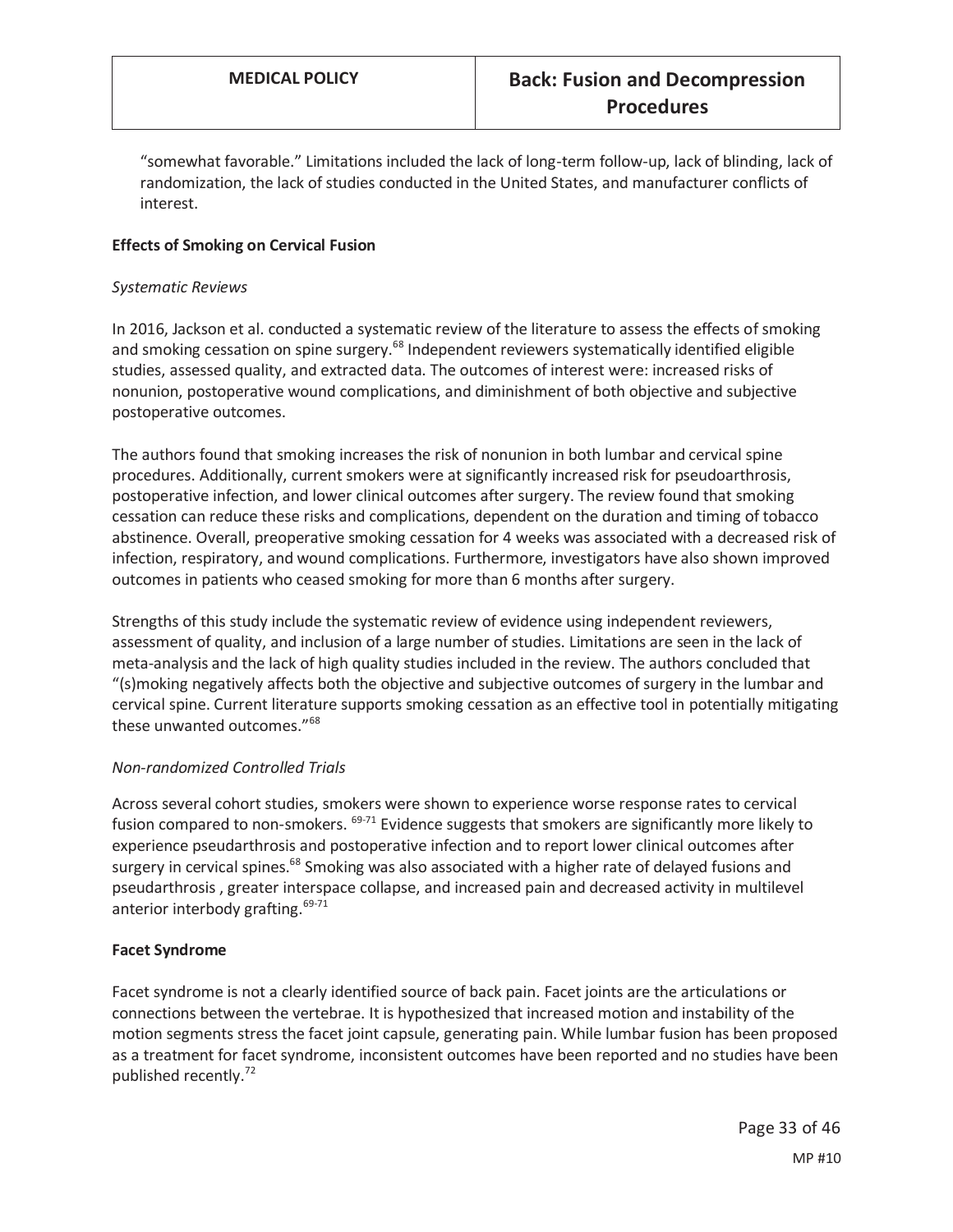# **CLINICAL PRACTICE GUIDELINES**

#### **Cervical Spinal Fusion**

#### North American Spine Society (NASS)

- In 2013, the NASS issued an clinical practice guideline addressing appropriate use criteria for cervical fusion.<sup>73</sup> On the basis of a non-systematic literature review and expert opinion, investigators stated that it was appropriate to offer cervical fusion to patients who were actively smoking.
- In 2011, the NASS issued an evidence-based clinical practice guideline on the diagnosis and treatment of cervical radiculopathy from degenerative disorders.<sup>74</sup> On the basis of "fair evidence," NASS recommended anterior cervical discectomy with fusion for the treatment of single level degenerative cervical radiculopathy secondary to foraminal soft disc herniation.

#### **Lumbar Spinal Fusion**

#### North American Spine Society (NASS)

- In 2014, NASS issued an evidence-based guideline for the treatment of lumbar spondylolisthesis.<sup>75</sup> The NASS issued a grade "B" (fair evidence) recommendation for the use of fusion with decompression for the treatment of stenosis and lumbar spondylolisthesis. On the basis of "poor evidence," investigators stated that decompression and fusion may provide long-term results for the treatment of patients with spinal stenosis and lumbar spondylolisthesis.
- In 2014, NASS issued an evidence-based guideline for the treatment of isthmic spondylolisthesis  $(1S)$ .<sup>76</sup> The NASS found no evidence addressing whether fusion with decompression improves surgical outcomes in the treatment of adult IS compared with decompression alone. The body issues a grade "A" recommendation (strong evidence) supporting the use of posterolateral fusion and 360° fusion to improve the clinical outcomes in adult patients with low grade isthmic spondylolisthesis. NASS issued a grade "C" recommendation ("may be considered") for anterior lumbar interbody fusion (ALIF) in the treatment of adults with low grade isthmic spondylolisthesis.<sup>76</sup>

#### American Association of Neurological Surgeons and Congress of Neurological Surgeons (AANS/CNS)

In 2014, the American Association of Neurological Surgeons and Congress of Neurological Surgeons (AANS/CNS) issued a joint guidance addressing fusion procedures for the lumbar spine.<sup>77</sup> Investigators issued grade "B" recommendations (fair evidence) supporting the use of fusion for the treatment of LBP refractory to conservative treatment, and decompression with fusion for the treatment of lumbar stenosis both with and without spondylolisthesis. Investigators issued a grade "B" recommendation (moderate quality evidence) for the addition of an interbody fusion to enhance the fusion rate in patients undergoing lumbar fusion. Based on a lack of conclusive evidence, the body made no recommendation regarding which interbody fusion technique should be employed.<sup>78</sup>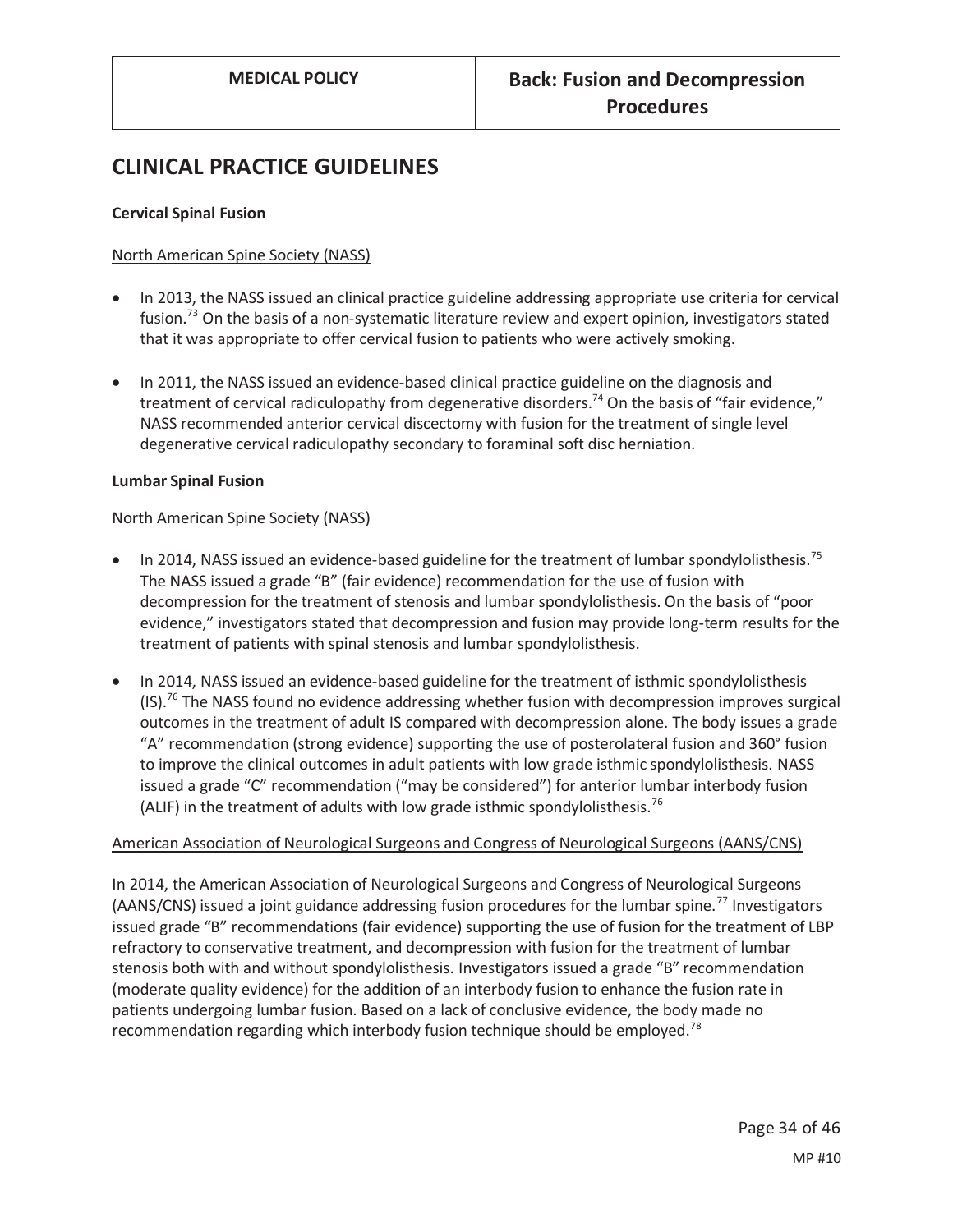#### National Institute for Health and Care Excellence (NICE)

In 2017, NICE issued a guidance addressing lateral interbody fusion in the lumbar spine.<sup>79</sup> The report concluded that the surgery carries "serious but well-recognized complications" and that "evidence on efficacy is adequate in quality and quantity.

#### U.S. Preventive Services Task Force (USPSTF)/American Academy of Family Physicians (AAFP)

In 2014, the USPSTF and AAFP issued an evidence-based clinical practice guideline for the diagnosis and management of adolescent idiopathic scoliosis.<sup>80</sup> The guideline recommends surgery in scoliosis patients whose Cobb angle is >40 degrees and whose Risser grade is 0 to 4.

#### International Society for the Advancement of Spine Surgery (ISASS)

In 2011, the ISASS published an evidence-based policy statement addressing lumbar spinal fusion. On the basis of a non-systematic review of evidence, authors stated that "lumbar fusion surgery for facet syndrome is no longer commonly supported and should only be performed in the context of a prospective clinical research study."<sup>81</sup>

#### **Cervical Discectomy**

#### North American Spine Society (NASS)

In 2011, the North American Spine Society (NASS) issued an evidence-based clinical practice guideline for the diagnosis and treatment of cervical radiculopathy from degenerative disorders.<sup>74</sup> NASS made a grade "B" recommendation that anterior cervical discectomy with fusion could provide rapid relief of symptoms when compared to medical/interventional treatment in the short-term, although only poorquality evidence supported the procedure's long-term efficacy.

#### American Academy of Neurological Surgeons (AANS)

In 2009, the American Academy of Neurological Surgeons (AANS) issued an evidence-based clinical practice guideline addressing anterior cervical decompression for the treatment of cervical degenerative radiculopathy.<sup>82</sup> Investigators concluded that anterior cervical discectomy may rapidly improve symptoms of cervical radiculopathy at up to 4 months' follow-up compared to conservative treatment. Weaker evidence supported the efficacy of cervical discectomy at 12-months, with improvements declining to levels comparable to those attained by physical therapy or cervical immobilization.

#### **Lumbar Discectomy**

#### Oregon Health Evidence Review Commission (HERC)

In 2018, HERC issued an evidence-based coverage guidance on the use of minimally invasive and noncorticosteroid percutaneous interventions for the treatment of low back pain.<sup>83</sup> Based largely on the findings of the Cochrane review discussed above,  $42$  HERC issued a "weak" coverage recommendation for minimally invasive discectomy as an alternative to microdiscectomy or open discectomy, when discectomy is indicated.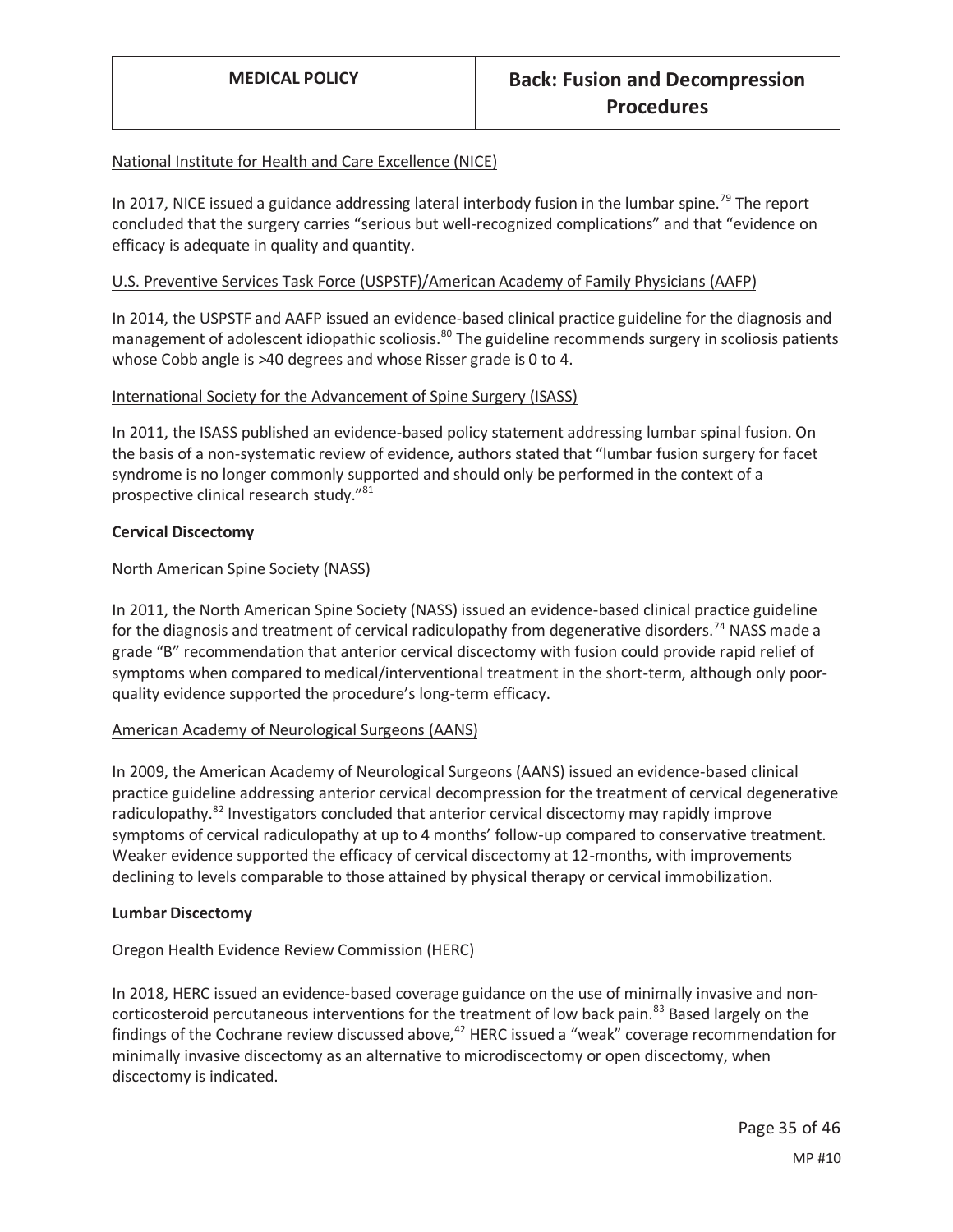#### North American Spine Society (NASS)

In 2014, NASS issued an evidence-based clinical practice guideline for the diagnosis and treatment of lumbar disc herniation with radiculopathy.<sup>84</sup> The body issued a grade "B" recommendation (fair-quality evidence), the body concluded that discectomy and medical/interventional care appear to be effective in short and long-term relief.

#### **Percutaneous/Endoscopic Decompression Procedures**

#### *Percutaneous Endoscopic Lumbar Discectomy*

#### National Institute for Health and Care Excellence (NICE)

In 2016, NICE issued guidance on the use of transformainal<sup>85</sup> and interlaminar<sup>86</sup> percutaneous endoscopic lumbar discectomy for the treatment of sciatica. Both reports concluded that current evidence was "adequate" to support the use of PED for sciatica, depending on the patient's symptoms and location and size of prolapsed disc.

#### North American Spine Society (NASS)

In 2014, NASS issued a guidance on the diagnosis and treatment of lumbar disc herniation with radiculopathy.<sup>84</sup> The body issued a grade "C" recommendation (poor evidence) for the use of endoscopic percutaneous discectomy for the treatment of LDH with radiculopathy. The body also issued a grade "B" recommendation (fair evidence) stating that endoscopic percutaneous discectomy be used for "carefully selected patients" to reduce early postoperative disability and reduce opioid use compared with open discectomy.

#### *Automated Percutaneous Discectomy and Disc Decompression*

#### North American Spine Society (NASS)

In 2014, NASS issued a guidance on the diagnosis and treatment of lumbar disc herniation with radiculopathy.<sup>84</sup> The body issued a grade "C" recommendation (poor evidence) for the use of automated percutaneous discectomy (APD) for the treatment of lumbar disc herniation with radiculopathy. Investigators stated that evidence was insufficient to recommend for or against the use of APD over open discectomy.

#### American Society of Interventional Pain Physicians (ASIPP)

In 2013, ASIPP issued a clinical practice guideline, stating that "evidence for automated percutaneous lumbar discectomy, percutaneous disc decompression, and decompressor use is limited."<sup>87</sup> Investigators nonetheless recommended the procedures for use in select cases.

*Percutaneous Laser Discectomy and Disc Decompression*  Oregon Health Evidence Review Commission (HERC)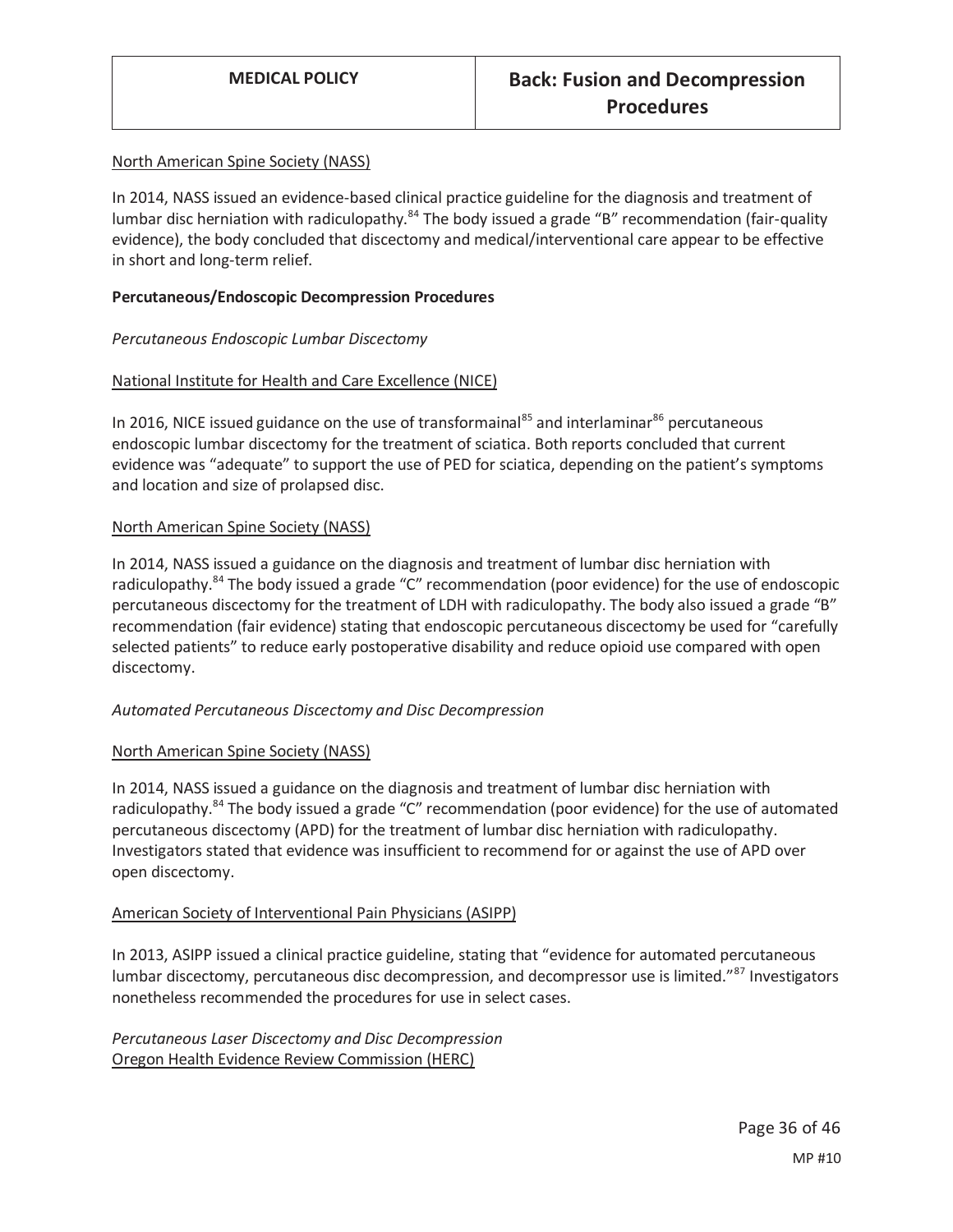In 2018, HERC issued a coverage guidance addressing minimally invasive and non-corticosteroid percutaneous interventions for the treatment of low back pain.<sup>83</sup> HERC issued a strong recommendation against percutaneous laser disc decompression for the treatment of low back pain.

#### National Institute for Health and Care Excellence (NICE)

In 2016, NICE issued a guidance addressing epiduroscopic lumbar discectomy through the sacral hiatus for sciatica.<sup>88</sup> Investigators concluded that current evidence on the safety and efficacy of epiduroscopic lumbar discectomy through the sacral hiatus for sciatica is limited in quantity and quality, and thus the procedure should only be used in the context of research. NICE also called for additional, long-term studies evaluating patient selection criteria and complications.

#### **Axial Lumbar Interbody Fusion (AxiaLIF)**

#### National Institute for Health and Care Excellence (NICE)

In 2018, NICE issued a guidance addressing transaxial interbody lumbosacral fusion (AxiaLIF) for the treatment of low back pain.<sup>89</sup> The report concluded that the surgery carries "serious but well-recognized complications" and that "evidence on efficacy is adequate in quality and quantity.

#### **Annulus Repair Devices (e.g. Barricaid®)**

#### International Society for the Advancement of Spine Surgery (ISASS)

In 2019, the ISASS published a policy guideline addressing surgical treatment of lumbar disc herniation with radiculopathy.<sup>90</sup> On the basis of a non-systematic review of evidence, investigators concluded that implantation of a bone-anchored annular closure devices reduces the risk of symptom recurrence and revision surgery compared to discectomy alone.

#### National Institute for Health and Care Excellence (NICE)

In 2014, the NICE published guidelines addressing the use of annular disc implants at lumbar discectomy.<sup>91</sup> Authors determined that the evidence base surrounding annular closure is too sparse, recommending that annular disc implantation only occur under special arrangements for governance, consent, and audit or research.

#### **Revision Surgery**

#### North American Spine Society (NASS)

In 2013, the NASS issued a clinical practice guideline addressing appropriate use criteria for cervical fusion.<sup>73</sup> On the basis of a non-systematic literature review and expert opinion, investigators stated that patients with a history of prior cervical fusion with persistent axial pain and symptomatic pseudarthrosis were appropriate for revision of the fusion, but that fusion for asymptomatic pseudarthrosis was rarely appropriate. Authors also stated that patients with a history of prior cervical fusion and pseudarthrosis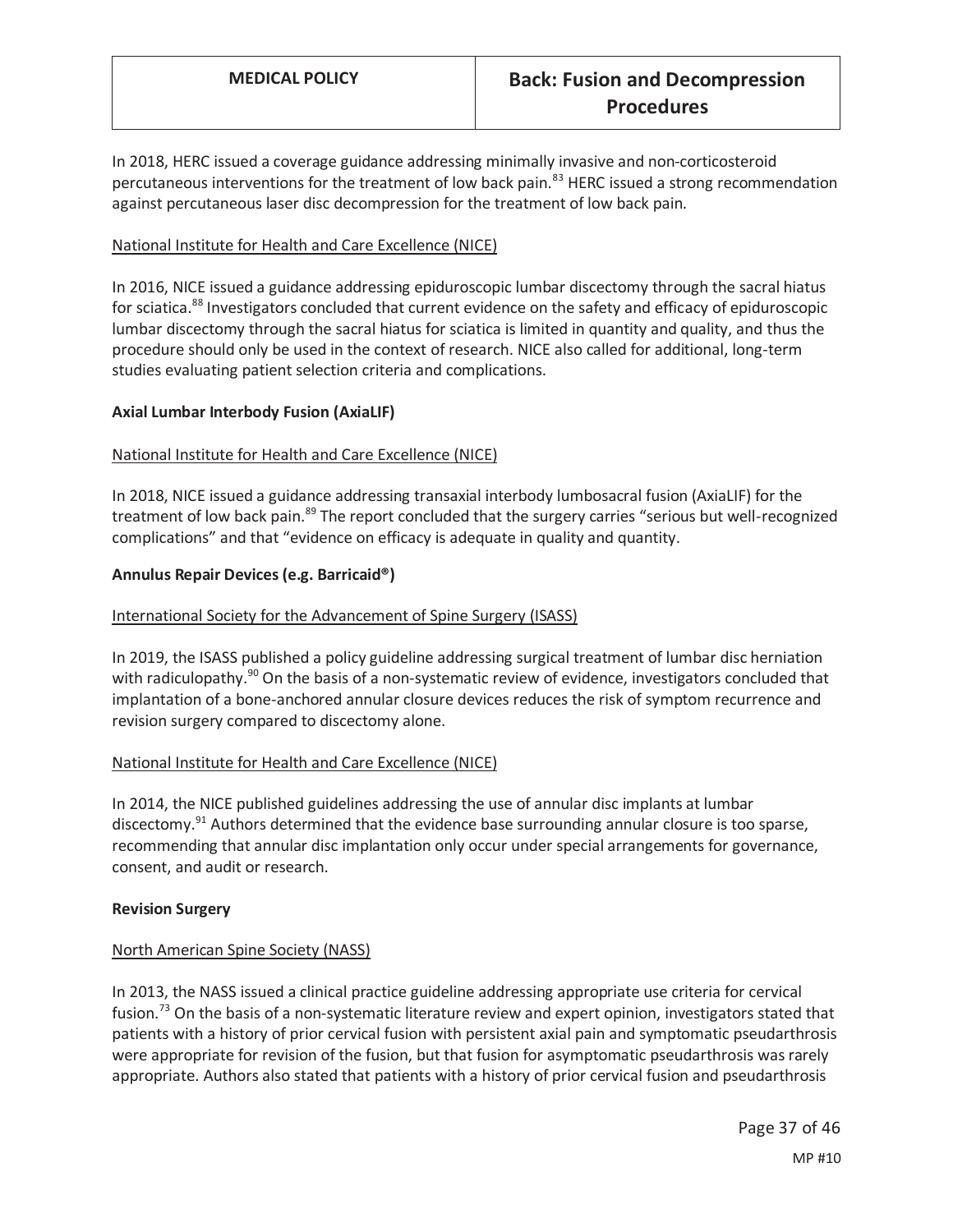and foraminal stenosis at that level with either concordant radiculopathy or axial pain were also appropriate for revision of the fusion.

#### **Functional Impairment**

#### North American Spine Society (NASS)

In 2020, the NASS issued an evidence-based clinical practice guideline addressing the diagnosis and treatment of low back pain.<sup>2</sup> On the basis of level I evidence, investigators recommended that pain severity and functional impairment be used to stratify risk of conversion from acute to chronic pain.

## **CENTERS FOR MEDICARE & MEDICAID**

As of August 2021, two Medicare coverage guidance documents were identified which addresses cervical, thoracic, or lumbar fusion and decompression procedures:

- x National Coverage Determination 150.13: Percutaneous Image-Guided Lumbar Decompression.<sup>92</sup>
	- $\circ$  This document addresses CPT code 0275T. According to the NCD, percutaneous lumbar decompression may only be covered by Medicare when provided in a clinical study through Coverage with Evidence Development (CED).
- Local Coverage Article: Billing and Coding: Spinal Fusion Services: Documentation Requirements  $(A53975).^{93}$ 
	- o Of note, while this LCA provides Medicare documentation requirements, no local coverage determinations (LCDs) or national coverage determinations (NCDs) with formal coverage criteria to establish medical necessity for spinal fusion services were identified. In the absence of a NCD, LCD, or other Medicare policy, Medicare guidelines allow a Medicare Advantage Organization (MAO) to make coverage determinations, applying an objective, evidence-based process, based on authoritative evidence. (Medicare IOM Pub. No. 100-16, Ch. 4, §90.5) Therefore, this Company coverage review will be applied for medical necessity decision-making. Under Medicare, only medically reasonable and necessary services are covered (Title XVIII of the Social Security Act, §1862(a)(1)(A)). Procedures, devices, or other medical technologies which lack scientific evidence regarding safety and efficacy because they are investigational or experimental are considered "not medically reasonable or necessary" to treat illness or injury under Medicare. (Medicare IOM Pub. No. 100-04, Ch. 23, §30 A).

## **POLICY SUMMARY**

Professional clinical organizations as well as consistent evidence from clinical trials support the use of spinal fusion, laminectomy, discectomy and corpectomy in the cervical, thoracic, and lumbar spinal regions. Evidence does not support, however, the efficacy of percutaneous/endoscopic decompression procedures, axial lumbar interbody fusions and annular closure devices. Systematic reviews evaluating the efficacy of these procedures noted a lack of long-term evidence from controlled, prospective trials, and called for additional studies to establish safety and efficacy.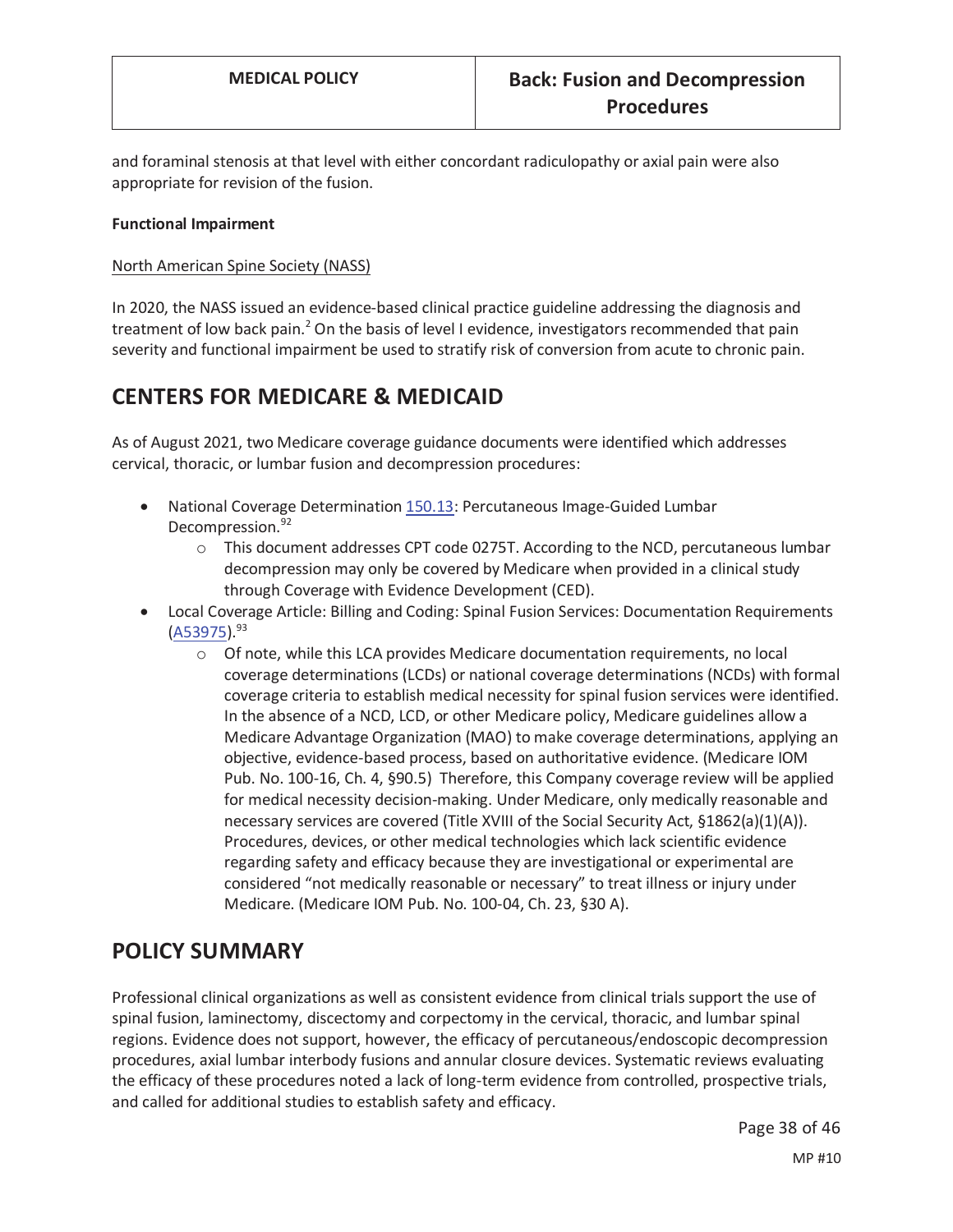# **INSTRUCTIONS FOR USE**

Company Medical Policies serve as guidance for the administration of plan benefits. Medical policies do not constitute medical advice nor a guarantee of coverage. Company Medical Policies are reviewed annually and are based upon published, peer-reviewed scientific evidence and evidence-based clinical practice guidelines that are available as of the last policy update. The Companies reserve the right to determine the application of Medical Policies and make revisions to Medical Policies at any time. Providers will be given at least 60-days' notice of policy changes that are restrictive in nature.

The scope and availability of all plan benefits are determined in accordance with the applicable coverage agreement. Any conflict or variance between the terms of the coverage agreement and Company Medical Policy will be resolved in favor of the coverage agreement.

## **REGULATORY STATUS**

### U.S. Food and Drug Administration (FDA)

In February 2019, the FDA granted Premarket Approval for the Barricaid Annular Closure Device.<sup>94</sup>

#### Mental Health Parity Statement

Coverage decisions are made on the basis of individualized determinations of medical necessity and the experimental or investigational character of the treatment in the individual case. In cases where medical necessity is not established by policy for specific treatment modalities, evidence not previously considered regarding the efficacy of the modality that is presented shall be given consideration to determine if the policy represents current standards of care.

## **MEDICAL POLICY REFERENCES**

- Back: Ablative Procedures to Treat Back and Neck Pain (All Lines of Business Except Medicare)
- Back: Artificial Intervertebral Discs (All Lines of Business Except Medicare)
- Back: Discography
- Back: Epidural Steroid Injections (All Lines of Business Except Medicare)
- Back: Implantable Spinal Cord and Dorsal Root Ganglion Stimulation (All Lines of Business Except Medicare)
- **•** Back: Intradiscal Procedures for Low Back Pain (All Lines of Business Except Medicare)
- Back: Percutaneous Vertebroplasty and Sacroplasty
- **•** Back: Sacroiliac Joint Fusion or Stabilization (All Lines of Business Except Medicare)
- **•** Back: Stabilization Devices and Interspinous Spacers

## **REFERENCES**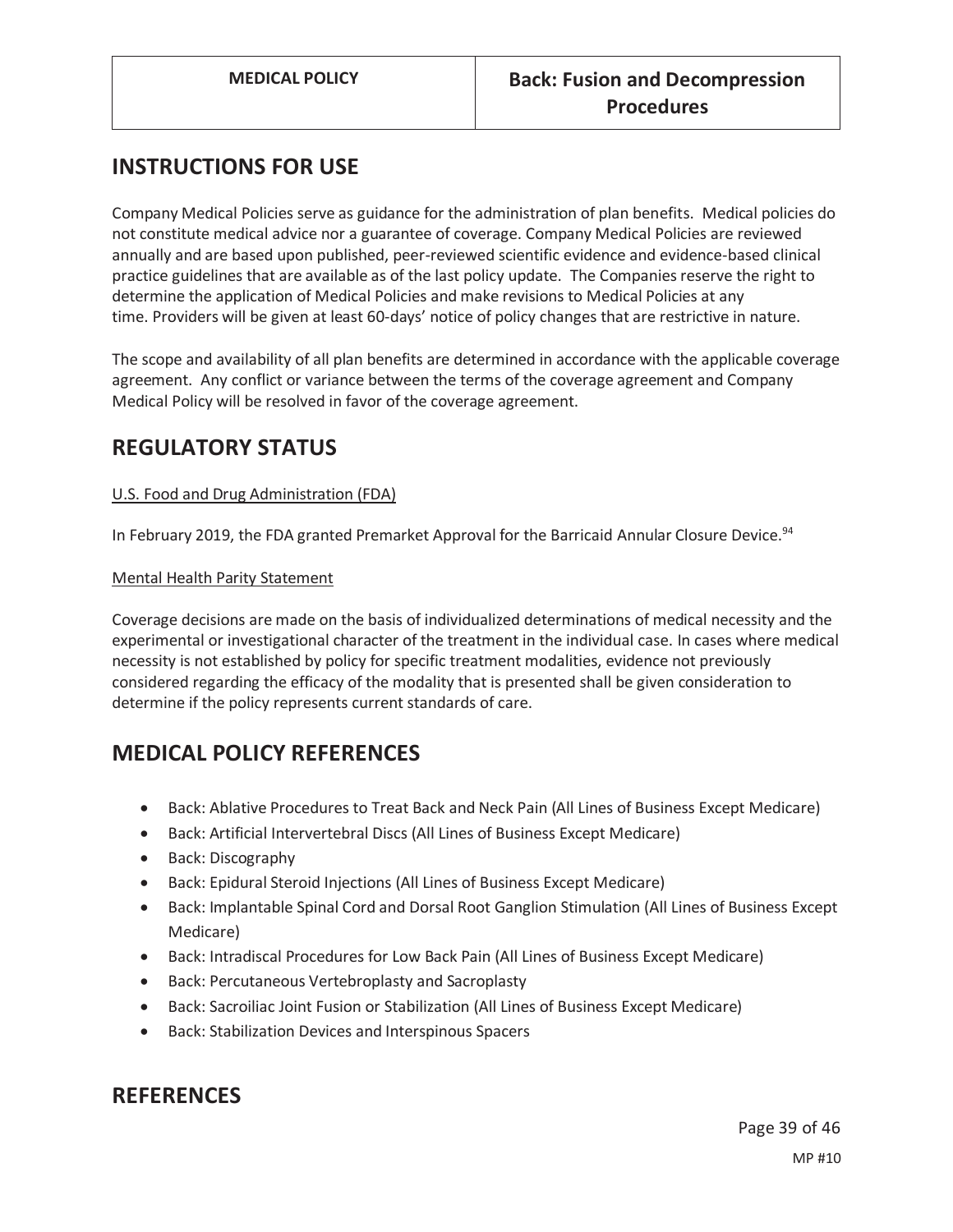- 1. Edemekong PF BD, Sukumaran S, et al.,. Activities of Daily Living (ADLs). https://www.ncbi.nlm.nih.gov/books/NBK470404/. Published 2021. Accessed 9/10/2021.
- 2. North American Spine Society. Evidence-Based Clinical Guidelines for Multidisciplinary Spine Care: Diagnosis & Treatment of Low Back Pain. https://www.spine.org/Portals/0/assets/downloads/ResearchClinicalCare/Guidelines/LowBackP ain.pdf. Published 2020. Accessed 9/10/2021.
- 3. MacDermid JC, Walton DM, Avery S, et al. Measurement properties of the neck disability index: a systematic review. *Journal of orthopaedic & sports physical therapy.* 2009;39(5):400-417
- 4. Fairbank JC, Pynsent PB. The Oswestry disability index. *Spine.* 2000;25(22):2940-2953
- 5. Centers for Medicare & Medicaid Services. CMS Manual System Pub 100-04 Medicare Claims Processing: Transmittal 3811. https://www.cms.gov/Regulations-and-Guidance/Guidance/Transmittals/2017downloads/R3811CP.pdf. Published 2017. Accessed 9/10/2021.
- 6. Centers for Medicare & Medicaid Services. National Coverage Determination (NCD) for Percutaneous Image-Guided Lumbar Decompression for Lumbar Spinal Stenosis (150.13). https://www.cms.gov/medicare-coverage-database/details/ncddetails.aspx?NCDId=358&ncdver=2&DocID=150.13. Published 2017. Accessed 9/10/2021.
- 7. Hayes Inc. Staged Cervical Laminectomy for Spinal Stenosis and/or Disc Herniation. https://evidence.hayesinc.com/report/hss.cervicallaminect4336. Published 2018 (archived 2019). Accessed 6/23/2020.
- 8. Hayes Inc. Laminotomy for Lumbar Spinal Stenosis. https://evidence.hayesinc.com/report/htb.laminotomy2074. Published 2016 (updated 2019; archived 2020). Accessed 9/10/2021.
- 9. Hayes Inc. Percutaneous Disc Decompression for Cervical Disc Herniation. https://evidence.hayesinc.com/report/dir.percutaneous2881. Published 2014 (updated 2018; archived 2019). Accessed 9/10/2021.
- 10. ECRI Institute. AxiaLIF Plus (TranS1, Inc.) for Axial Lumbar Interbody Fusion. https://www.ecri.org/components/ProductBriefs/Pages/24020.aspx. Published 2015 (updated 2020). Accessed 9/10/2021.
- 11. ECRI Institute. Barricaid Anular Closure Device (Intrinsic Therapeutics, Inc.) for Preventing Recurrent Vertebral Disc Herniation after Lumbar Discectomy. https://www.ecri.org/components/ProductBriefs/Pages/28419.aspx. Published 2020. Accessed 9/10/2021.
- 12. Youssef JA, Heiner AD, Montgomery JR, et al. Outcomes of posterior cervical fusion and decompression: a systematic review and meta-analysis. *The spine journal : official journal of the North American Spine Society.* 2019
- 13. Washington State Health Care Authority. Cervical Spinal Fusion for Degenerative Disc Disease: Final Evidence Report. https://www.hca.wa.gov/assets/program/022113\_csf\_final\_report%5B1%5D.pdf. Published 2013. Accessed 9/10/2021.
- 14. Washington State Health Care Authority. Final Findings and Decision: Cervical Spinal Fusion for Degenerative Disc Disease. https://www.hca.wa.gov/assets/program/csf\_final\_findings\_decision\_052013%5B1%5D.pdf.

Published 2013. Accessed 9/10/2021.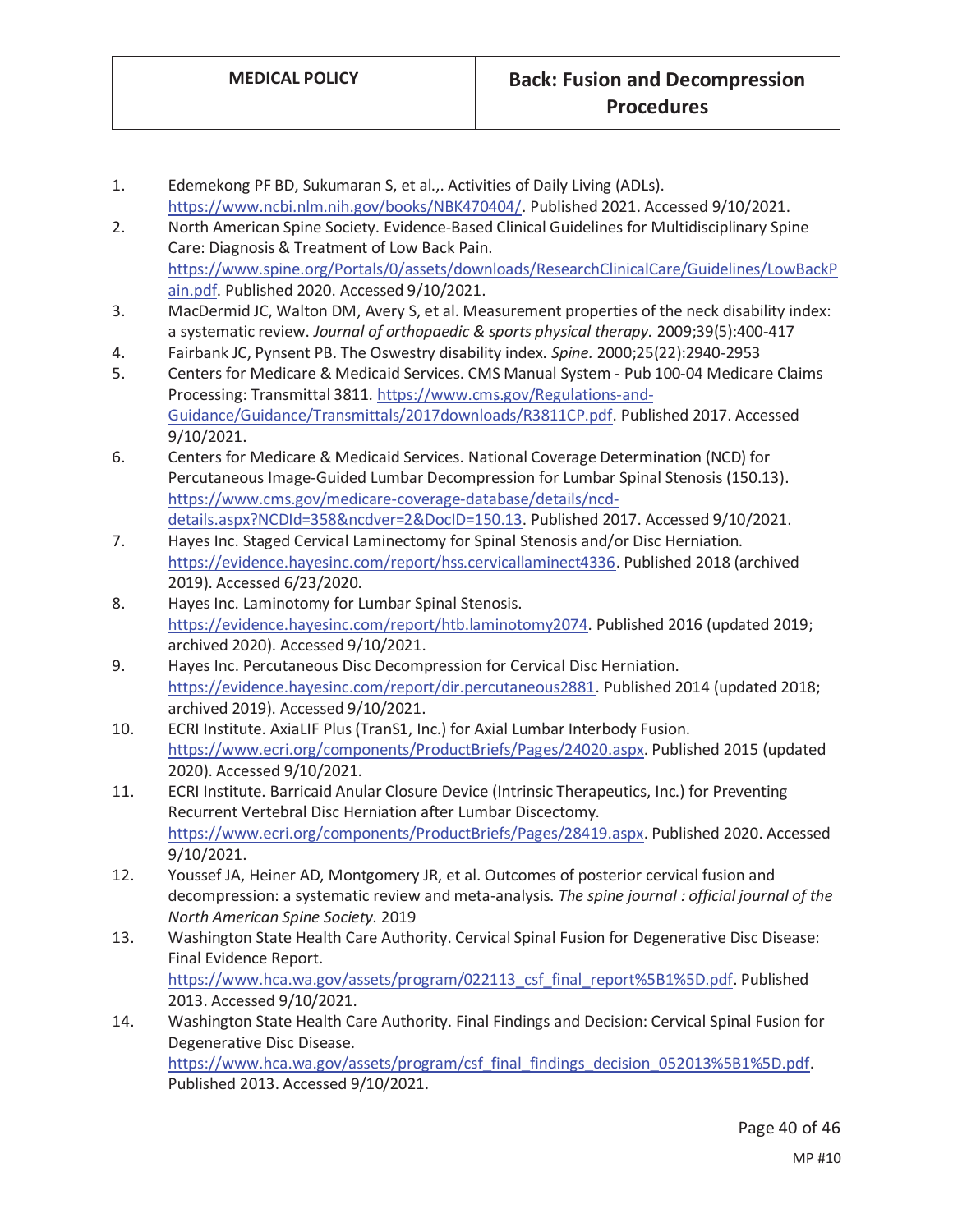- 15. Lonstein JE. Selective Thoracic Fusion for Adolescent Idiopathic Scoliosis: Long-Term Radiographic and Functional Outcomes. *Spine deformity.* 2018;6(6):669-675
- 16. Tis JE, O'Brien MF, Newton PO, et al. Adolescent idiopathic scoliosis treated with open instrumented anterior spinal fusion: five-year follow-up. *Spine (Phila Pa 1976).* 2010;35(1):64-70
- 17. Kelly DM, McCarthy RE, McCullough FL, Kelly HR. Long-term outcomes of anterior spinal fusion with instrumentation for thoracolumbar and lumbar curves in adolescent idiopathic scoliosis. *Spine (Phila Pa 1976).* 2010;35(2):194-198
- 18. Harris IA, Traeger A, Stanford R, Maher CG, Buchbinder R. Lumbar spine fusion: what is the evidence? *Internal medicine journal.* 2018;48(12):1430-1434
- 19. Yavin D, Casha S, Wiebe S, et al. Lumbar Fusion for Degenerative Disease: A Systematic Review and Meta-Analysis. *Neurosurgery.* 2017;80(5):701-715.https://doi.org/10.1093/neuros/nyw162.
- 20. Machado GC, Ferreira PH, Yoo RI, et al. Surgical options for lumbar spinal stenosis. *Cochrane Database of Systematic Reviews.* 2016(11)
- 21. Overdevest GM, Jacobs W, Vleggeert-Lankamp C, Thomé C, Gunzburg R, Peul W. Effectiveness of posterior decompression techniques compared with conventional laminectomy for lumbar stenosis. *Cochrane Database of Systematic Reviews.* 2015(3)
- 22. Yoshii T, Egawa S, Hirai T, et al. A systematic review and meta-analysis comparing anterior decompression with fusion and posterior laminoplasty for cervical ossification of the posterior longitudinal ligament. *Journal of orthopaedic science : official journal of the Japanese Orthopaedic Association.* 2019
- 23. Xu P, Zhuang JS, Huang YS, Chen JT, Zhong ZM. Is anterior decompression and fusion superior to laminoplasty for cervical myelopathy due to ossification of posterior longitudinal ligament? A systematic review and meta-analysis. *The journal of spinal cord medicine.* 2019:1-15
- 24. Lin X, Cai J, Qin C, Yang Q, Xiao Z. Comparison of clinical outcomes and safety between laminectomy with instrumented fusion versus laminoplasty for the treatment of multilevel cervical spondylotic myelopathy. *Medicine.* 2019;98(8):e14651
- 25. Chen TP, Qian LG, Jiao JB, et al. Anterior decompression and fusion versus laminoplasty for cervical myelopathy due to ossification of posterior longitudinal ligament: A meta-analysis. *Medicine.* 2019;98(1):e13382
- 26. Wu PF, Liu BH, Wang B, et al. Complications of Full-Endoscopic Versus Microendoscopic Foraminotomy for Cervical Radiculopathy: A Systematic Review and Meta-Analysis. *World neurosurgery.* 2018;114:217-227
- 27. Liu WJ, Hu L, Chou PH, Wang JW, Kan WS. Comparison of Anterior Cervical Discectomy and Fusion versus Posterior Cervical Foraminotomy in the Treatment of Cervical Radiculopathy: A Systematic Review. *Orthopaedic surgery.* 2016;8(4):425-431
- 28. Song Z, Zhang Z, Hao J, et al. Microsurgery or open cervical foraminotomy for cervical radiculopathy? A systematic review. *International orthopaedics.* 2016;40(6):1335-1343
- 29. McAnany SJ, Kim JS, Overley SC, Baird EO, Anderson PA, Qureshi SA. A meta-analysis of cervical foraminotomy: open versus minimally-invasive techniques. *The spine journal : official journal of the North American Spine Society.* 2015;15(5):849-856
- 30. Wu PF, Li YW, Wang B, Jiang B, Tu ZM, Lv GH. Posterior Cervical Foraminotomy Via Full-Endoscopic Versus Microendoscopic Approach for Radiculopathy: A Systematic Review and Meta-analysis. *Pain physician.* 2019;22(1):41-52
- 31. Sahai N, Changoor S, Dunn CJ, et al. Minimally Invasive Posterior Cervical Foraminotomy as an Alternative to Anterior Cervical Discectomy and Fusion for Unilateral Cervical Radiculopathy: A Systematic Review and Meta-analysis. *Spine (Phila Pa 1976).* 2019;44(24):1731-1739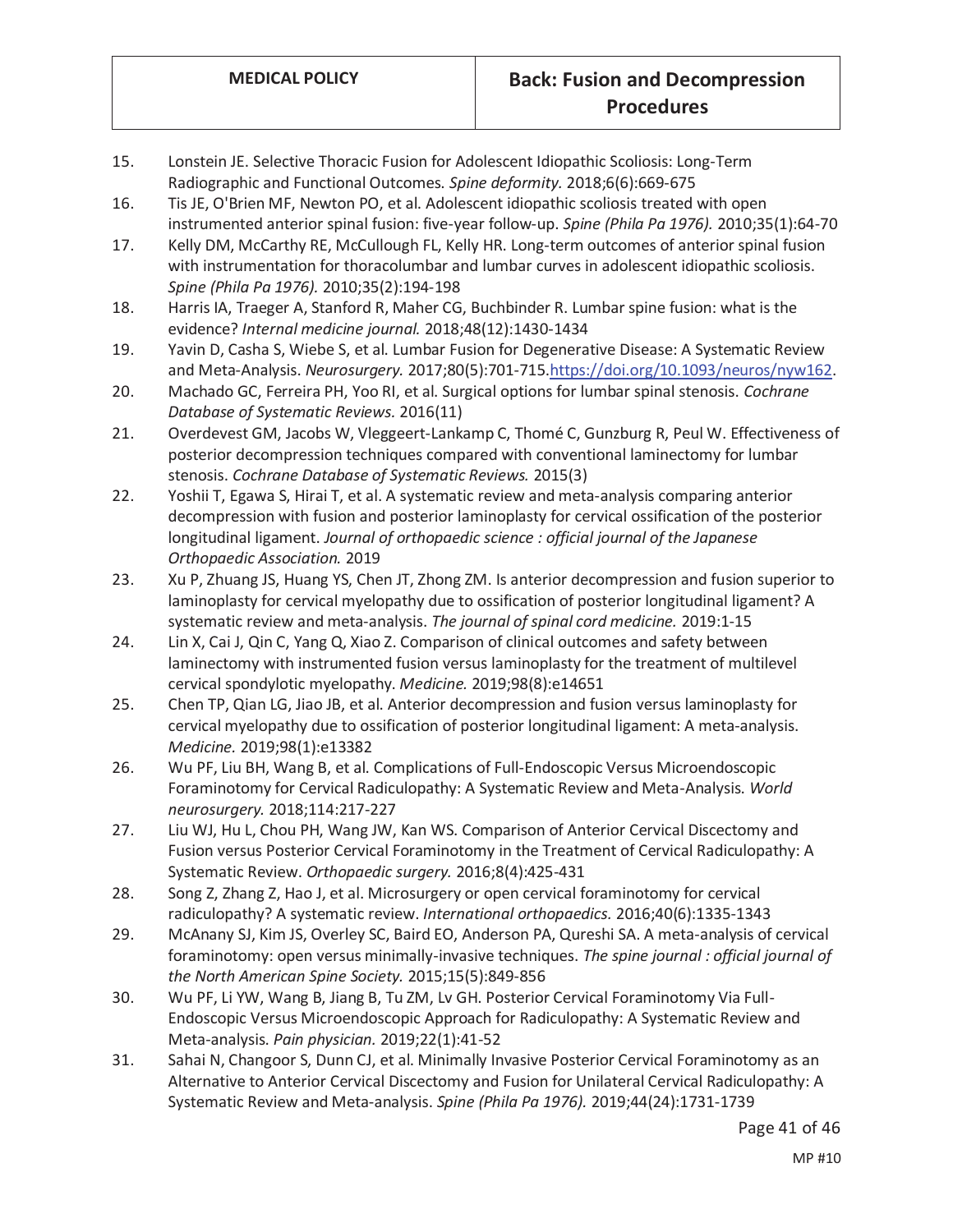- 32. Kasis AG, Marshman LA, Krishna M, Bhatia CK. Significantly improved outcomes with a less invasive posterior lumbar interbody fusion incorporating total facetectomy. *Spine (Phila Pa 1976).* 2009;34(6):572-577
- 33. Kang K, Rodriguez-Olaverri JC, Schwab F, Hashem J, Razi A, Farcy JP. Partial facetectomy for lumbar foraminal stenosis. *Advances in orthopedics.* 2014;2014
- 34. Pichelmann MA, Atkinson JLD, Fode-Thomas NC, Yaszemski MJ. Total lumbar facetectomy without fusion: short and long term follow-up in a single surgeon series. *British journal of neurosurgery.* 2017;31(5):531-537
- 35. Smith JS, Eichholz KM, Shafizadeh S, Ogden AT, O'Toole JE, Fessler RG. Minimally invasive thoracic microendoscopic diskectomy: surgical technique and case series. *World neurosurgery.*  2013;80(3-4):421-427
- 36. Regev GJ, Salame K, Behrbalk E, Keynan O, Lidar Z. Minimally invasive transforaminal, thoracic microscopic discectomy: technical report and preliminary results and complications. *The Spine Journal.* 2012;12(7):570-576
- 37. Kasliwal M, Deutsch H. Minimally invasive retropleural approach for central thoracic disc herniation. *min-Minimally Invasive Neurosurgery.* 2011;54(04):167-171
- 38. Arts MP, Kursumovic A, Miller LE, et al. Comparison of treatments for lumbar disc herniation: Systematic review with network meta-analysis. *Medicine.* 2019;98(7):e14410
- 39. Tanavalee C, Limthongkul W, Yingsakmongkol W, Luksanapruksa P, Singhatanadgige W. A comparison between repeat discectomy versus fusion for the treatment of recurrent lumbar disc herniation: Systematic review and meta-analysis. *Journal of clinical neuroscience : official journal of the Neurosurgical Society of Australasia.* 2019
- 40. Washington State Health Care Authority. Surgery for Lumbar Radiculopathy/Sciatica: Final Evidence Report. https://www.hca.wa.gov/assets/program/lumbar-radiculopathy-final-rpt-2180418.pdf. Published 2018. Accessed 9/10/2021.
- 41. Washington State Health Care Authority. Findings and Decision: Surgery for Lumbar Radiculopathy/Sciatica. https://www.hca.wa.gov/assets/program/surgery-lumbarradiculopathy-sciatica-final-findings-decision-201800713.pdf. Published 2018. Accessed 9/10/2021.
- 42. Rasouli MR, Rahimi-Movaghar V, Shokraneh F, Moradi-Lakeh M, Chou R. Minimally invasive discectomy versus microdiscectomy/open discectomy for symptomatic lumbar disc herniation. *Cochrane Database of Systematic Reviews.* 2014(9)
- 43. Austevoll IM, Hermansen E, Fagerland MW, et al. Decompression with or without Fusion in Degenerative Lumbar Spondylolisthesis. *New England Journal of Medicine.* 2021;385(6):526-538
- 44. Austevoll IM, Gjestad R, Solberg T, et al. Comparative effectiveness of microdecompression alone vs decompression plus instrumented fusion in lumbar degenerative spondylolisthesis. *JAMA network open.* 2020;3(9):e2015015-e2015015
- 45. Niedzielak TR, Palmer J, Malloy JPt. Clinical Comparison of Surgical Constructs for Anterior Cervical Corpectomy and Fusion in Patients With Cervical Spondylotic Myelopathy or Ossified Posterior Longitudinal Ligament: A Systematic Review and Meta-Analysis. *Clinical spine surgery.*  2018;31(6):247-260
- 46. Huang D, Du X, Liang H, Hu W, Hu H, Cheng X. Anterior corpectomy versus posterior laminoplasty for the treatment of multilevel cervical myelopathy: A meta-analysis. *International journal of surgery (London, England).* 2016;35:21-27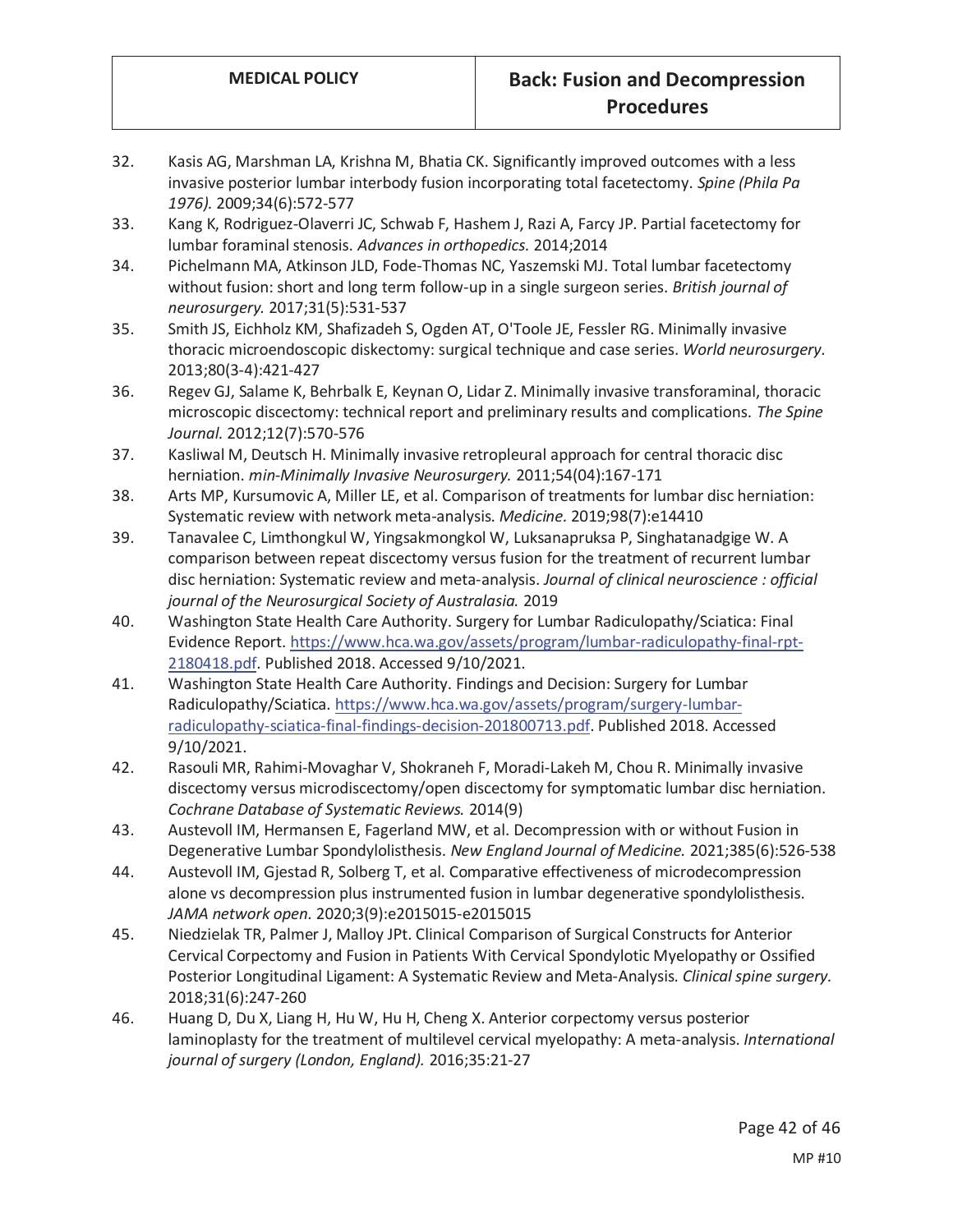- 47. Hayes Inc. Percutaneous Endoscopic Lumbar Discectomy for Primary Lumbar Disc Herniation. https://evidence.hayesinc.com/report/dir.percutaneous2881. Published 2017 (updated 2019). Accessed 9/10/2021.
- 48. Hayes Inc. Percutaneous Laser Disc Decompression for Lumbar Disc Herniation. https://evidence.hayesinc.com/report/dir.laserdiscldh4245. Published 2018 (updated 2021). Accessed 9/10/2021.
- 49. Hayes Inc. Percutaneous Endoscopic Lumbar Discectomy for Recurrent Lumbar Disc Herniation. https://evidence.hayesinc.com/report/htb.percrecurrentlumbar3963. Published 2017 (updated 2019; archived 2020). Accessed 9/10/2021.
- 50. Phan K, Xu J, Schultz K, et al. Full-endoscopic versus micro-endoscopic and open discectomy: A systematic review and meta-analysis of outcomes and complications. *Clinical neurology and neurosurgery.* 2017;154:1-12
- 51. Li X-C, Zhong C-F, Deng G-B, Liang R-W, Huang C-M. Full-endoscopic procedures versus traditional discectomy surgery for discectomy: a systematic review and meta-analysis of current global clinical trials. *Pain physician.* 2016;19(3):103-118
- 52. Cong L, Zhu Y, Tu G. A meta-analysis of endoscopic discectomy versus open discectomy for symptomatic lumbar disk herniation. *European Spine Journal.* 2016;25(1):134-143
- 53. Shi R, Wang F, Hong X, et al. Comparison of percutaneous endoscopic lumbar discectomy versus microendoscopic discectomy for the treatment of lumbar disc herniation: a meta-analysis. *International orthopaedics.* 2019;43(4):923-937
- 54. Gibson JA, Subramanian AS, Scott CE. A randomised controlled trial of transforaminal endoscopic discectomy vs microdiscectomy. *European Spine Journal.* 2017;26(3):847-856
- 55. Hayes Inc. Automated Percutaneous Lumbar Discectomy (APLD). https://evidence.hayesinc.com/report/hss.automated323. Published 2019 (archived 2020). Accessed 9/10/2021.
- 56. Hayes Inc. Minimally Invasive Lumbar Decompression (mild; Vertos Medical Inc.) Device Kit for Treatment of Lumbar Spinal Stenosis. https://evidence.hayesinc.com/report/htb.minimally1986. Published 2019 (updated 2021). Accessed 9/10/2021.
- 57. ECRI Institute. mild Device Kit (Vertos Medical, Inc.) for Treating Lumbar Spinal Stenosis. https://www.ecri.org/components/ProductBriefs/Pages/12327.aspx. Published 2011 (updated 2021). Accessed 9/10/2021.
- 58. Mekhail N, Costandi S, Nageeb G, Ekladios C, Saied O. The durability of minimally invasive lumbar decompression procedure in patients with symptomatic lumbar spinal stenosis: Longterm follow-up. *Pain Practice.* 2021
- 59. Chen Z, Zhang L, Dong J, et al. Percutaneous transforaminal endoscopic discectomy compared with microendoscopic discectomy for lumbar disc herniation: 1-year results of an ongoing randomized controlled trial. *Journal of neurosurgery Spine.* 2018;28(3):300-310
- 60. Hussein M, Abdeldayem A, Mattar MM. Surgical technique and effectiveness of microendoscopic discectomy for large uncontained lumbar disc herniations: a prospective, randomized, controlled study with 8 years of follow-up. *European Spine Journal.*  2014;23(9):1992-1999
- 61. Lin B, Lu C, Yu H, Zhang W, Yang W. Comparison of microendoscopic discectomy system and anterior open approach in treatment of unstable odontoid fracture with cannulated screw internal fixation. *Acta orthopaedica Belgica.* 2014;80(4):529-536
- 62. Garg B, Nagraja UB, Jayaswal A. Microendoscopic versus open discectomy for lumbar disc herniation: a prospective randomised study. *Journal of Orthopaedic Surgery.* 2011;19(1):30-34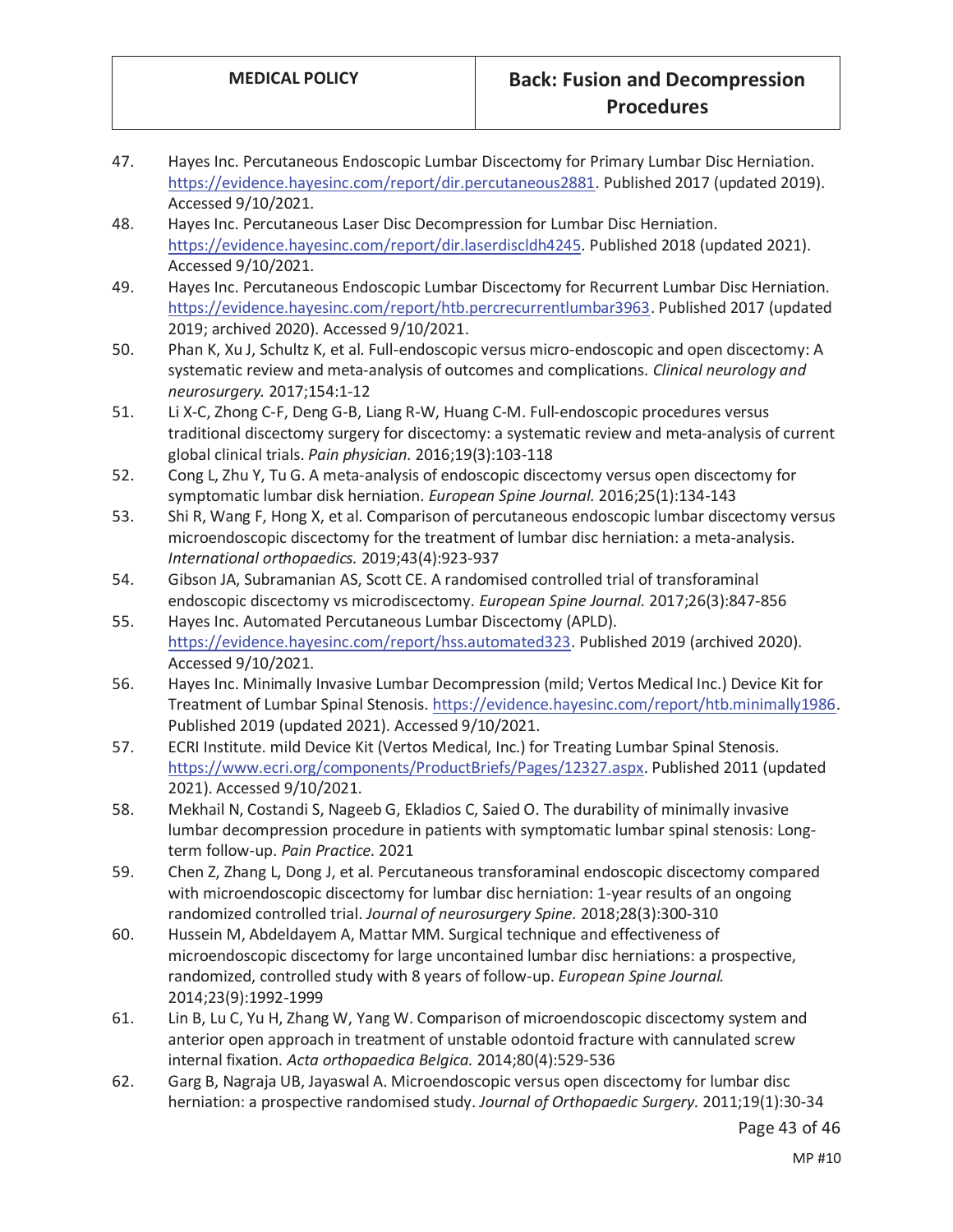- 63. Anand N, Alayan A, Cohen J, Cohen R, Khandehroo B. Clinical and Radiologic Fate of the Lumbosacral Junction After Anterior Lumbar Interbody Fusion Versus Axial Lumbar Interbody Fusion at the Bottom of a Long Construct in CMIS Treatment of Adult Spinal Deformity. *JAAOS Global Research & Reviews.* 2018;2(10)
- 64. Hayes Inc. Annular Closure for Prevention of Lumbar Disc Reherniation. https://evidence.hayesinc.com/report/dir.annular5060. Published 2021. Accessed 9/10/2021.
- 65. Miller LE, Allen RT, Duhon B, Radcliff KE. Expert review with meta-analysis of randomized and nonrandomized controlled studies of Barricaid annular closure in patients at high risk for lumbar disc reherniation. *Expert Review of Medical Devices.* 2020;17(5):461- 469.https://doi.org/10.1080/17434440.2020.1745061.
- 66. Kienzler JC, Klassen PD, Miller LE, et al. Three-year results from a randomized trial of lumbar discectomy with annulus fibrosus occlusion in patients at high risk for reherniation. *Acta Neurochir (Wien).* 2019;161(7):1389-1396.https://pubmed.ncbi.nlm.nih.gov/31089894

https://www.ncbi.nlm.nih.gov/pmc/articles/PMC6581919/.

67. Nanda D, Arts MP, Miller LE, et al. Annular closure device lowers reoperation risk 4 years after lumbar discectomy. *Med Devices (Auckl).* 2019;12:327- 335.https://pubmed.ncbi.nlm.nih.gov/31564999

https://www.ncbi.nlm.nih.gov/pmc/articles/PMC6732571/.

- 68. Jackson KL, 2nd, Devine JG. The Effects of Smoking and Smoking Cessation on Spine Surgery: A Systematic Review of the Literature. *Global spine journal.* 2016;6(7):695-701
- 69. Bishop RC, Moore KA, Hadley MN. Anterior cervical interbody fusion using autogeneic and allogeneic bone graft substrate: a prospective comparative analysis. *Journal of neurosurgery.*  1996;85(2):206-210
- 70. An HS, Simpson JM, Glover JM, Stephany J. Comparison Between Allograft Plus Demineralized Bone Matrix Versus Autograft in Anterior Cervical Fusion|A Prospective Multicenter Study. *Spine.*

1995;20(20).https://journals.lww.com/spinejournal/Fulltext/1995/10001/Comparison\_Between Allograft Plus Demineralized.6.aspx.

- 71. Hilibrand AS, Fye MA, Emery SE, Palumbo MA, Bohlman HH. Impact of smoking on the outcome of anterior cervical arthrodesis with interbody or strut-grafting. *JBJS.* 2001;83(5):668-673
- 72. Tessitore E, Molliqaj G, Schatlo B, Schaller K. Clinical evaluation and surgical decision making for patients with lumbar discogenic pain and facet syndrome. *European journal of radiology.*  2015;84(5):765-770
- 73. North American Spine Society. Appropriate Use Criteria: Cervical Fusion. https://www.spine.org/Portals/0/Assets/Downloads/ResearchClinicalCare/CervicalFusionAUC.p df. Published 2013. Accessed 9/10/2021.
- 74. Bono CM, Ghiselli G, Gilbert TJ, et al. An evidence-based clinical guideline for the diagnosis and treatment of cervical radiculopathy from degenerative disorders. *The spine journal : official journal of the North American Spine Society.* 2011;11(1):64-72
- 75. North American Spine Society. *Diagnosis and Treatement of Degenerative Lumbar Spondylolisthesis.* 2014.
- 76. North American Spine Society. *Diagnosis and Treatment of Adult Isthmic Spondylolisthesis.* 2014.
- 77. Resnick DK, Watters WC, 3rd, Sharan A, et al. Guideline update for the performance of fusion procedures for degenerative disease of the lumbar spine. Part 9: lumbar fusion for stenosis with spondylolisthesis. *Journal of neurosurgery Spine.* 2014;21(1):54-61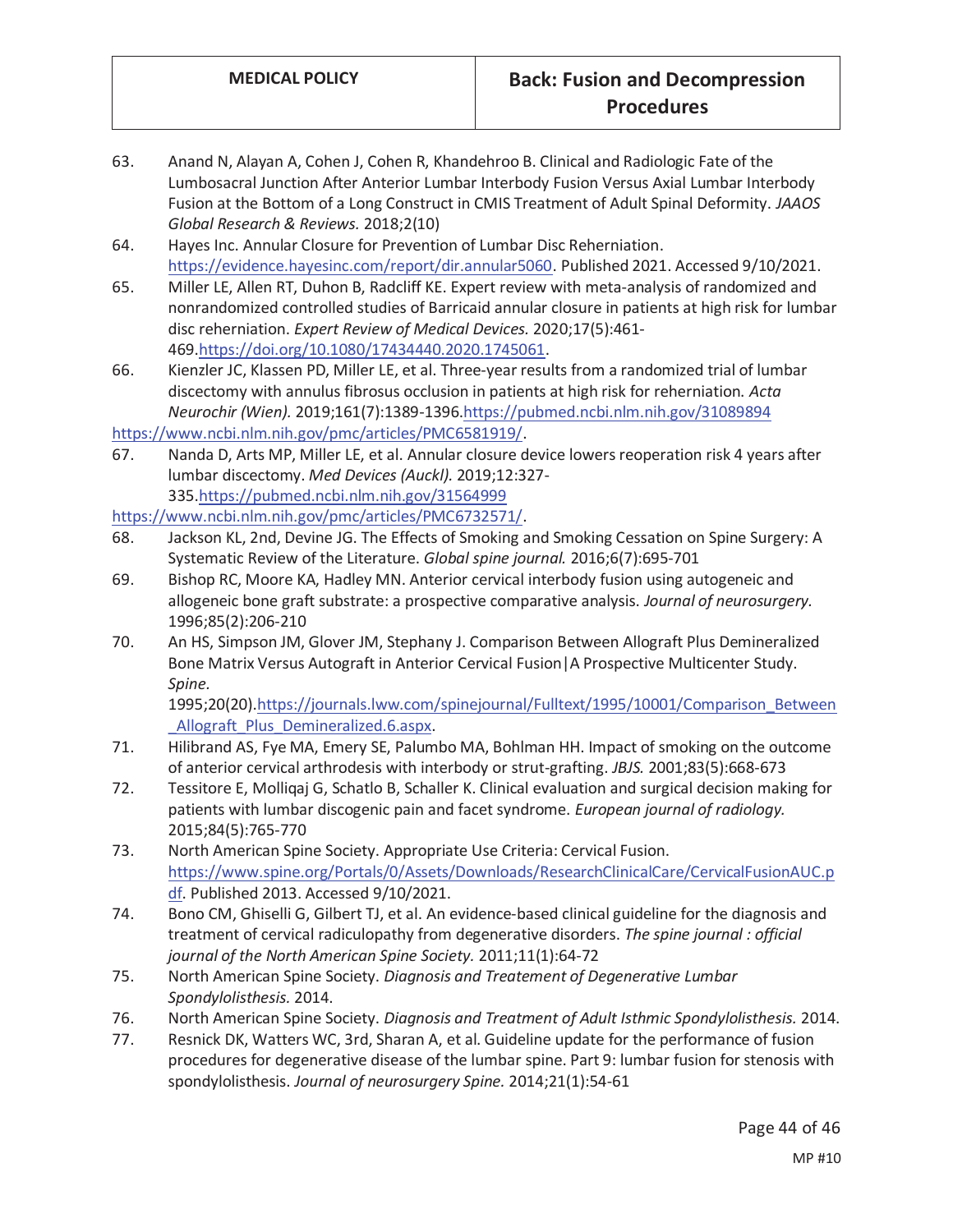- 78. Mummaneni PV, Dhall SS, Eck JC, et al. Guideline update for the performance of fusion procedures for degenerative disease of the lumbar spine. Part 11: interbody techniques for lumbar fusion. *Journal of Neurosurgery: Spine.* 2014;21(1):67-74
- 79. National Institute for Health and Care Excellence (NICE). Lateral interbody fusion in the lumbar spine for low back pain. https://www.nice.org.uk/guidance/ipg574/chapter/1- Recommendations. Published 2017. Accessed 9/10/2021.
- 80. Horne JP, Flannery R, Usman S. Adolescent idiopathic scoliosis: diagnosis and management. *American family physician.* 2014;89(3):193-198
- 81. International Society for the Advancement of Spine Surgery. Policy Statement on Lumbar Spinal Fusion Surgery https://www.isass.org/pdf/2011-07-15\_policy\_statement\_lumbar\_surgery.pdf. Published 2011. Accessed 9/22/2021.
- 82. Matz PG, Holly LT, Groff MW, et al. Indications for anterior cervical decompression for the treatment of cervical degenerative radiculopathy. *Journal of Neurosurgery: Spine.*  2009;11(2):174-182
- 83. Health Evidence Review Commission (HERC). Coverage Guidance: Low Back Pain: Minimally Invasive and Non-Corticosteroid Percutaneous Interventions. https://www.oregon.gov/oha/HPA/DSI-HERC/EvidenceBasedReports/CG%20- %20LBP\_Percutaneous%20and%20Min%20Inv-Final.pdf. Published 2018. Accessed 9/10/2021.
- 84. Kreiner DS, Hwang SW, Easa JE, et al. An evidence-based clinical guideline for the diagnosis and treatment of lumbar disc herniation with radiculopathy. *The Spine Journal.* 2014;14(1):180-191
- 85. National Institute for Health and Care Excellence (NICE). Percutaneous transforaminal endoscopic lumbar discectomy for sciatica. https://www.nice.org.uk/guidance/ipg556. Published 2016. Accessed 9/10/2021.
- 86. National Institute for Health and Care Excellence (NICE). Percutaneous interlaminar endoscopic lumbar discectomy for sciatica. https://www.nice.org.uk/guidance/ipg555. Published 2016. Accessed 9/10/2021.
- 87. Manchikanti L, Abdi S, Atluri S, et al. An update of comprehensive evidence-based guidelines for interventional techniques in chronic spinal pain. Part II: guidance and recommendations. *Pain physician.* 2013;16(2 Suppl):S49-283
- 88. National Institute for Health and Care Excellence (NICE). Epiduroscopic lumbar discectomy through the sacral hiatus for sciatica. https://www.nice.org.uk/guidance/ipg570. Published 2016. Accessed 9/10/2021.
- 89. National Institute for Health and Care Excellence (NICE). Transaxial interbody lumbosacral fusion for severe chronic low back pain. https://www.nice.org.uk/guidance/ipg620. Published 2018. Accessed 9/10/2021.
- 90. Lorio M, Kim C, Araghi A, Inzana J, Yue JJ. ISASS Policy Guideline–Surgical Treatment of Lumbar Disc Herniation with Radiculopathy.
- 91. National Institute for Health and Care Excellence. Insertion of an annular disc implant at lumbar discectomy. https://www.nice.org.uk/guidance/ipg506/chapter/1-recommendations. Published 2014. Accessed 9/10/2021.
- 92. Centers for Medicare & Medicaid Services. National Coverage Determination: Percutaneous Image-Guided Lumbar Decompression for Lumbar Spinal Stenosis (150.13). https://www.cms.gov/medicare-coverage-database/details/ncd-details.aspx?NCDId=358. Published 2017. Accessed 9/10/2021.